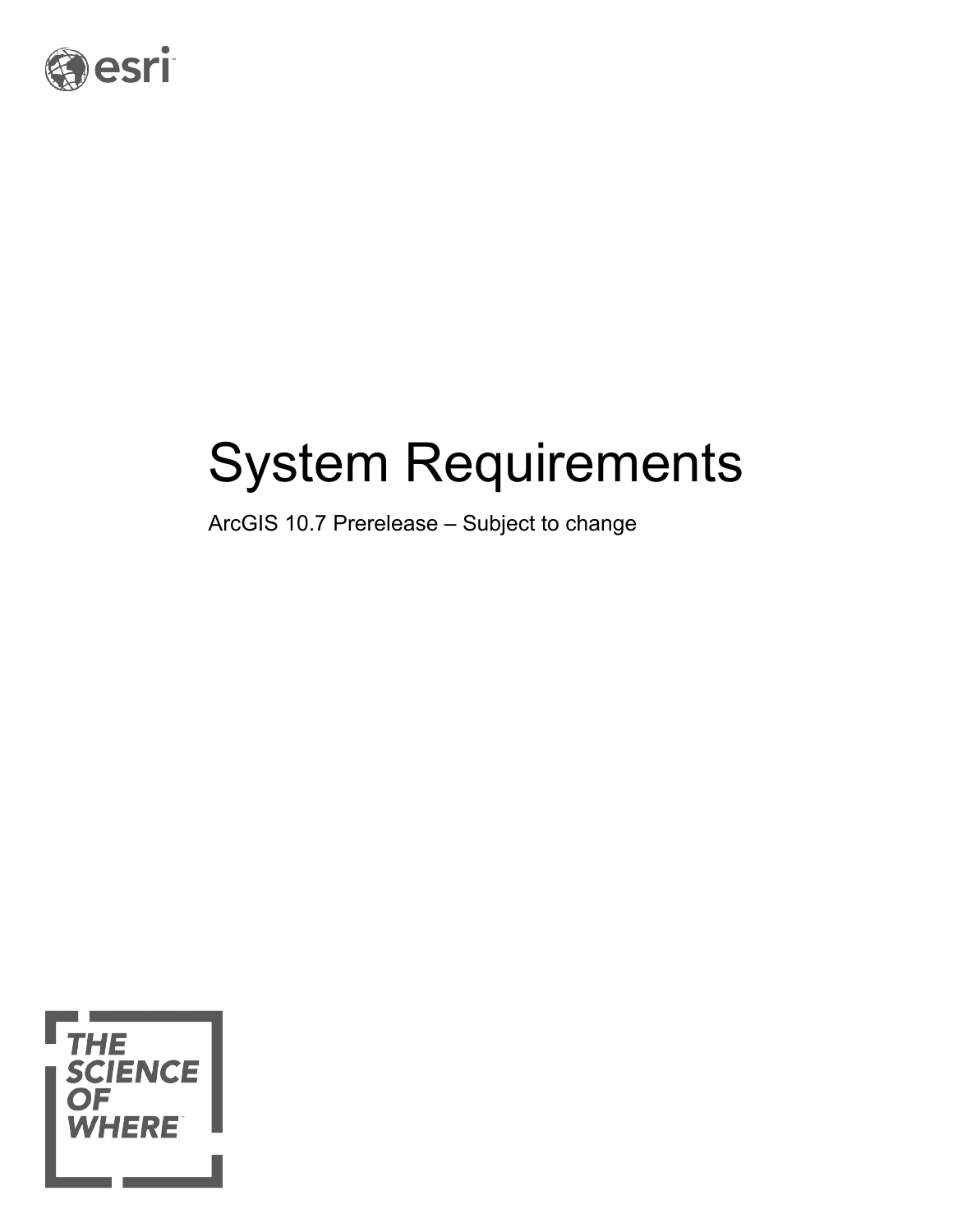# Table of Contents

ArcGIS Desktop System Requirements

| ArcGIS Desktop research and the contract of the contract of the contract of the contract of the contract of the contract of the contract of the contract of the contract of the contract of the contract of the contract of th      |  |
|-------------------------------------------------------------------------------------------------------------------------------------------------------------------------------------------------------------------------------------|--|
| ArcReader                                                                                                                                                                                                                           |  |
| <b>ArcGIS Enterprise System Requirements</b>                                                                                                                                                                                        |  |
|                                                                                                                                                                                                                                     |  |
|                                                                                                                                                                                                                                     |  |
| Portal for ArcGIS (Albert Albert Albert Albert Albert Albert Albert Albert Albert Albert Albert Albert Albert Albert Albert Albert Albert Albert Albert Albert Albert Albert Albert Albert Albert Albert Albert Albert Albert       |  |
| ArcGIS Web Adaptor research and contact the contract of the contract of the contract of the contract of the contract of the contract of the contract of the contract of the contract of the contract of the contract of the co      |  |
| ArcGIS Data Store <b>And Acceler Assembly and Acceler Acceleration</b> Acceleration and Acceleration and Acceleration Acceleration and Acceleration and Acceleration and Acceleration and Acceleration and Acceleration and Acceler |  |
| Enterprise SDK and a contract the contract of the contract of the contract of the contract of the contract of the contract of the contract of the contract of the contract of the contract of the contract of the contract of       |  |
| Relational Database Management Systems                                                                                                                                                                                              |  |
|                                                                                                                                                                                                                                     |  |
|                                                                                                                                                                                                                                     |  |
|                                                                                                                                                                                                                                     |  |
|                                                                                                                                                                                                                                     |  |
|                                                                                                                                                                                                                                     |  |
|                                                                                                                                                                                                                                     |  |
|                                                                                                                                                                                                                                     |  |
| Oracle database requirements and all and all and all and all and all and all and all and all and all and all a                                                                                                                      |  |
| PostgreSQL database requirements and all and all and all and all and all and all and all and all and all and s                                                                                                                      |  |
|                                                                                                                                                                                                                                     |  |
| SQLite database requirements and a contract to contract the contract of the contract of the contract of the contract of the contract of the contract of the contract of the contract of the contract of the contract of the co      |  |
|                                                                                                                                                                                                                                     |  |
| ArcGIS Engine/ArcObjects System Requirements                                                                                                                                                                                        |  |
|                                                                                                                                                                                                                                     |  |
| ArcObjects SDK (a) and a contract the contract of the contract of the contract of the contract of the contract of the contract of the contract of the contract of the contract of the contract of the contract of the contract      |  |
|                                                                                                                                                                                                                                     |  |
|                                                                                                                                                                                                                                     |  |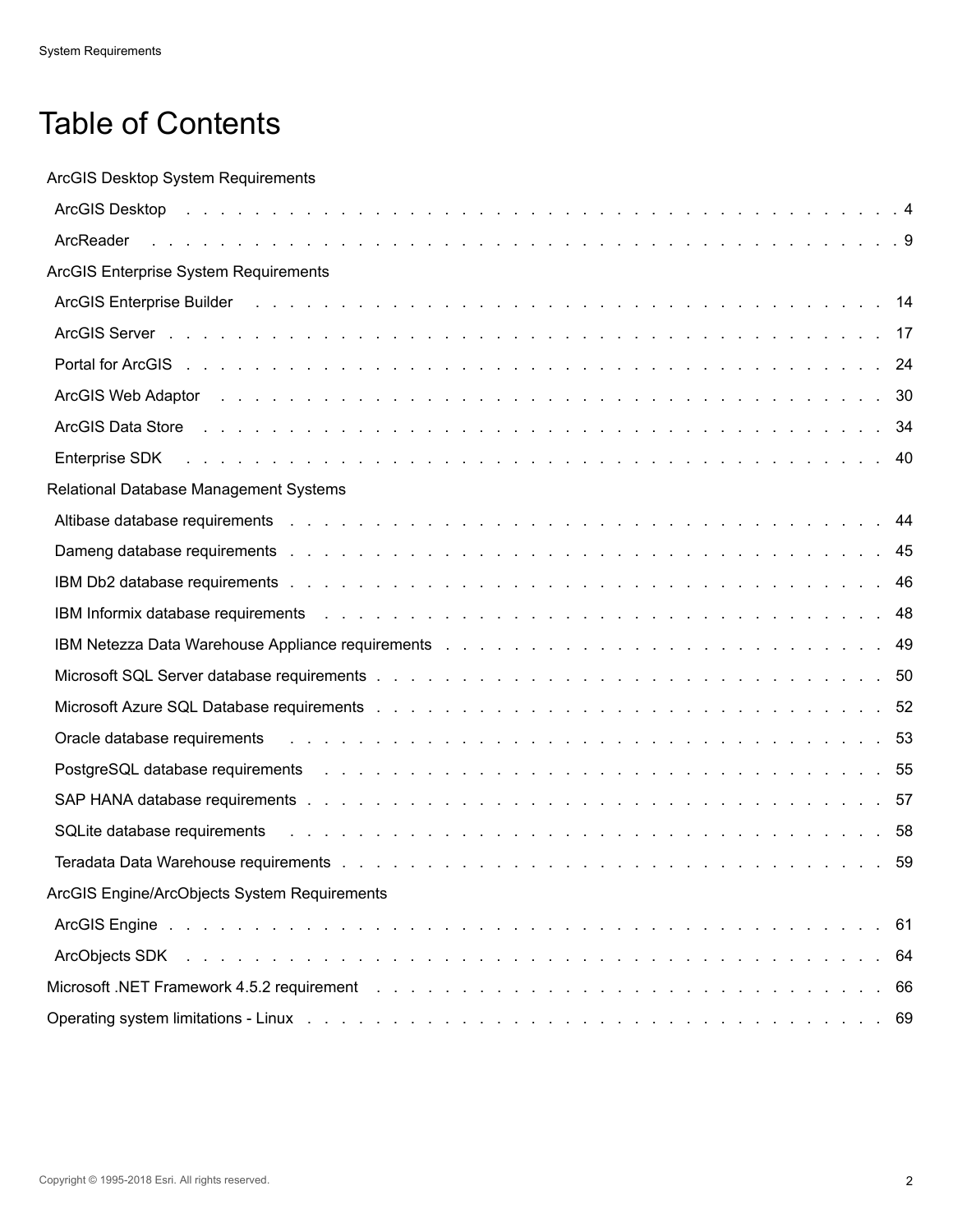System Requirements

# ArcGIS Desktop System Requirements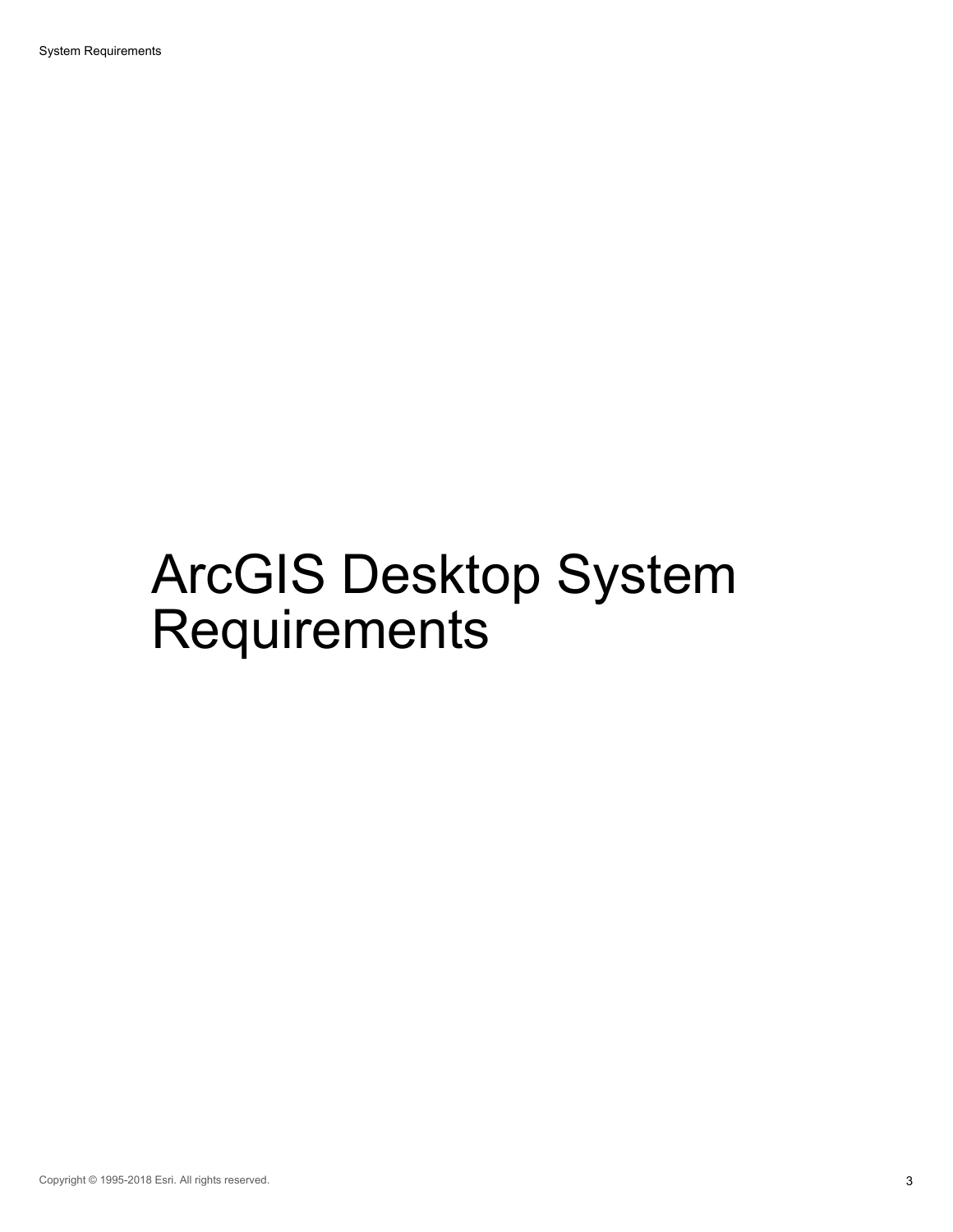# <span id="page-3-0"></span>ArcGIS Desktop 10.7 system requirements

Visit [Esri Support](http://resources.arcgis.com/en/help/previous-help/index.html) for information on earlier versions.

#### Supported platforms

[Check your computer's ability to run ArcGIS Desktop](http://cyri.systemrequirementslab.com/client/standard/?apikey=50f41142-39b0-4061-97c2-ba7b7fe43d0e&refid=1186&item=10913)

**Note:** [Microsoft .NET Framework 4.5.2](https://www.microsoft.com/en-us/download/details.aspx?id=42643) or later must be installed prior to installing ArcMap.

**Tip:** ArcGIS Desktop requires Microsoft Visual C++ 2017 (update 5 or later) Redistributable (x86). If the Visual C++ 2017 (update 5 or later) Redistributable is not already installed, running setup.exe will install it before setup.msi is launched. Setup.msi will not install if Microsoft Visual C++ 2017 (update 5 or later) Redistributable (x86) is not already installed.

| Supported operating systems *                                                | Latest update or<br>service pack tested |
|------------------------------------------------------------------------------|-----------------------------------------|
| Windows 10 Home, Pro and Enterprise (64 bit [EM64T])                         | December 11, 2018<br>update             |
| Windows 8.1 Basic, Pro, and Enterprise (32 bit and 64 bit [EM64T])           | December 11, 2018<br>update             |
| Windows 7 Ultimate, Professional, and Enterprise (32 bit and 64 bit [EM64T]) | SP1 with December 11,<br>2018 update    |
| Windows Server 2019 Standard and Datacenter (64 bit [EM64T])                 | November, 2018<br>Release               |
| Windows Server 2016 Standard and Datacenter (64 bit [EM64T])                 | December 11, 2018<br>update             |
| Windows Server 2012 R2 Standard and Datacenter (64 bit [EM64T])              | December 11, 2018<br>update             |
| Windows Server 2012 Standard and Datacenter (64 bit [EM64T])                 | December 11, 2018<br>update             |
| Windows Server 2008 R2 Standard, Enterprise, and Datacenter (64 bit [EM64T]) | SP1 with December 11,<br>2018 update    |

**Note:** Prior and future updates or service packs on these operating systems are supported unless otherwise stated. The operating system version and updates must also be supported by the operating system provider.

\* See [Operating system requirements and limitations](#page-6-0) for additional requirements and information.

ArcMap is supported in various on-premises and cloud environments.

| On-premises virtual desktop<br>infrastructure (VDI) | <b>Notes</b>                                                                                                               |
|-----------------------------------------------------|----------------------------------------------------------------------------------------------------------------------------|
| Citrix XenDesktop 7.6 CU6                           | Use the latest Citrix and NVIDIA drivers. Refer to Citrix and NVIDIA GRID<br>website for the most current driver versions. |
| Citrix XenDesktop 7.11                              |                                                                                                                            |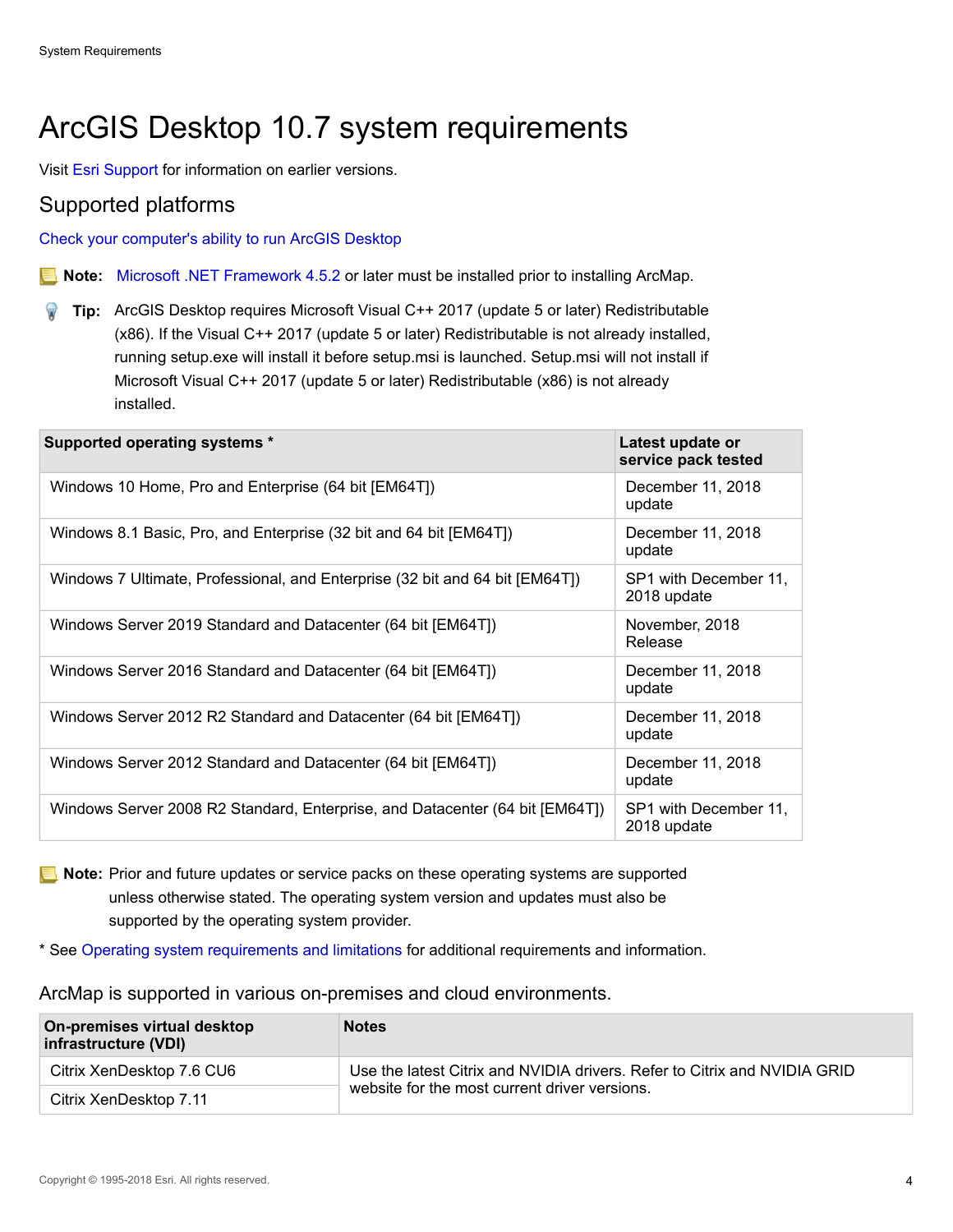| Citrix XenDesktop 7.12                                           |                                                                                                                            |  |
|------------------------------------------------------------------|----------------------------------------------------------------------------------------------------------------------------|--|
| Citrix XenDesktop 7.13                                           |                                                                                                                            |  |
| Citrix XenDesktop 7.14                                           |                                                                                                                            |  |
| Citrix XenDesktop 7.15 CU3                                       |                                                                                                                            |  |
| Citrix XenDesktop 7.16                                           |                                                                                                                            |  |
| Citrix XenDesktop 7.17                                           |                                                                                                                            |  |
| Citrix Virtual Desktop 7.18 08 (Formerly<br>known as XenDesktop) |                                                                                                                            |  |
| Windows Server 2012 R2 Hyper-V                                   | Microsoft VDI certified with RemoteFX vGPU Windows Device Driver Model                                                     |  |
| Windows Server 2016 Hyper-V                                      | (WDDM) 1.2                                                                                                                 |  |
| VMware vSphere 6.0                                               | Use VMware Horizon View 7.0.3 and later only.                                                                              |  |
| VMware vSphere 6.5                                               | Use the latest VMware and NVIDIA drivers. Refer to VMware and NVIDIA GRID<br>website for the most current driver versions. |  |
| VMware vSphere 6.7                                               |                                                                                                                            |  |
| VMware Horizon 7.6                                               |                                                                                                                            |  |

| On-premises application streaming                                | <b>Notes</b>                                               |
|------------------------------------------------------------------|------------------------------------------------------------|
| Citrix XenApp 7.6 CU6                                            | Hosted OS:                                                 |
|                                                                  | • Windows Server 2008 R2 (SP1 or later)                    |
|                                                                  | • Windows Server 2012 R2 (Nov 13, 2018 update or<br>later) |
| Citrix XenApp 7.11                                               | Windows Server 2016                                        |
| Citrix XenApp 7.12                                               | Windows Server 2016                                        |
| Citrix XenApp 7.13                                               | Windows Server 2016                                        |
| Citrix XenApp 7.14                                               | Windows Server 2016                                        |
| Citrix XenApp 7.15 CU3                                           | Windows Server 2016                                        |
| Citrix XenApp 7.16                                               | Windows Server 2016                                        |
| Citrix XenApp 7.17                                               | Windows Server 2016                                        |
| Citrix Virtual Apps 7.18 08 (Formerly known as Citrix<br>XenApp) | Windows Server 2016                                        |

| <b>Cloud Environments*</b>    | <b>Notes</b>                                                                                                                             |
|-------------------------------|------------------------------------------------------------------------------------------------------------------------------------------|
| <b>AWS Virtual Machines</b>   | ArcGIS works well in Amazon WorkSpaces and Azure instances that have:                                                                    |
| <b>Azure Virtual Machines</b> | • Supported operating systems<br>• Adequate number of processing cores for the workload<br>• Adequate amount of memory for the workload. |

\*ArcGIS Desktop will provide adequate performance and usability in many of the cloud environments. The cloud instance must have adequate CPU, Memory and Disk storage resources to support ArcMap.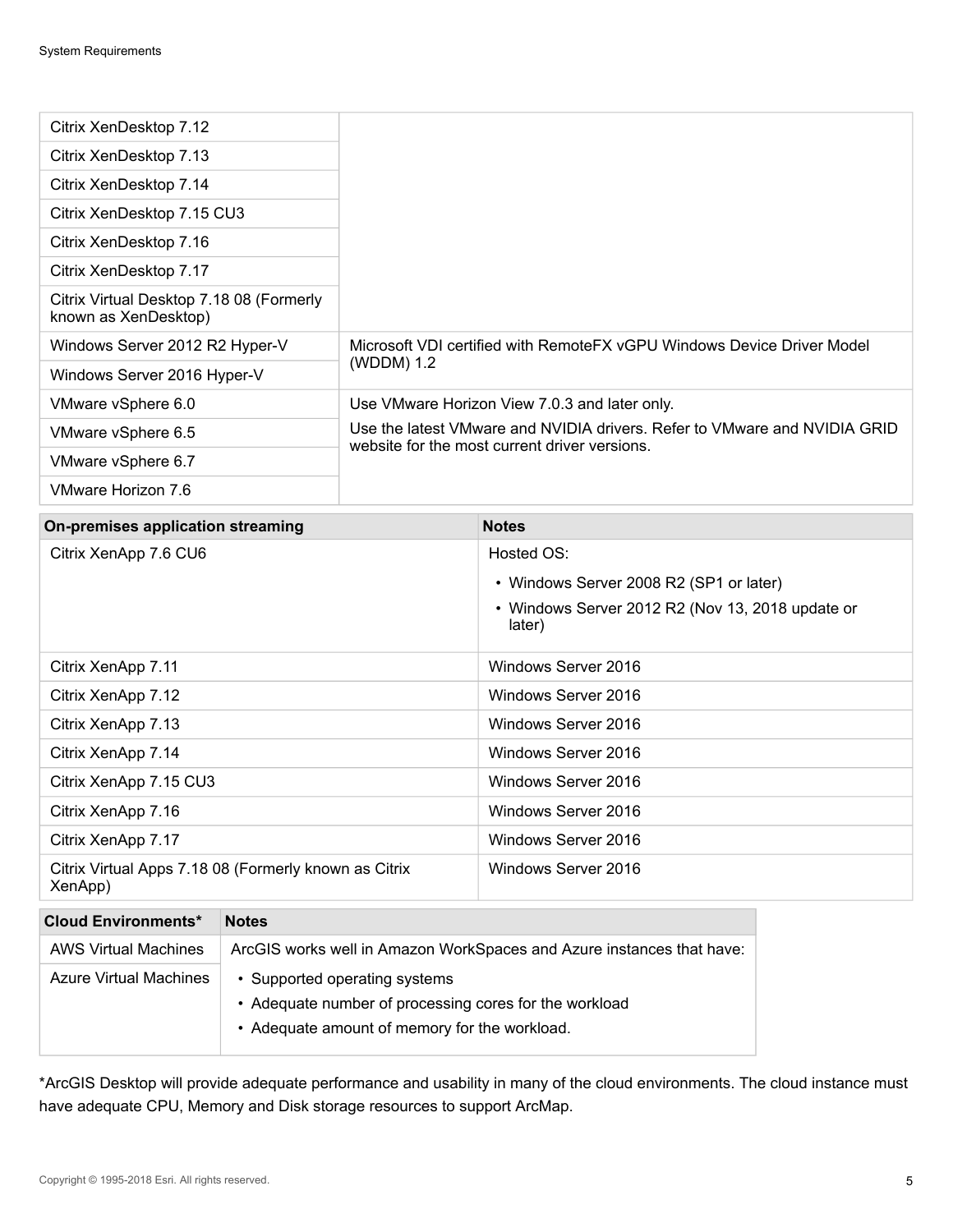**A.** Caution: Licensing for ArcGIS Desktop may display instability when running in the cloud. It is recommended to use concurrent use licensing for software authorization, where the ArcGIS License Manager is running on a host that is guaranteed to have an immutable hardware configuration. Download the PDF White Paper [ArcGIS Desktop Licensing in Cloud](http://downloads.esri.com/support/downloads/other_/arcgis_desktop_licensing_in_cloud_environments.pdf) [Environments](http://downloads.esri.com/support/downloads/other_/arcgis_desktop_licensing_in_cloud_environments.pdf) for more information.

#### Hardware requirements

|                        | <b>Supported and Recommended</b>                                                                     |
|------------------------|------------------------------------------------------------------------------------------------------|
| CPU speed              | 2.2 GHz minimum; Hyper-threading (HHT) or Multi-core recommended                                     |
| Platform               | x86 or x64 with SSE2 extensions                                                                      |
| Memory/RAM             | Minimum: 4 GB                                                                                        |
|                        | Recommended: 8 GB                                                                                    |
| Display properties     | 24-bit color depth<br>Also see Video/Graphics adapter requirements below.*                           |
| Screen resolution      | 1024x768 recommended minimum at normal size (96 dpi)                                                 |
| Disk space             | Minimum: 4 GB                                                                                        |
|                        | Recommended: 6 GB or higher                                                                          |
|                        | ArcGlobe creates cache files when used. If using ArcGlobe, additional<br>disk space may be required. |
| Video/Graphics adapter | 64 MB RAM minimum; 256 MB RAM or higher recommended. NVIDIA,<br>ATI, and Intel chipsets supported.   |
|                        | 24-bit capable graphics accelerator                                                                  |
|                        | OpenGL version 2.0 runtime minimum is required, and Shader Model 3.0<br>or higher is recommended.    |
|                        | Be sure to use the latest available drivers.                                                         |

#### Software requirements

|                    | <b>Description</b>                                                                                                                                                                                                                                                                                                                                                                                                                                                                                                                                                                                                                                      |
|--------------------|---------------------------------------------------------------------------------------------------------------------------------------------------------------------------------------------------------------------------------------------------------------------------------------------------------------------------------------------------------------------------------------------------------------------------------------------------------------------------------------------------------------------------------------------------------------------------------------------------------------------------------------------------------|
| Python requirement | ArcGIS requires Python 2.7.15 and Numerical Python 1.9.3 to be<br>installed. If the ArcGIS setup does not find either Python 2.7.15 or<br>Numerical Python (NumPy) 1.9.3 installed on the target computer, Python<br>2.7.15 and Numerical Python 1.9.3 will be installed during a complete<br>installation of ArcMap. You can choose a Custom installation to unselect<br>the Python feature and avoid installing it. Additionally, if the Python setup<br>is executed during the ArcMap installation, you will be provided with the<br>opportunity to choose its installation location. The Python installation<br>location should not include spaces. |
|                    | ArcGIS requires Python 2.7.15 and                                                                                                                                                                                                                                                                                                                                                                                                                                                                                                                                                                                                                       |
|                    | Numerical Python (NumPy) 1.9.3 to be installed. If the ArcGIS setup                                                                                                                                                                                                                                                                                                                                                                                                                                                                                                                                                                                     |
|                    | does not find either Python 2.7.15 or Numerical Python (NumPy) 1.9.3                                                                                                                                                                                                                                                                                                                                                                                                                                                                                                                                                                                    |
|                    | installed on the target computer, Python 2.7.15 and Numerical Python                                                                                                                                                                                                                                                                                                                                                                                                                                                                                                                                                                                    |
|                    | 1.9.3 will be installed during a complete installation.                                                                                                                                                                                                                                                                                                                                                                                                                                                                                                                                                                                                 |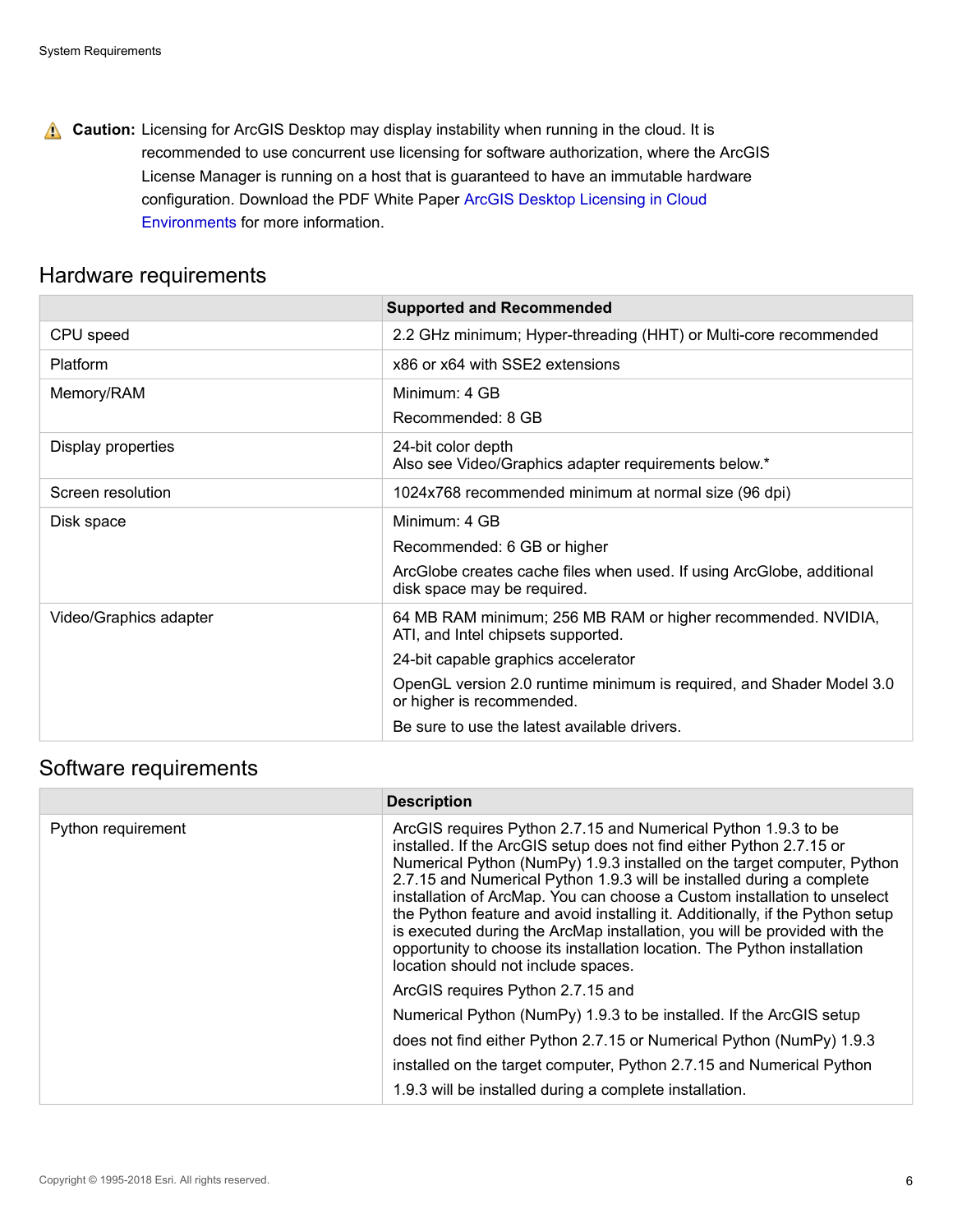| Microsoft .NET Framework requirement | Microsoft .NET Framework 4.5.2 or higher must be installed prior to<br>installing ArcMap.    |
|--------------------------------------|----------------------------------------------------------------------------------------------|
| Browser requirement                  | Microsoft Internet Explorer (minimum IE 11) must be installed prior to<br>installing ArcMap. |

#### Printer support

ArcMap supports printing to any Microsoft certified Windows printer using the native driver in ArcGIS. Note that some printer drivers do not support complex maps, and the ArcPress printer driver or additional hardware may be needed for these complex maps.

**Note:** The following configuration is recommended when printing large maps with the ArcPress printer drivers:

- If large complex maps do not print, reboot the computer to ensure the pagefile system is cleared. If the pagefile system is not a dedicated drive or partition, make sure the drive does not need to be defragmented.
- Disk Space: At least 10 GB of free space is required on the drive where %TEMP% is located, as potentially large temporary files will be written there while ArcPress is processing a map for printing.

For more information on supported printers, refer to the following Knowledge Base FAQ: [What printers are supported by](http://support.esri.com/en/knowledgebase/techarticles/detail/32745) [ArcGIS Desktop?](http://support.esri.com/en/knowledgebase/techarticles/detail/32745)

#### Software required to connect to a DBMS

Your client machine (for example, the one running ArcMap) will need to have the appropriate client files installed for the RDBMS you are using. These client files are available from their respective RDBMS vendors, but some are also available on [My Esri](https://my.esri.com/) as a convenience. RDBMS client files available from My Esri are IBM Db2 and Microsoft SQL Server. Client files for ALTIBASE, Dameng, IBM Informix, IBM Netezza, Oracle, SAP HANA, and Teradata are not available on My Esri and must be obtained from the RDBMS vendors. See [Database clients](http://desktop.arcgis.com/en/arcmap/latest/manage-data/databases/database-clients.htm) for more information.

#### SDK requirements

| <b>SDK</b>     | Supported and Recommended IDE(s) Requirements |                                    |
|----------------|-----------------------------------------------|------------------------------------|
| ArcObjects SDK |                                               | <b>ArcObjects SDK requirements</b> |

**Note:** At the ArcGIS Desktop 10.5 release, Microsoft Visual Basic for Applications (VBA) Compatibility is no longer included. The VBA Compatibility setup in prior versions can still be installed, but its usage is not supported and may result in software errors or crashes. It is recommended that existing Microsoft VBA users continue to use ArcGIS Desktop version 10.2.2 or earlier, or migrate VBA customizations to [ArcMap add-ins](http://help.arcgis.com/en/sdk/10.0/arcobjects_net/conceptualhelp/index.html#/Building_add_ins_for_ArcGIS_Desktop/0001000000w2000000/), [ArcPy scripts](http://desktop.arcgis.com/en/arcmap/latest/analyze/arcpy/what-is-arcpy-.htm), or ArcGIS Pro add-ins built with the [Pro SDK for .NET](http://pro.arcgis.com/en/pro-app/sdk/)

#### <span id="page-6-0"></span>Operating system requirements and limitations

#### [All platforms](#page-66-0)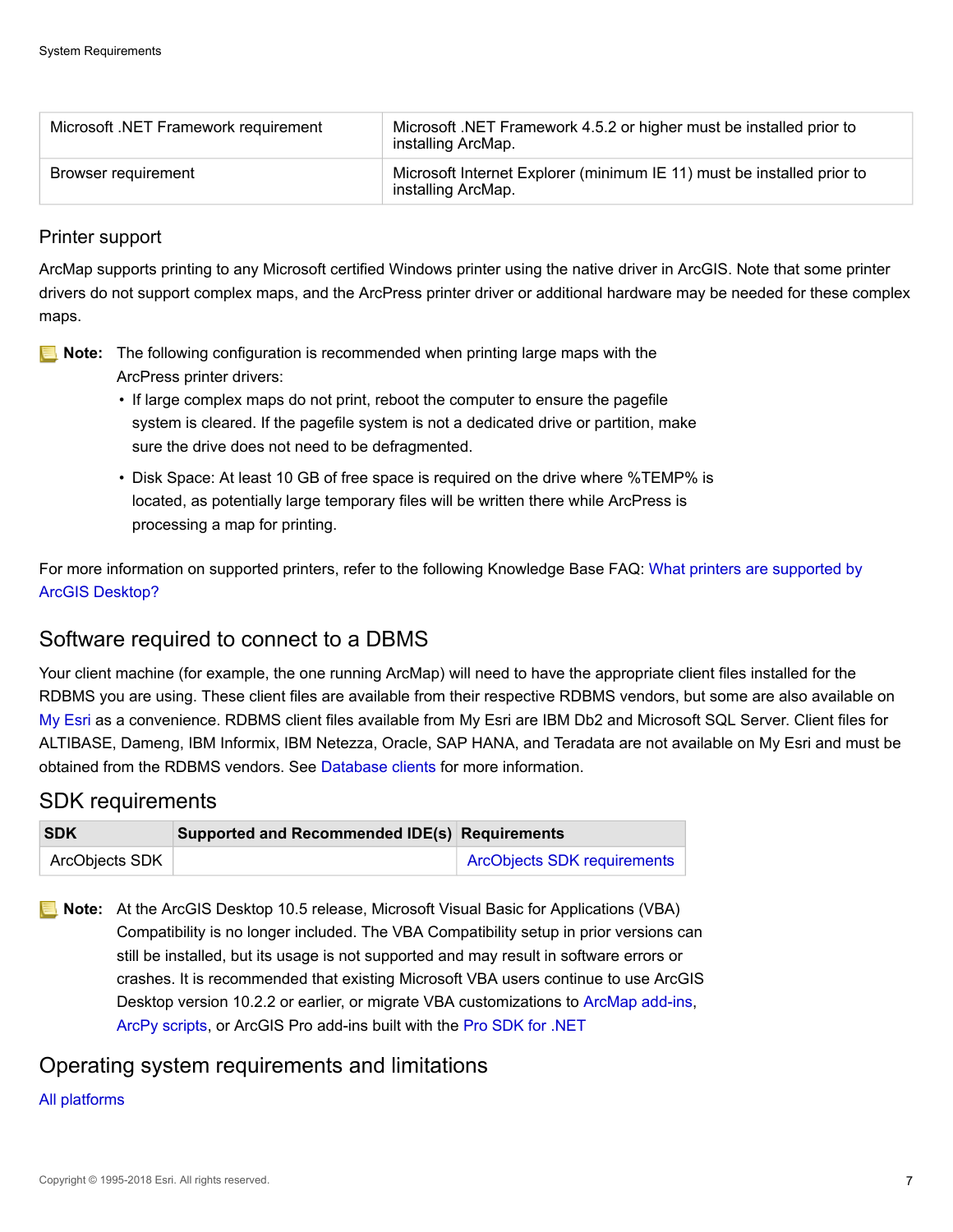System Requirements

#### [Windows](#page-67-0)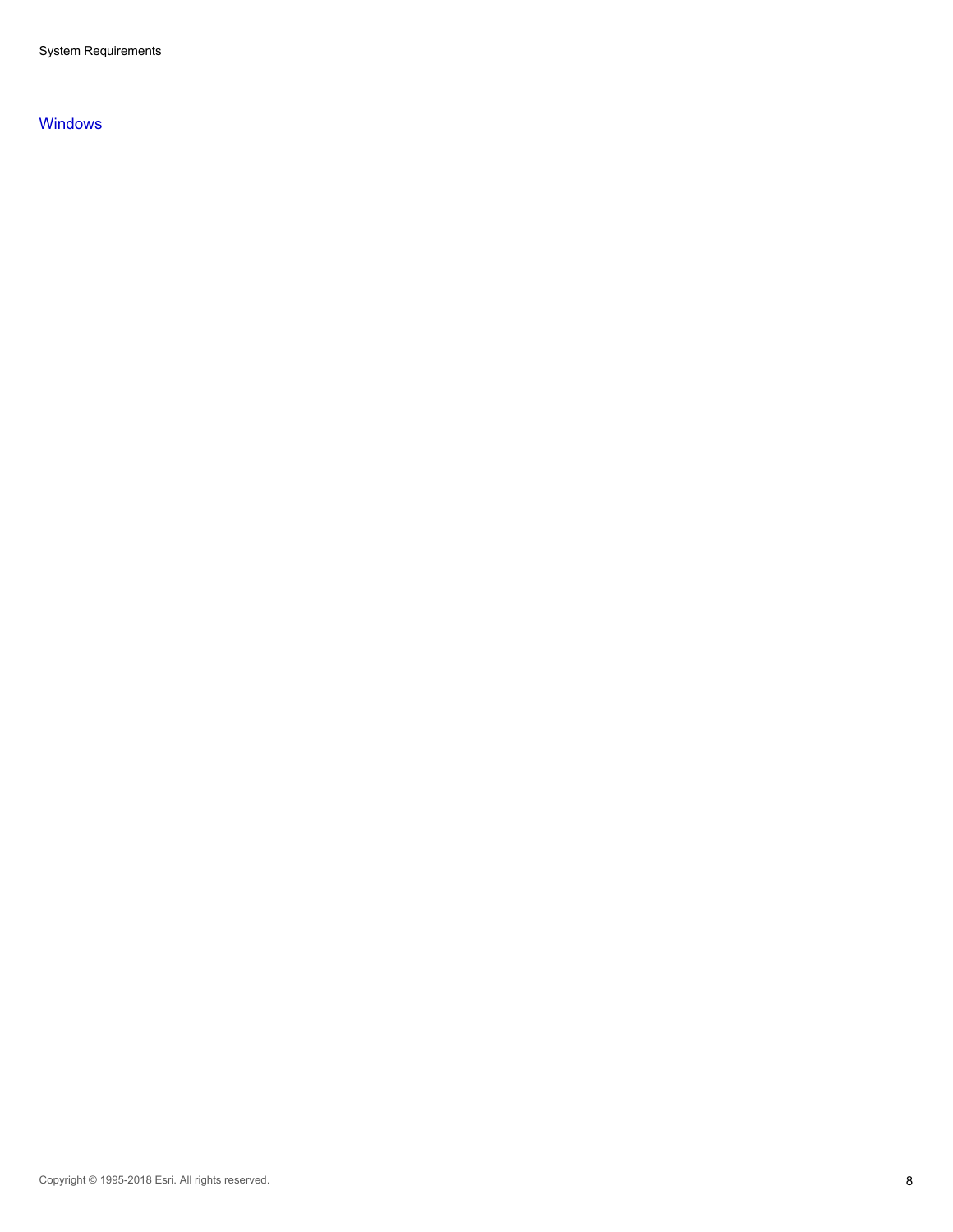# <span id="page-8-0"></span>10.7 ArcReader system requirements

Visit [Esri Support](http://resources.arcgis.com/en/help/previous-help/index.html) for information on earlier versions.

#### Supported platforms

[Check your computer's ability to run ArcGIS Desktop](http://cyri.systemrequirementslab.com/client/standard/?apikey=50f41142-39b0-4061-97c2-ba7b7fe43d0e&refid=1186&item=10913).

**Note:** [Microsoft .NET Framework 4.5.2](https://www.microsoft.com/en-us/download/details.aspx?id=42643) or later must be installed prior to installing ArcReader.

**Tip:** ArcReader requires Microsoft Visual C++ 2017 (update 5 or later) Redistributable (x86). If the Visual C++ 2017 (update 5 or later) Redistributable is not already installed, running setup.exe will install it before setup.msi is launched. Setup.msi will not install if Microsoft Visual C++ 2017 (update 5 or later) Redistributable (x86) is not already installed.

| Supported operating systems*                                                 | Latest update or<br>service pack tested |
|------------------------------------------------------------------------------|-----------------------------------------|
| Windows 10 Pro and Enterprise (64 bit [EM64T])                               | December 11, 2018<br>Update             |
| Windows 8.1 Basic, Pro, and Enterprise (32 bit and 64 bit [EM64T])           | December 11, 2018<br>Update             |
| Windows 7 Ultimate, Professional, and Enterprise (32 bit and 64 bit [EM64T]) | SP1 with December 11,<br>2018 Update    |
| Windows Server 2019 Standard and Datacenter (64 bit [EM64T])                 | November, 2018<br>release               |
| Windows Server 2016 Standard and Datacenter (64 bit [EM64T])                 | December 11, 2018<br>Update             |
| Windows Server 2012 R2 Standard and Datacenter (64 bit [EM64T])              | December 11, 2018<br>Update             |
| Windows Server 2012 Standard and Datacenter (64 bit [EM64T])                 | December 11, 2018<br>Update             |
| Windows Server 2008 R2 Standard, Enterprise, and Datacenter (64 bit [EM64T]) | SP1 with December 11,<br>2018 Update    |

**Note:** Prior and future updates or service packs on these operating systems are supported unless otherwise stated. The operating system version and updates must also be supported by the operating system provider.

\*See the [Operating system requirements and limitations](#page-10-0) section for additional requirements and information.

#### ArcReader is supported in various on-premises and cloud environments.

| On-premises virtual desktop<br>infrastructure (VDI) | <b>Notes</b>                                                                                                               |
|-----------------------------------------------------|----------------------------------------------------------------------------------------------------------------------------|
| Citrix XenDesktop 7.6 CU6                           | Use the latest Citrix and NVIDIA drivers. Refer to Citrix and NVIDIA GRID<br>website for the most current driver versions. |
| Citrix XenDesktop 7.11                              |                                                                                                                            |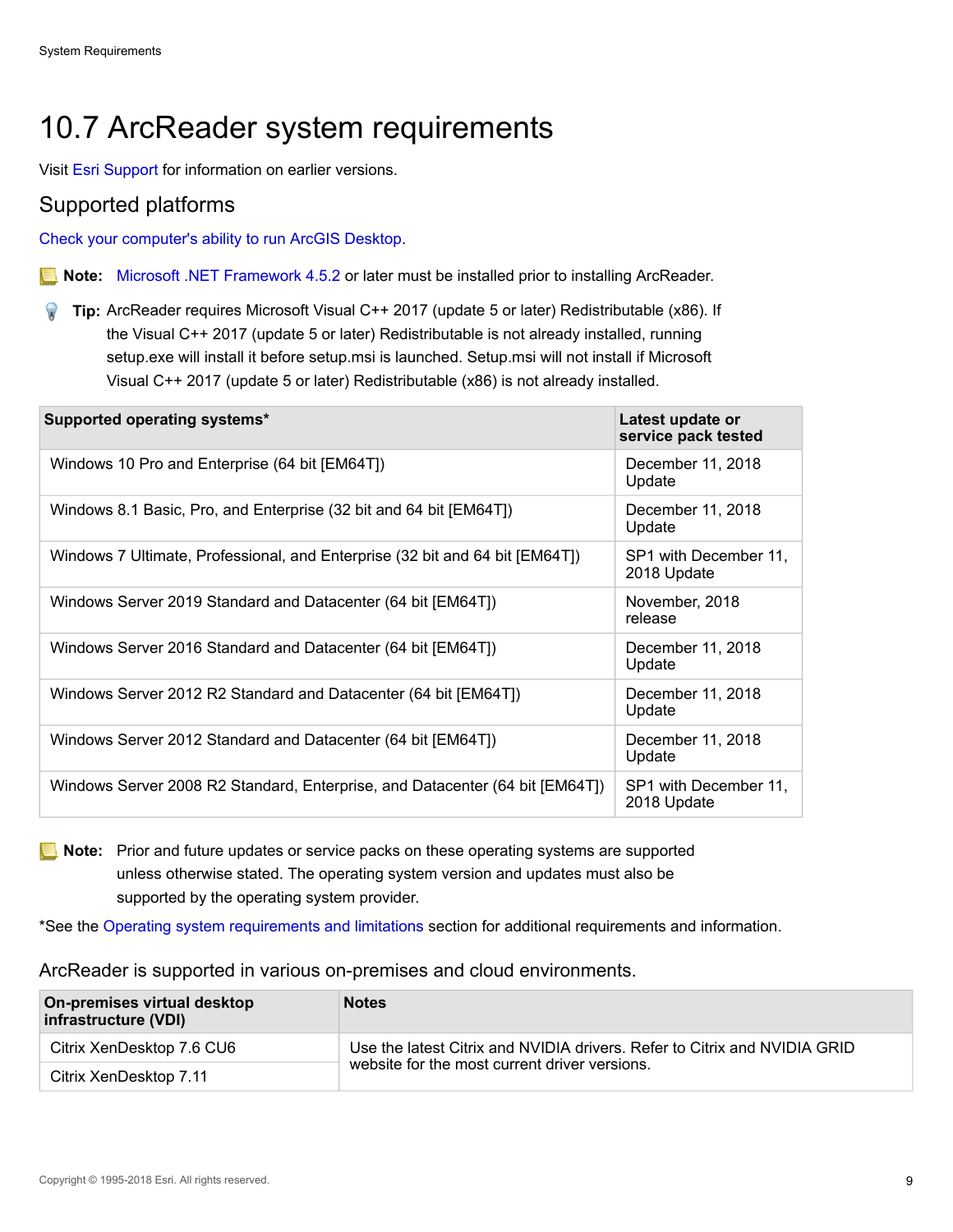| Citrix XenDesktop 7.12                                           |                                                                           |  |
|------------------------------------------------------------------|---------------------------------------------------------------------------|--|
| Citrix XenDesktop 7.13                                           |                                                                           |  |
| Citrix XenDesktop 7.14                                           |                                                                           |  |
| Citrix XenDesktop 7.15 CU3                                       |                                                                           |  |
| Citrix XenDesktop 7.16                                           |                                                                           |  |
| Citrix XenDesktop 7.17                                           |                                                                           |  |
| Citrix Virtual Desktop 7.18 08 (Formerly<br>known as XenDesktop) |                                                                           |  |
| Windows Server 2012 R2 Hyper-V                                   | Microsoft VDI certified with RemoteFX vGPU Windows Device Driver          |  |
| Windows Server 2016 Hyper-V                                      | Model(WDDM) 1.2                                                           |  |
| VMware vSphere 6.0                                               | Use VMware Horizon View 7.0.3 and later only.                             |  |
| VMware vSphere 6.5                                               | Use the latest VMware and NVIDIA drivers. Refer to VMware and NVIDIA GRID |  |
| VMware vSphere 6.7                                               | website for the most current driver versions.                             |  |
| VMware Horizon 7.6                                               |                                                                           |  |

| On-premises application streaming                             | <b>Notes</b>                                        |
|---------------------------------------------------------------|-----------------------------------------------------|
| Citrix XenApp 7.6 CU6                                         | Hosted OS:                                          |
|                                                               | • Windows Server 2008 R2 (SP1 or later)             |
|                                                               | • Windows Server 2012 R2 (Nov 2018 update or later) |
| Citrix XenApp 7.11                                            | Windows Server 2016                                 |
| Citrix XenApp 7.12                                            | Windows Server 2016                                 |
| Citrix XenApp 7.13                                            | Windows Server 2016                                 |
| Citrix XenApp 7.14                                            | Windows Server 2016                                 |
| Citrix XenApp 7.15 CU3                                        | Windows Server 2016                                 |
| Citrix XenApp 7.16                                            | Windows Server 2016                                 |
| Citrix XenApp 7.17                                            | Windows Server 2016                                 |
| Citrix Virtual Apps 7.18 08 (Formerly known as Citrix XenApp) | Windows Server 2016                                 |

| <b>Cloud Environments**</b>   | <b>Notes</b>                                                                                                                             |
|-------------------------------|------------------------------------------------------------------------------------------------------------------------------------------|
| <b>AWS Virtual Machines</b>   | ArcReader works well in Amazon WorkSpaces and Azure instances that have:                                                                 |
| <b>Azure Virtual Machines</b> | • supported operating systems<br>• adequate number of processing cores for the workload<br>• adequate amount of memory for the workload. |

\*\* ArcReader will provide adequate performance and usability in many of the cloud environments. The cloud instance must have adequate CPU, Memory and Disk storage resources to support ArcReader.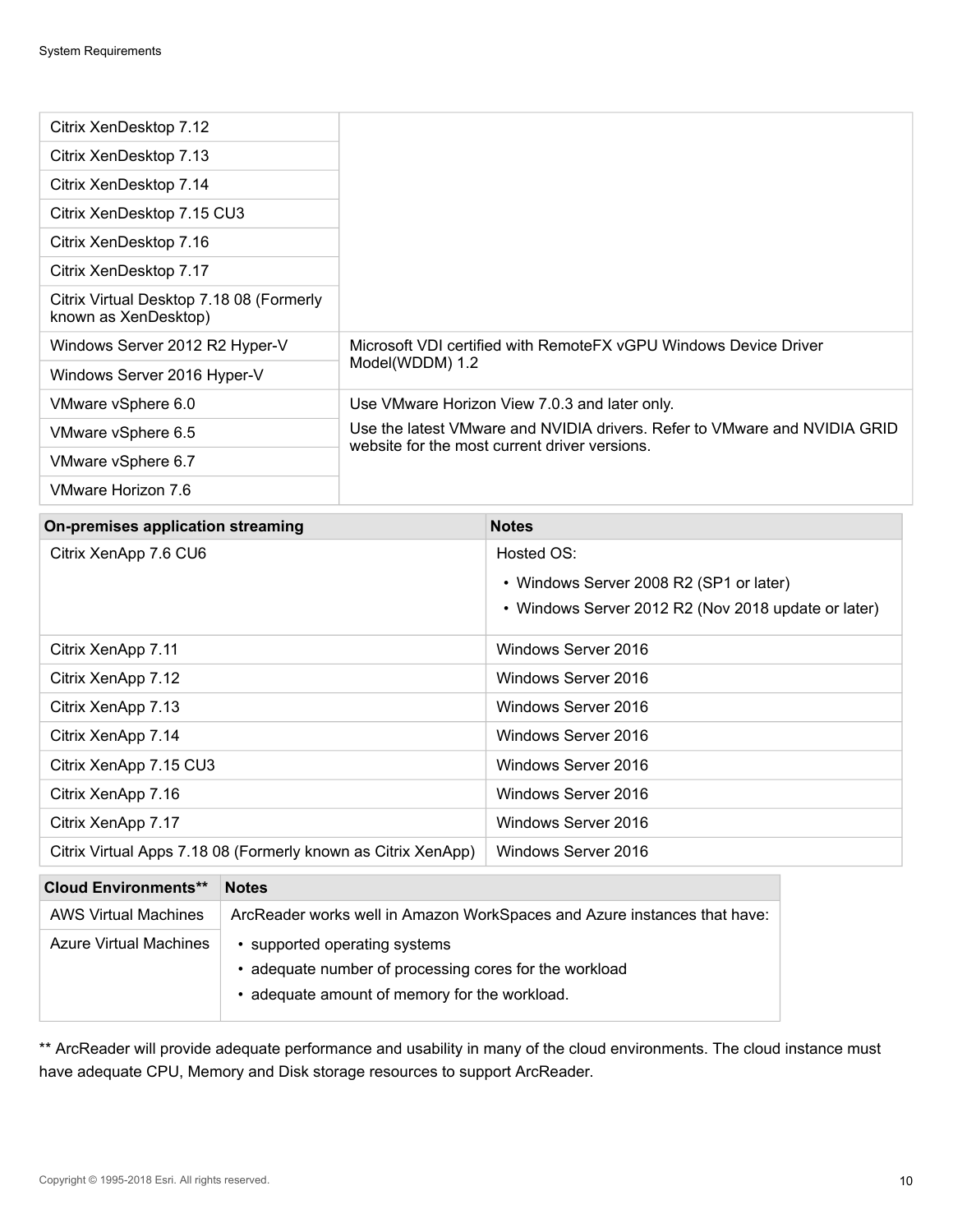## Hardware requirements

|                        | <b>Supported and Recommended</b>                                                                  |
|------------------------|---------------------------------------------------------------------------------------------------|
| CPU speed              | 2.2 GHz minimum; Hyper-threading (HHT) or Multi-core recommended                                  |
| <b>Platform</b>        | x86 or x64 with SSE2 extensions                                                                   |
| Memory/RAM             | Minimum: 4 GB                                                                                     |
|                        | Recommended: 8 GB                                                                                 |
| Display properties     | 24-bit color depth                                                                                |
|                        | Also see Video/Graphics adapter requirements below.*                                              |
| Screen resolution      | 1024x768 recommended minimum at normal size (96 dpi)                                              |
| Disk space             | Minimum: 1.58GB                                                                                   |
|                        | Recommended: 4 GB or higher                                                                       |
|                        | ArcReader creates cache files when used and additional disk space may<br>be required.             |
| Video/Graphics adapter | 64 MB RAM minimum; 256 MB RAM recommended. NVIDIA, ATI, and<br>Intel chipsets supported.          |
|                        | 24-bit capable graphics accelerator.                                                              |
|                        | OpenGL version 2.0 runtime minimum is required, and Shader Model 3.0<br>or higher is recommended. |
|                        | Be sure to use the latest available drivers.                                                      |

## Software requirements

<span id="page-10-0"></span>

|                                                      | <b>Description</b>                                                                                                                                                                                                                                                           |
|------------------------------------------------------|------------------------------------------------------------------------------------------------------------------------------------------------------------------------------------------------------------------------------------------------------------------------------|
| Microsoft<br>.NET<br><b>Framework</b><br>requirement | The .NET Extension Support feature requires Microsoft .NET Framework 4.5.2 or later be installed prior to<br>installing ArcReader. If Microsoft .NET Framework 4.5.2 or later is not found, the .NET Extension Support<br>feature will not be available for installation.    |
|                                                      | If your operating system includes Microsoft .NET Framework 4.5.2 or later, make sure it is enabled using<br>Windows Features. If your operating system does not include Microsoft .NET Framework 4.5.2 or later,<br>you will need to install it before installing ArcReader. |
| <b>Browser</b><br>requirement                        | Microsoft Internet Explorer (minimum IE 11) must be installed prior to installing ArcReader.                                                                                                                                                                                 |
| Printer<br>support                                   | ArcReader supports printing to any Microsoft-certified Windows printer using the native driver in ArcGIS.<br>Note that some printer drivers do not support complex maps, and the ArcPress printer driver or additional<br>hardware may be needed for these complex maps.     |
|                                                      | The following configuration is recommended when printing large maps with the ArcPress printer drivers:                                                                                                                                                                       |
|                                                      | If large complex maps do not print, reboot the computer to ensure the page file system is cleared. If<br>the page file system is not a dedicated drive or partition, make sure the drive does not need to be<br>defragmented.                                                |
|                                                      | • Disk space: At least 10 GB of free space is required on the drive where %TEMP% is located, as<br>potentially large temporary files will be written there while ArcPress processes a map for printing.                                                                      |
|                                                      | For more information on supported printers, refer to the following Esri Support Knowledge Base FAQ:<br>What printers are supported by ArcGIS Desktop?                                                                                                                        |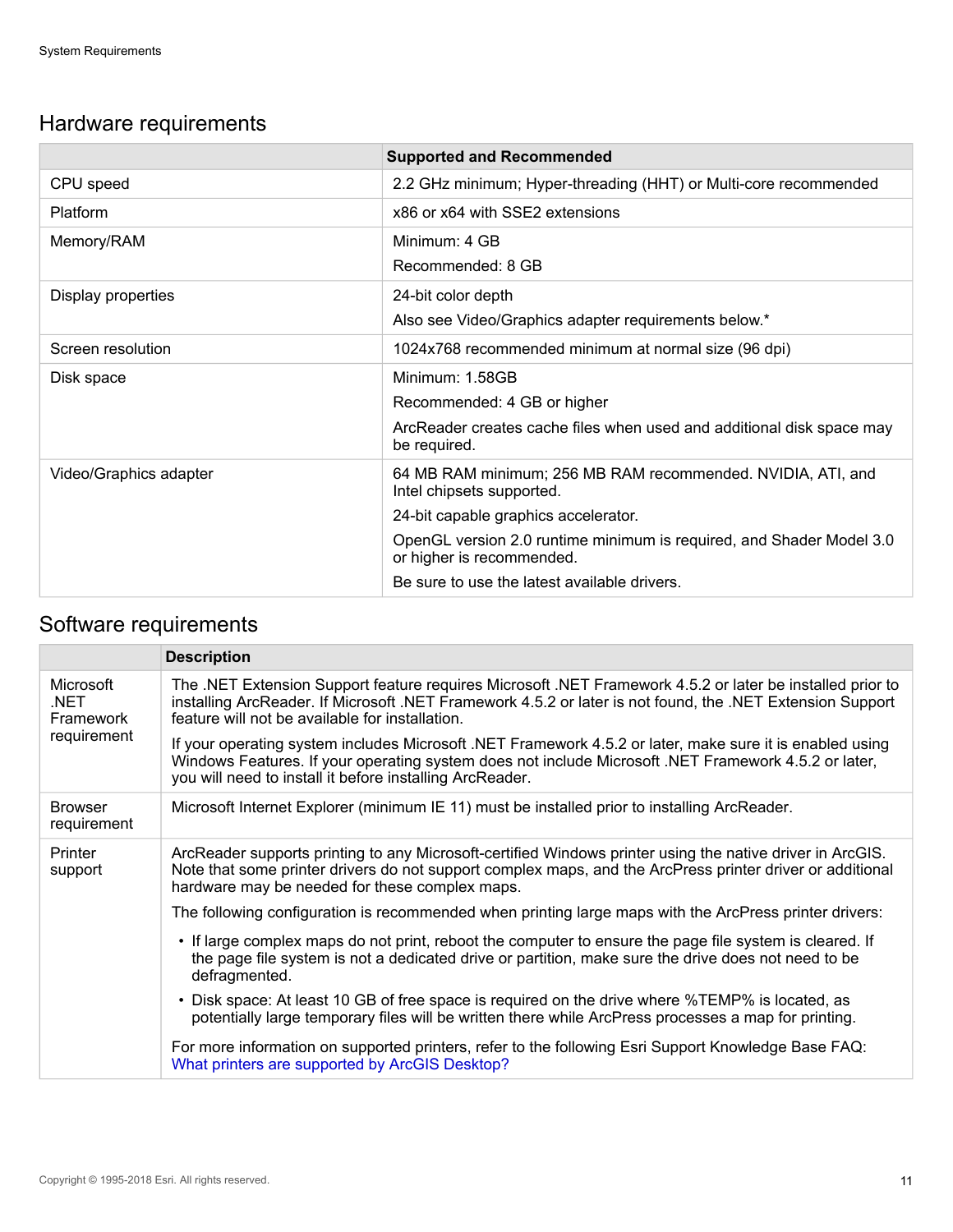## Operating system requirements and limitations

[All platforms](#page-66-0)

**[Windows](#page-67-0)**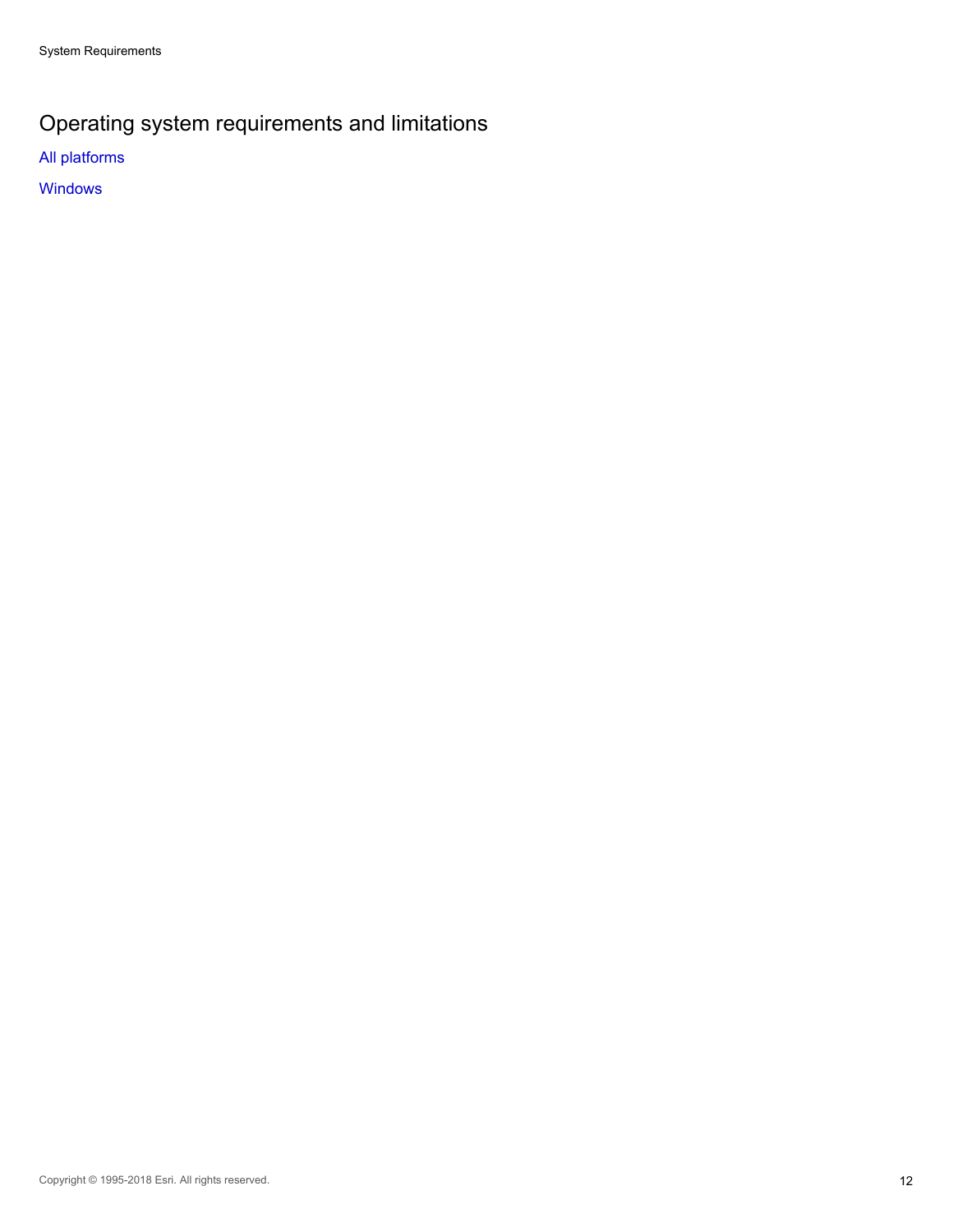System Requirements

# ArcGIS Enterprise System **Requirements**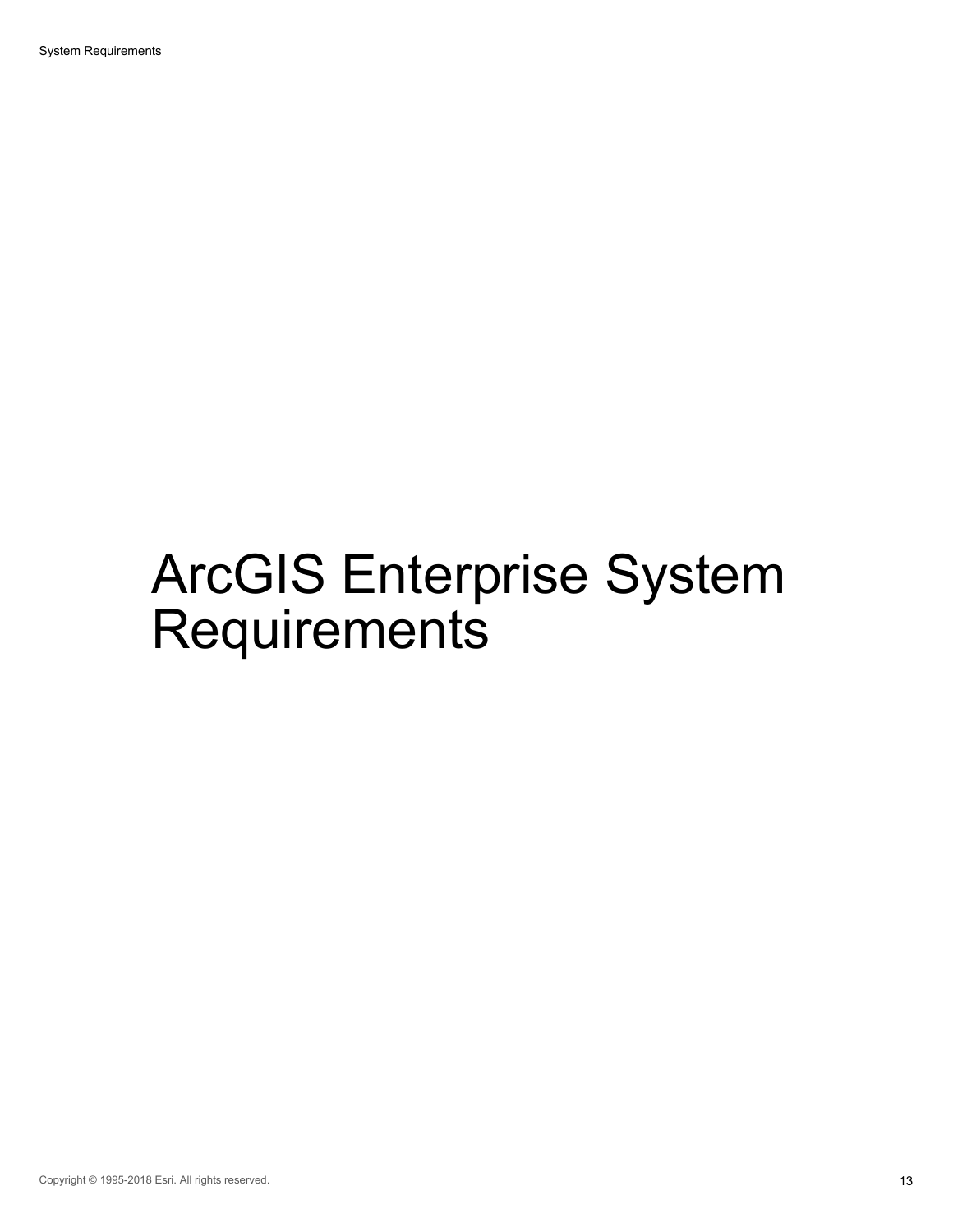## <span id="page-13-0"></span>ArcGIS Enterprise Builder 10.7 system requirements

ArcGIS Enterprise, the next evolution of the ArcGIS Server product line, has a flexible deployment model allowing for use completely on-premises, in the cloud, or a combination of the two. The ArcGIS Enterprise Builder product includes the following software components that are designed to work together:

- ArcGIS Server
- Portal for ArcGIS
- ArcGIS Data Store
- ArcGIS Web Adaptor

ArcGIS Image Server, ArcGIS GeoEvent Server, ArcGIS GeoAnalytics Server, and Esri Business Analyst Server are specialized licensing roles for ArcGIS Server. See [What is ArcGIS Enterprise](http://enterprise.arcgis.com/en/get-started/latest/windows/what-is-arcgis-enterprise-.htm) in the ArcGIS Server help for more information.

The system and hardware requirements required to run ArcGIS Enterprise Builder are listed below. Linux only: A [diagnostics](http://enterprise.arcgis.com/en/server/latest/administer/linux/checking-server-diagnostics-using-the-diagnostics-tool.htm) [tool](http://enterprise.arcgis.com/en/server/latest/administer/linux/checking-server-diagnostics-using-the-diagnostics-tool.htm) runs during the setup to help you determine if your machine meets the minimum system requirements. For information about earlier versions, see [Esri Support](http://resources.arcgis.com/en/help/). If your Portal for ArcGIS organization will use a premium app, such as ArcGIS Pro or Drone2Map for ArcGIS, you will also need ArcGIS License Manager 2018.1 to configure your premium app licenses to specify which members can use the software. See the [Portal for ArcGIS Administrator Guide,](http://enterprise.arcgis.com/en/portal/latest/install/windows/welcome-to-the-portal-for-arcgis-installation-guide.htm) [License Manager Reference Guide](http://links.esri.com/licensemanager/10.6/reference_guide), and the [License Manager system requirements](http://desktop.arcgis.com/en/license-manager/latest/arcgis-license-manager-system-requirements.htm) for more information.

It's recommended that you review the [deprecation notice](http://links.esri.com/deprecation_notice/106) to determine if your hardware and software components are still compatible with version 10.7, and to review all current system requirements of the individual products at [ArcGIS Enterprise](http://server.arcgis.com/en/documentation/install) [Installation Guides documentation.](http://server.arcgis.com/en/documentation/install)

**Note:** ArcGIS Server requires Microsoft Visual C++ 2017 Redistributables (x86 and x64). If the Visual C++ 2017 Redistributables are not already installed, running setup.exe will install them before setup.msi is launched. Setup.msi will not install if the Microsoft Visual C++ 2017 Redistributables (x86 and x64) are not already installed.

#### Windows Operating system requirements

The following 64-bit operating systems satisfy the minimum operating system requirements. Support is not provided for 32-bit operating systems; the setup will only proceed if the operating system is 64 bit.

Machines with an underscore () in their names are not supported. Several widely used Internet host name specifications have designated the underscore character as nonstandard. Although Windows allows you to use the underscore in a machine name, it can still cause problems when you interact with other servers and platforms. For this reason, ArcGIS Enterprise will not install on servers that have an underscore in the host name.

| <b>Supported operating systems</b>                                           | Latest update or service pack tested |
|------------------------------------------------------------------------------|--------------------------------------|
| Windows Server 2019 Standard and Datacenter (64 bit [EM64T])                 | Nov 2018 release                     |
| Windows Server 2016 Standard and Datacenter (64 bit [EM64T])                 | Dec 11, 2018 update                  |
| Windows Server 2012 R2 Standard and Datacenter (64 bit [EM64T])              | Dec 11, 2018 update                  |
| Windows Server 2012 Standard and Datacenter (64 bit [EM64T])                 | Dec 11, 2018 update                  |
| Windows Server 2008 R2 Standard, Enterprise, and Datacenter (64 bit [EM64T]) | SP1 with Dec 11, 2018 update         |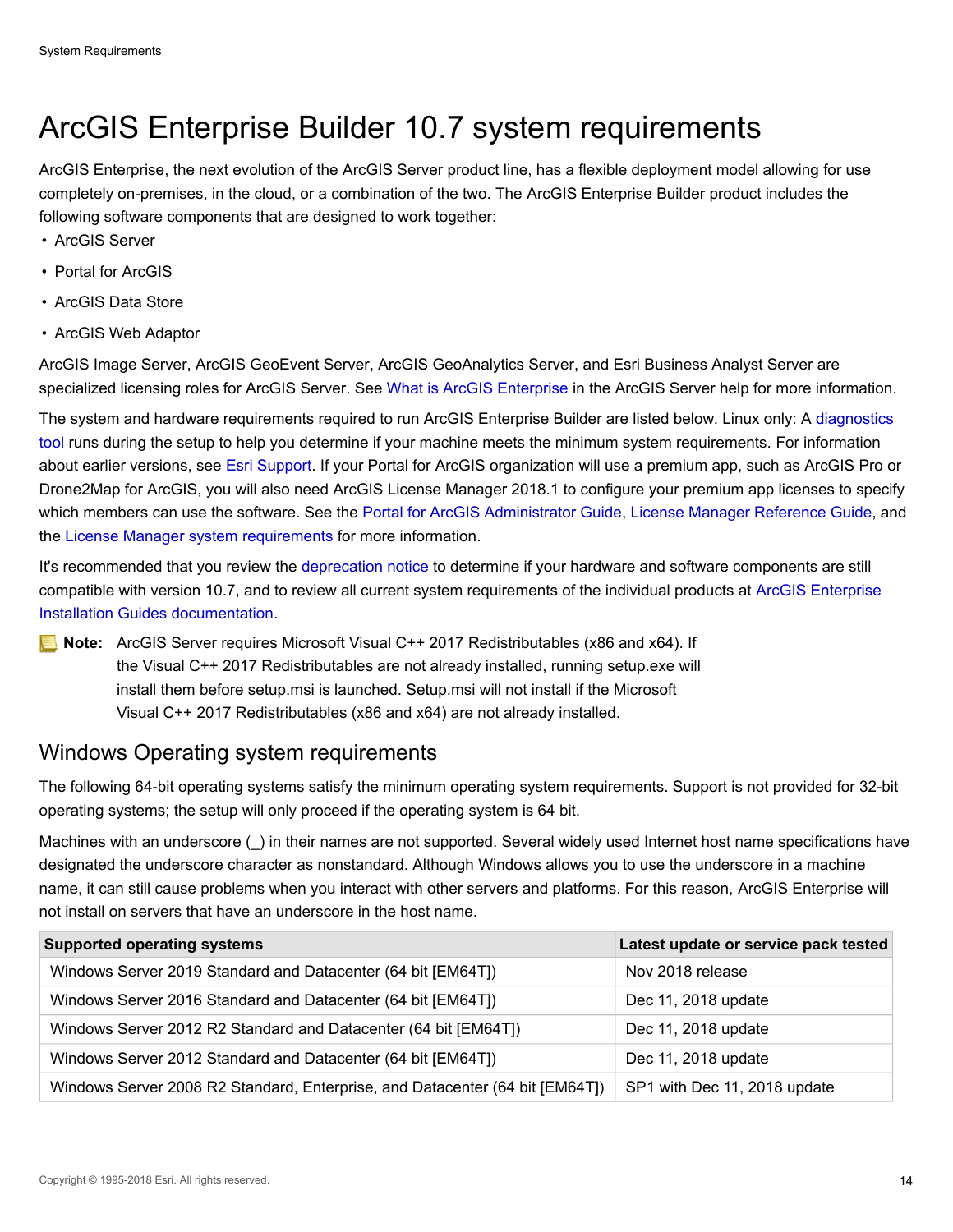Prior and future updates or service packs on these operating systems are supported unless otherwise stated. The operating system version and updates must also be supported by the operating system provider.

- **Note:** Windows 10 and 8.1 are supported for basic testing and application development use only. They are not recommended for deployment in a production environment.
- **A.** Caution: January 2018 security updates from Microsoft have caused geoprocessing services to crash when ArcGIS Server is running on Windows Server 2008 R2 and Windows 7. Esri released a patch for each release of ArcGIS Server 10.2.1 and later to resolve this bug. While these operating systems are still supported, if your ArcGIS Enterprise deployment is running on either of these operating systems, apply the ArcGIS Server Geoprocessing Service Startup Patch, which you can download from [Esri Technical Support](https://support.esri.com/en/download/7576).

| <b>Supported operating systems</b>              | Latest update or service pack tested |
|-------------------------------------------------|--------------------------------------|
| Windows 10 Pro and Enterprise (64 bit [EM64T])  | Dec 11, 2018 update                  |
| Windows 8.1 Pro and Enterprise (64 bit [EM64T]) | Dec 11, 2018 update                  |

**Legacy:** Windows 8 is no longer supported by Microsoft. Please upgrade to Windows 8.1 or higher.

#### Linux Operating system requirements

The following 64-bit operating systems satisfy the minimum operating system requirements. Support is not provided for 32-bit operating systems; the setup will only proceed if the operating system is 64 bit. ArcGIS Enterprise is only supported on Linux x86 64, on CPUs that adhere to the x86 64 architecture (64 bit), with supported Linux releases.

Machines with an underscore () in the name are not supported. The setup will not proceed if an underscore is detected in the machine name.

The software should not be installed on an OS (binary) that has been modified. Esri does not provide support for products installed on a developer's release of an operating system.

You cannot install the [software](http://enterprise.arcgis.com/en/server/latest/administer/linux/checking-server-diagnostics-using-the-diagnostics-tool.htm) as a root user. If you attempt to do this, the installation will not proceed, and a software [diagnostics tool](http://enterprise.arcgis.com/en/server/latest/administer/linux/checking-server-diagnostics-using-the-diagnostics-tool.htm) will display an error message indicating that you cannot install as root.

**Note:** A Java Application Server and the Java Linux Web Adaptor needs to be installed prior to Enterprise Builder in order to complete the setup and configuration.

| <b>Supported operating systems</b> | Latest update or service pack tested |
|------------------------------------|--------------------------------------|
| Red Hat Enterprise Linux Server 7  | Update 5                             |
| Red Hat Enterprise Linux Server 6  | Update 10                            |
| SUSE Linux Enterprise Server 12    | Service Pack 3                       |
| Ubuntu Server LTS 18               | 18.04.1                              |
| Ubuntu Server LTS 16               | 16.04.5                              |
| CentOS Linux 7                     | 7.5                                  |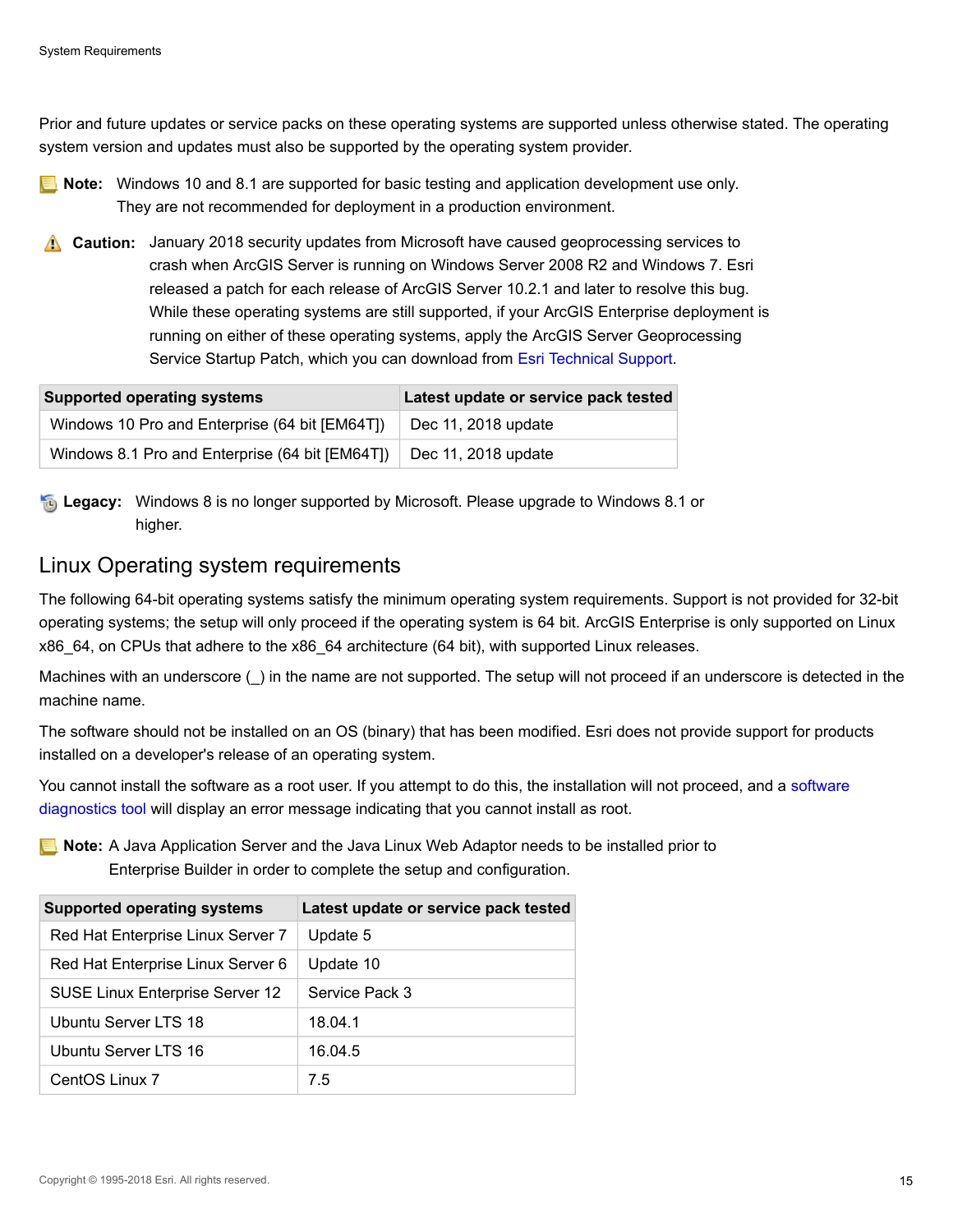| CentOS Linux 6     | 6.10      |
|--------------------|-----------|
| Scientific Linux 7 | 7.5       |
| Scientific Linux 6 | 6.10      |
| Oracle Linux 7     | Update 5  |
| Oracle Linux 6     | Update 10 |

Prior and future updates or service packs on these operating systems are supported unless otherwise stated. The operating system version and updates must also be supported by the operating system provider.

- **Note:** Esri Technical Support is available for CentOS, Scientific Linux, and Oracle Linux versions that provide full binary compatibility with an equivalent supported Red Hat version. As a prerequisite for logging a defect, any software issue on these operating systems will be attempted to be reproduced on Red Hat Enterprise Linux. For Oracle Linux, support is predicated on the use of the Red Hat compatible kernel.
- **Tip:** If you want to install the software, run the ArcGIS Software Authorization Wizard, or run the Check for Updates tool using the operating system graphical user interface (GUI), the X Window System package group is required.

#### Hardware requirements

#### Disk space requirements

ArcGIS Enterprise Builder requires 10 GB of free disk space on the system drive (often the C: drive), where setup files are staged and log files are written. Additionally, the builder requires 20 GB of free disk space on the installation drive, which you will specify during setup. This disk space is necessary for completing the initial installation of components and for the storage of data, logs, and configuration files as your base deployment expands. Most users need more than 20 GB of space on their installation drive; a production system should have 50 GB or more of free disk space.

ArcGIS Enterprise Builder requires 25 GB of free disk space. The location you provide as your installation drive during setup must have a minimum of 23 GB of free disk space for installation to proceed. Additionally, 2 GB of space must be available on the system's /tmp folder to allow for extraction of the setup.

#### Memory Requirements

It is strongly recommended to have at least 16GB of memory to install ArcGIS Enterprise Builder.

#### Microsoft .NET Framework 4.5.2 support

ArcGIS Web Adaptor requires Microsoft .NET Framework 4.5.2 or later in order to be installed. If your operating system includes Microsoft .NET Framework 4.5.2, make sure it's enabled using Windows Features. If your operating system does not include Microsoft .NET Framework 4.5.2, you can download it from the installation media and enable it using Windows Features.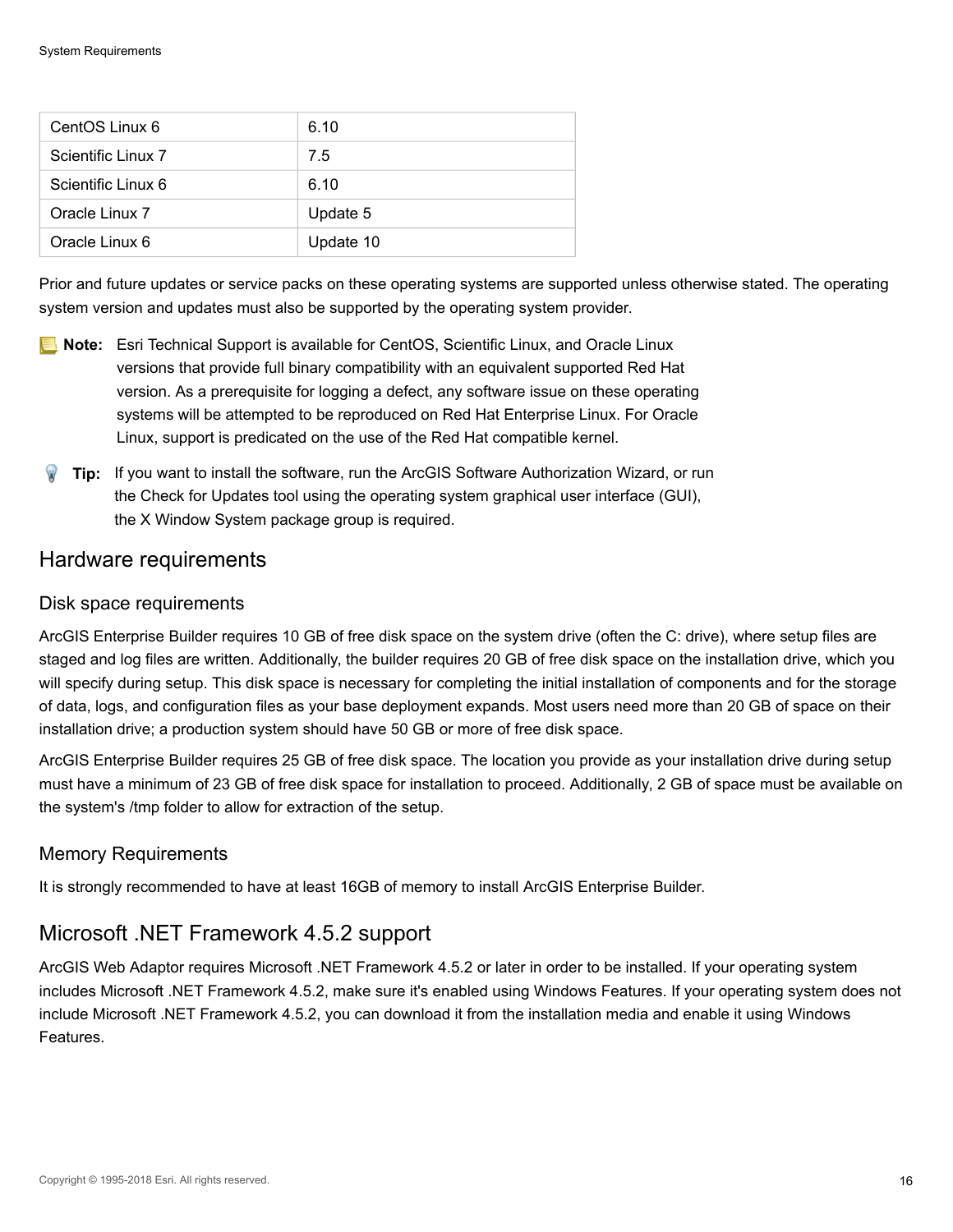# <span id="page-16-0"></span>ArcGIS Server 10.7 system requirements

The system and hardware requirements to run ArcGIS Server are listed below. A [diagnostics tool](http://enterprise.arcgis.com/en/server/latest/administer/linux/checking-server-diagnostics-using-the-diagnostics-tool.htm) runs during the setup to help you determine if your machine meets the minimum system requirements. For information about earlier versions, see [Esri](http://resources.arcgis.com/en/help/previous-help/index.html) [Support](http://resources.arcgis.com/en/help/previous-help/index.html).

It's recommended that you review the [deprecation notice](http://links.esri.com/deprecation_notice/106) to determine if your hardware and software components are still compatible with version 10.7.

## Windows operating system requirements

The following 64-bit operating systems satisfy the minimum operating system requirements. Support is not provided for 32-bit operating systems; the setup will only proceed if the operating system is 64-bit.

Machines with an underscore () in their names are not supported. Several widely used Internet host name specifications have designated the underscore character as nonstandard. Although Microsoft Windows allows you to use the underscore in a machine name, it can cause problems when you interact with other servers and platforms. For this reason, ArcGIS Server will not install on servers that have an underscore in the host name.

ArcGIS Server is not supported on domain controllers. Installing ArcGIS Server on a domain controller may adversely affect functionality.

**Note:** ArcGIS Server requires Microsoft Visual C++ 2017 (update 5 or later) Redistributables (x86 and x64). If Visual C++ 2017 Redistributables (update 5 or later) are not already  $in$ stalled, running setup.exe will install them before setup.msi is launched. Setup.msi will not install if the Microsoft Visual C++ 2017 (update 5 or later) Redistributables (x86 and x64) are not already installed.

| <b>Supported operating systems</b>                                           | Latest update or service pack tested |
|------------------------------------------------------------------------------|--------------------------------------|
| Windows Server 2019 Standard and Datacenter (64 bit [EM64T])                 | Nov 2018 release                     |
| Windows Server 2016 Standard and Datacenter (64 bit [EM64T])                 | Dec 11, 2018 update                  |
| Windows Server 2012 R2 Standard and Datacenter (64 bit [EM64T])              | Dec 11, 2018 update                  |
| Windows Server 2012 Standard and Datacenter (64 bit [EM64T])                 | Dec 11, 2018 update                  |
| Windows Server 2008 R2 Standard, Enterprise, and Datacenter (64 bit [EM64T]) | SP1 with Dec 11, 2018 update         |

Prior and future updates or service packs on these operating systems are supported unless otherwise stated. The operating system version and updates must also be supported by the operating system provider.

**Note:** Windows 10, 8.1, and 7 are supported for basic testing and application development use only. They are not recommended for deployment in a production environment.

| <b>Supported operating systems</b>                                | Latest update or service pack tested |
|-------------------------------------------------------------------|--------------------------------------|
| Windows 10 Pro and Enterprise (64 bit [EM64T])                    | Dec 11, 2018 update                  |
| Windows 8.1 Pro and Enterprise (64 bit [EM64T])                   | Dec 11, 2018 update                  |
| Windows 7 Ultimate, Professional, and Enterprise (64 bit [EM64T]) | SP1 with Dec 11, 2018 update         |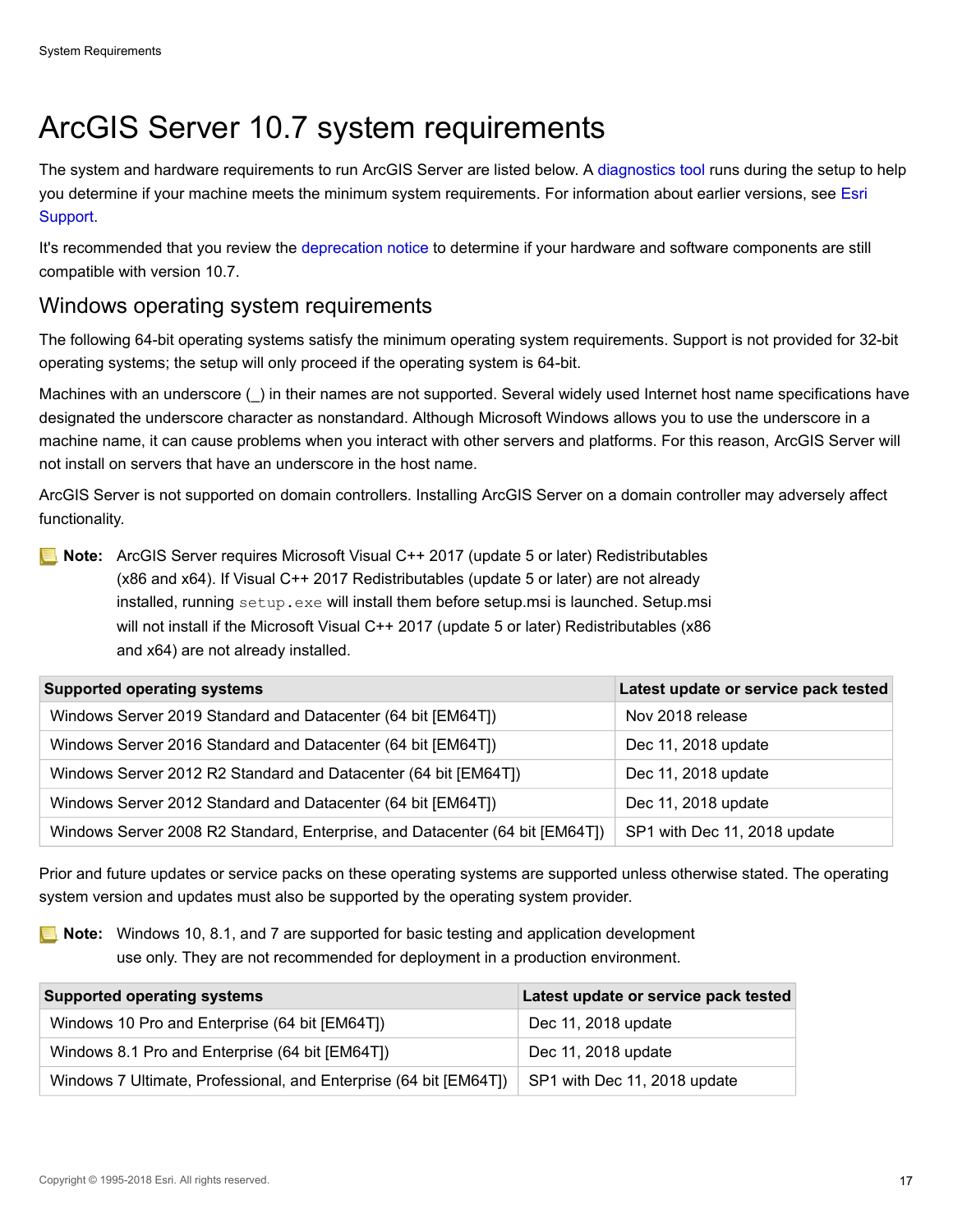#### Operating system requirements and limitations

<span id="page-17-0"></span>**[Windows](#page-67-0)** 

#### Linux operating system requirements

The following 64-bit operating systems satisfy the minimum operating system requirements. Support is not provided for 32-bit operating systems; the setup will only proceed if the operating system is 64-bit. ArcGIS Server is only supported on Linux x86\_64, on CPUs that adhere to the x86\_64 architecture (64-bit), with supported Linux releases.

Machines with an underscore (\_) in the name are not supported. The setup will not proceed if an underscore is detected in the machine name.

You cannot install the software as a root user. If you attempt to do this, the installation will not proceed and a [software](http://enterprise.arcgis.com/en/server/latest/administer/linux/checking-server-diagnostics-using-the-diagnostics-tool.htm) [diagnostics tool](http://enterprise.arcgis.com/en/server/latest/administer/linux/checking-server-diagnostics-using-the-diagnostics-tool.htm) will display an error message indicating that you cannot install as root.

| <b>Supported operating systems</b>       | Latest update or service pack tested |
|------------------------------------------|--------------------------------------|
| Red Hat Enterprise Linux (RHEL) Server 7 | Update 5                             |
| Red Hat Enterprise Linux Server 6        | Update 10                            |
| <b>SUSE Linux Enterprise Server 12</b>   | Service Pack 3                       |
| Ubuntu Server LTS 18                     | 18.04.1                              |
| Ubuntu Server LTS 16                     | 16.04.5                              |
| CentOS Linux 7                           | 7.5                                  |
| CentOS Linux 6                           | 6.10                                 |
| Scientific Linux 7                       | 7.5                                  |
| Scientific Linux 6                       | 6.10                                 |
| Oracle Linux 7                           | Update 5                             |
| Oracle Linux 6                           | Update 10                            |

Prior and future updates or service packs on these operating systems are supported unless otherwise stated. The operating system version and updates must also be supported by the operating system provider.

- **Note:** Esri Technical Support is available for CentOS, Scientific Linux, and Oracle Linux versions that provide full binary compatibility with an equivalent supported RHEL Server version. As a prerequisite for logging a defect, any software issue on these operating systems will be attempted to be reproduced on RHEL Server. For Oracle Linux, support is predicated on the use of the RHEL Server compatible kernel.
- **Caution:** If you want to install the software, run the ArcGIS Software Authorization Wizard, or run the Check for Updates tool using the operating system graphical user interface (GUI), the X Window System package group is required.

The following package groups are required.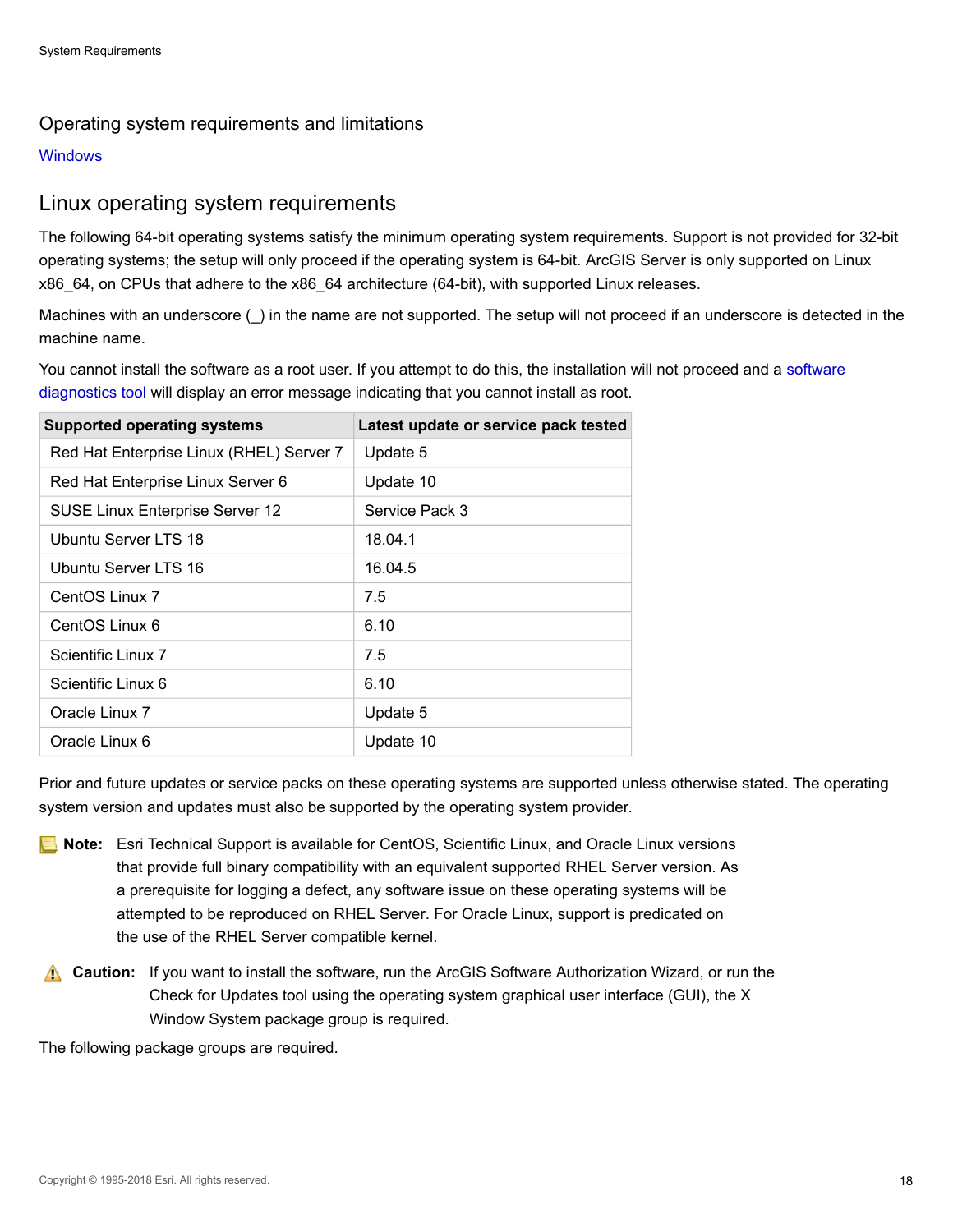#### Red Hat Enterprise Linux Server requirements

*Red Hat Enterprise Linux Server 6 and 7*

• gettext

SUSE Linux Enterprise Server

*SUSE Linux Enterprise Server 12*

• gettext-runtime

Ubuntu Server LTS

*Ubuntu Server 16.04 LTS and 18.04 LTS*

• gettext-base

#### Hardware requirements

The minimum RAM requirement for ArcGIS GIS Server, ArcGIS GeoEvent Server, ArcGIS Image Server, or ArcGIS Business Analyst for Server: 8 GB per unique license role.

For a production environment, minimum hardware requirements are not listed because the user and business needs of the software may vary. These requirements must be considered in determining hardware needs to meet performance and scalability expectations.

ArcGIS GeoAnalytics Server: 16 GB

When configuring ArcGIS GeoAnalytics Server, ensure that the drive hosting the user profile has sufficient temporary space available. When determining a sufficient value, consider the input data size, the type of GeoAnalytics task, and the number of nodes in your site.

Example scenario:

Input data size: 100 GB of CSV point features

ArcGIS GeoAnalytics Server nodes: 5

Task: Join Features (self-join, simple Cartesian product of evenly distributed features)

Recommended space on disk: (100 x 100 GB) / 5 = 2 TB/node

Increment space accordingly to accommodate concurrent GeoAnalytics jobs.

Windows: ArcGIS Server requires a minimum of 10 GB of available disk space.

Linux: ArcGIS Server requires a minimum of 10 GB of available disk space to successfully install on the target system. Approximately 1.5 GB of the required disk space is used during the installation of this product. This temporary disk use will be removed at the end of the installation.



**Note:** You cannot install ArcGIS Server on a shared network directory (NFS mounted folder). The directory must be local on the target system.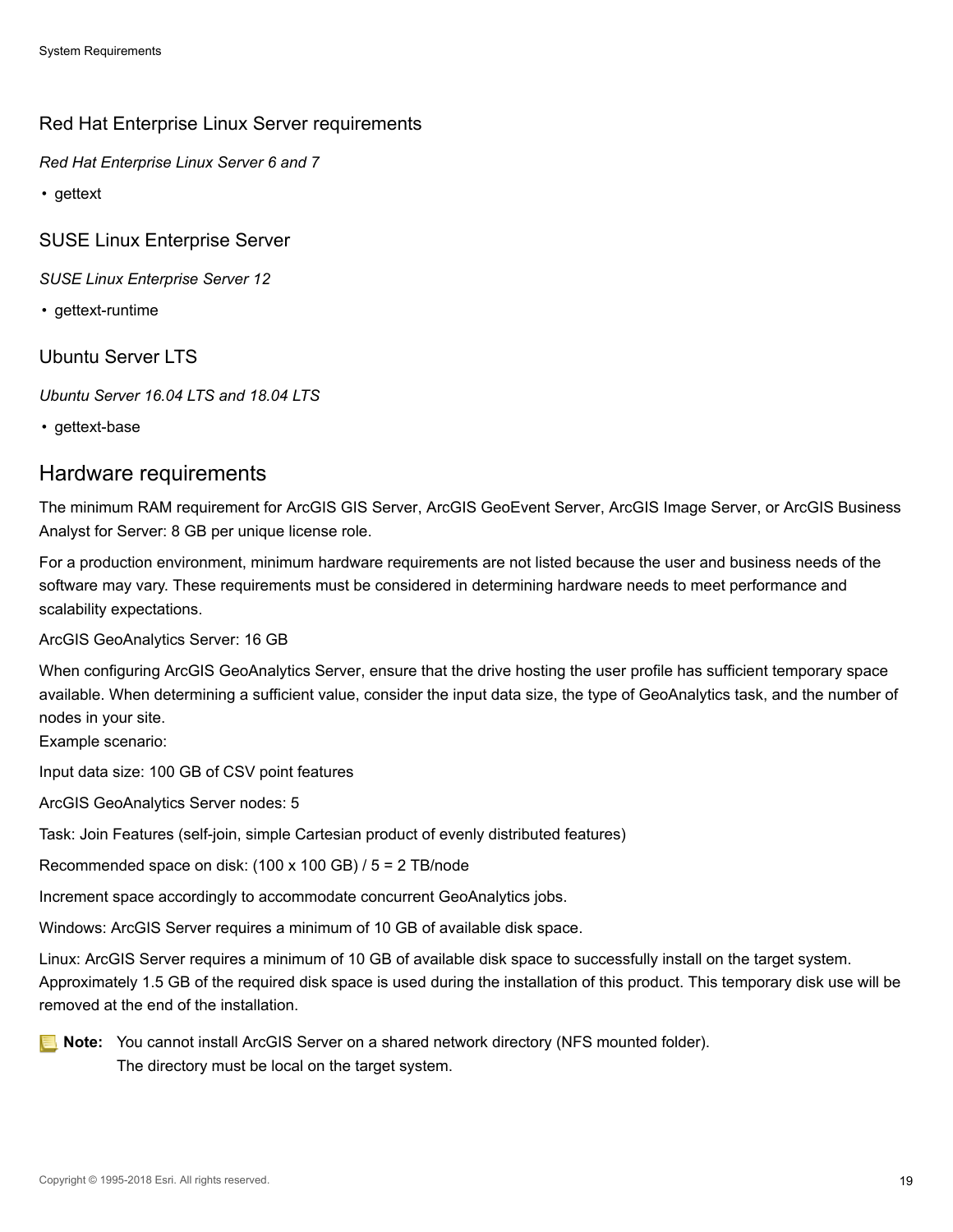#### Temp space requirements

By default, resources are extracted to the system /tmp directory. This directory must have read, write, and execute permissions enabled. If the required space is not available in the  $/\text{tmp}$  directory, the setup program will attempt to extract resources to the user's HOME directory. If the required space is not available in the user's HOME directory, the setup program will report an error indicating this problem. Optionally, you can specify an alternate temp location by setting the IATEMPDIR environment variable.

The /tmp directory is also used when publishing. When uploading [service definition \(SD\) files through Server Manager,](http://enterprise.arcgis.com/en/server/latest/publish-services/windows/publishing-a-service-definition-to-the-server-in-manager.htm) files equal to the size of the SD file are created in the  $/\text{tmp}$  directory. Files are not permanently stored, but deleted every hour. Ensure that the  $/\text{tmp}$  directory has sufficient space for individual SD files to be published in this manner.

#### Default file permissions

Due to security reasons, all permission types (read, write, and execute) for group and all users are turned off by default.

#### File handles and processes limits

ArcGIS Server is a data-intensive server product, and many of its data formats consist of hundreds of thousands of files. In heavily used systems, thousands or tens of thousands of files may be in use at any given time. If there are insufficient file handles and processes, requests may start failing randomly, leading to system downtime. The actual number of file handles and processes needed varies based on the data and the number of instances (threads/processes) running. Setting a file handle limit of 65,535 and a process limit of 25,059 will allow you to ensure that the system remains running.

There are soft and hard limits for file handles and processes on Linux. To determine the hard limits, use the ulimit -Hn -Hu (or limit -h descriptors if you're using csh) command. To determine the soft limits, use the ulimit -Sn -Su (or limit descriptors if you're using csh) command.

To increase the soft and hard limits, you'll need to edit the /etc/security/limits.conf file with superuser access. For example, you can add four lines in the file as follows and change the values for the limits:

```
<ArcGIS Server installation user> soft nofile <file limit>
<ArcGIS Server installation user> hard nofile <file limit>
<ArcGIS Server installation user> soft nproc <process limit>
<ArcGIS Server installation user> hard nproc <process limit>
```
After making this change, you'll need to log out and log back in with the particular user for the new values to take effect. To verify that the limits have been modified appropriately, use the  $ulimit$  -Hn -Hu and  $ulimit$  -Sn -Su commands as described above.

#### Firewall settings

ArcGIS Server communicates on ports 1098, 4000-4004, 6006, 6080, 6099, and 6443. You'll need to open these ports on your firewall before installing the software. For more information, see [Ports used by ArcGIS Server.](http://enterprise.arcgis.com/en/server/latest/administer/windows/ports-used-by-arcgis-server.htm)

#### Domain name service (DNS) and fully qualified domain name (FQDN) recommendations

If you'll be [federating your site](http://enterprise.arcgis.com/en/server/latest/deploy/windows/federate-an-arcgis-server-site-with-your-portal.htm) with an ArcGIS Enterprise portal, it's recommended you configure your organization's domain name service (DNS) to include fully qualified domain name (FQDN) entries for each site you intend to federate with the portal. Portal for ArcGIS will request the FQDN of each site when you federate.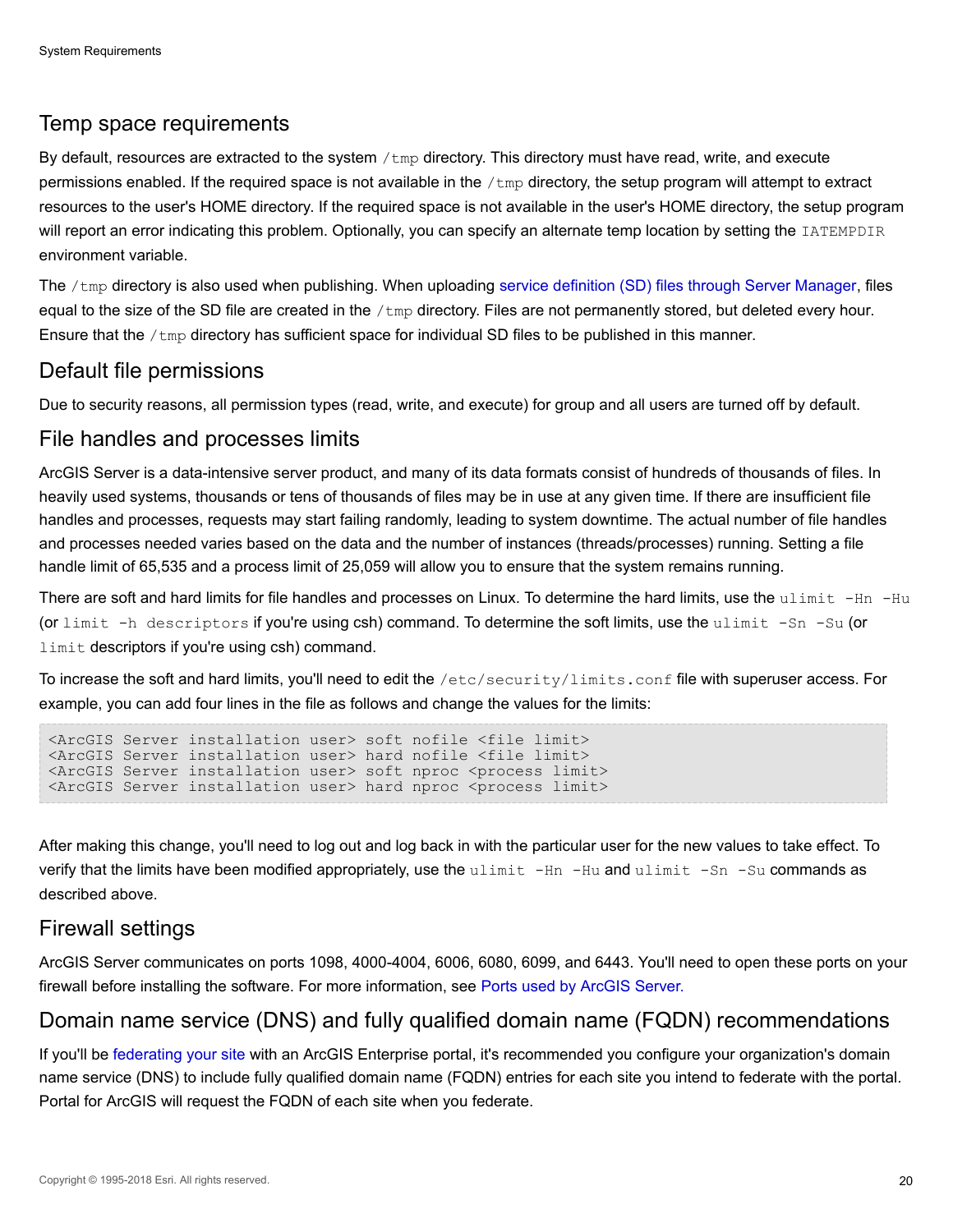## DNS hostname entry

ArcGIS Server must be installed on a machine that has a domain name service (DNS) hostname entry. This may require the system administrators for the site to add an entry to a name server in their network and that this name server be listed in the /etc/resolv.conf configuration file on the system.

If you'll be [federating your site](http://enterprise.arcgis.com/en/server/latest/deploy/windows/federate-an-arcgis-server-site-with-your-portal.htm) with an ArcGIS Enterprise portal, it's recommended you configure your organization's DNS to include fully qualified domain name (FQDN) entries for each site you intend to federate with the portal. Portal for ArcGIS will request the FQDN of each site when you federate.

### SSL certificates

ArcGIS Server comes preconfigured with a self-signed certificate, which allows the server to be initially tested and to help you quickly verify that your installation was successful. You must request a certificate from a trusted certificate authority (CA) and configure the server to use it. This could be a domain certificate issued by your organization or a CA-signed certificate.

Like ArcGIS Server, Portal for ArcGIS also comes with a preconfigured self-signed certificate. If you'll be [federating an ArcGIS](http://enterprise.arcgis.com/en/server/latest/deploy/windows/federate-an-arcgis-server-site-with-your-portal.htm) [Server site with an ArcGIS Enterprise portal,](http://enterprise.arcgis.com/en/server/latest/deploy/windows/federate-an-arcgis-server-site-with-your-portal.htm) you should request a certificate from a trusted CA and configure the portal to use it.

For more information, see [Best practices for configuring a secure environment](http://enterprise.arcgis.com/en/server/latest/administer/windows/best-practices-for-configuring-a-secure-environment.htm).

## Microsoft .NET Framework requirement for .NET Extension Support feature

The .NET Extension Support feature requires Microsoft .NET Framework 4.5 or higher. If Microsoft .NET Framework 4.5 is not found, the .NET Extension Support feature will not be available for installation.

If your operating system includes Microsoft .NET Framework 4.5, make sure it's enabled using Windows Features. If your operating system does not include Microsoft .NET Framework 4.5, you can download it from the installation media and enable it using Windows Features.

## Microsoft Core XML Services (MSXML) 6

ArcGIS Server requires Microsoft Core XML Services (MSXML) 6. The ArcGIS Server installation will not proceed if MSXML 6 is not found on the machine. If the ArcGIS Server installation is performed through the GUI, the installation process automatically installs it for you. If you're installing ArcGIS Server silently or in certain deployment environments, MSXML 6 must be installed separately. The MSXML 6 setup is available at <ArcGIS Server Installation folder>\Support\ MSXML6\64-bit\msxml6\_x64.msi.

Geoprocessing requirements

Python 2.7.15, Numerical Python 1.9.3, and Matplotlib 1.5.2 are required to support certain core geoprocessing tools. If these are not detected, the setup will install them automatically (recommended).

#### Page file size requirements

Ensure that a sufficient page file size is configured for the ArcGIS Server machine. You should consult with your IT administrator or follow [best practices from Microsoft.](https://support.microsoft.com/en-us/kb/2860880)

When using ArcGIS GeoAnalytics Server, the Windows page file can use up to 3X available physical RAM when working on memory-intensive tasks. To avoid system failures and depleted disk space, move the page file to a volume with at least 3X physical RAM available space.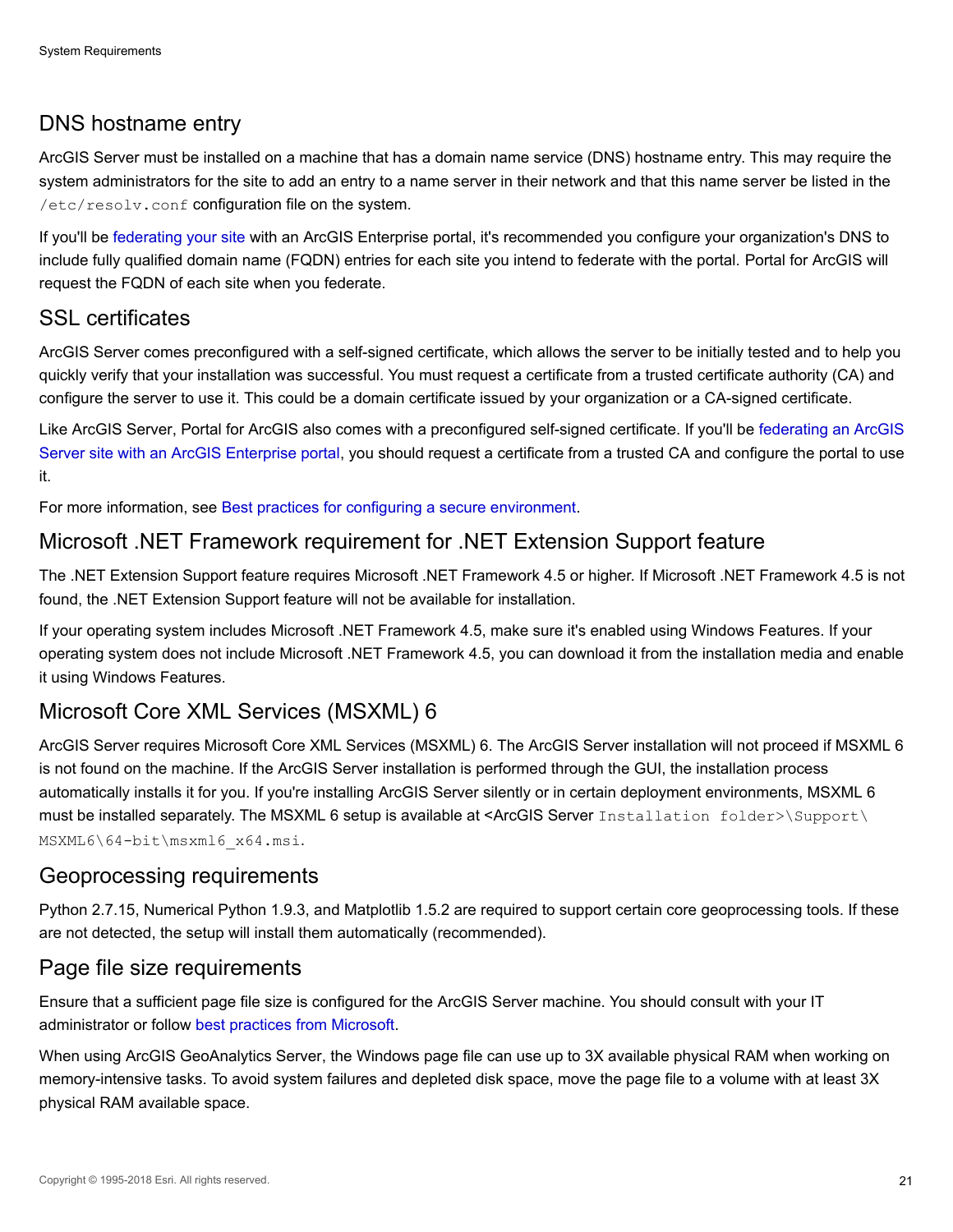### Supported web browsers

ArcGIS Server Manager requires one of the following web browsers to be installed:

- Google Chrome
- Mozilla Firefox
- Microsoft Internet Explorer 11
- Microsoft Edge

#### ArcGIS Enterprise on cloud platforms

You can deploy ArcGIS Enterprise on many cloud platforms. Any cloud platform that provides virtual machines that meet the basic system requirements for operating system and system specifications is supported for use with ArcGIS Enterprise.

In addition to basic support, Esri provides deployment tooling and prebuilt virtual machine images on two cloud platforms: Amazon Web Services (AWS) and Microsoft Azure. When deploying on these two cloud platforms, it's recommended that you use the specialized tooling and images to simplify deployment and technical support.

Esri does not provide technical support for provisioning and configuring cloud infrastructure beyond what ArcGIS Enterprise deployment tooling creates and manages as part of its normal operations. For cloud platforms for which Esri does not provide specialized deployment tooling, support is limited to troubleshooting software-specific issues.

ArcGIS Enterprise also supports native cloud functionality such as storage and databases on several cloud platforms. Examples include Amazon Simple Storage Service (S3) and Microsoft Azure SQL Database. See the documentation for each ArcGIS component for information on the native cloud functionality that's supported.

#### Supported virtualization environments

All components of ArcGIS Enterprise are fully supported on virtual environments as long as they run on [supported platforms.](#page-17-0) When running third-party applications with ArcGIS Enterprise, such as relational databases, the application must also be supported in a virtual environment. Check the third-party vendor for its virtualization support.

The following virtualization environments are known to perform well with ArcGIS Server:

- VMware vSphere 5.5, 6.0, and 6.5
- Microsoft Hyper-V
- Huawei FusionSphere 5.1 and 6.0

For additional information, see [Virtualization and ArcGIS Server](http://enterprise.arcgis.com/en/server/latest/deploy/windows/virtualization-and-arcgis-server.htm).

#### Supported databases

See the following topics for information on databases supported with ArcGIS Server:

- [Altibase database requirements](#page-43-0)
- [Dameng database requirements](#page-44-0)
- [IBM Db2 database requirements](#page-45-0)
- [IBM Informix database requirements](#page-47-0)
- [IBM Netezza Data Warehouse Appliance requirements](#page-48-0)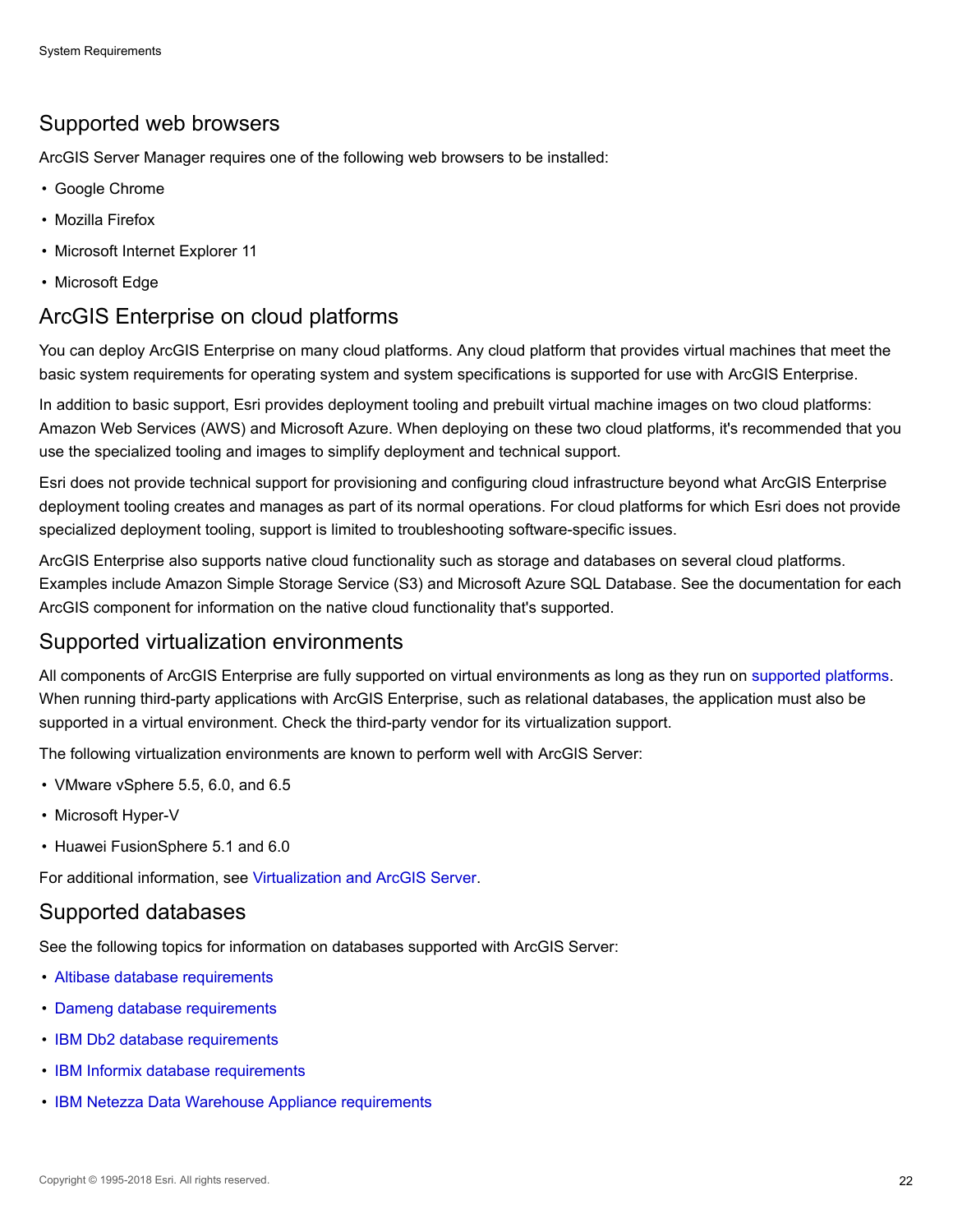- [Microsoft Azure SQL Database requirements](#page-51-0)
- [Microsoft SQL Server database requirements](#page-49-0)
- [Oracle database requirements](#page-52-0)
- [PostgreSQL database requirements](#page-54-0)
- [SAP HANA database requirements](#page-56-0)
- [SQLite database requirements](#page-57-0)
- [Teradata Data Warehouse Appliance requirements](#page-58-0)

ArcGIS Server Workgroup edition, which includes an installation of SQL Server Express, is supported on Windows operating systems only.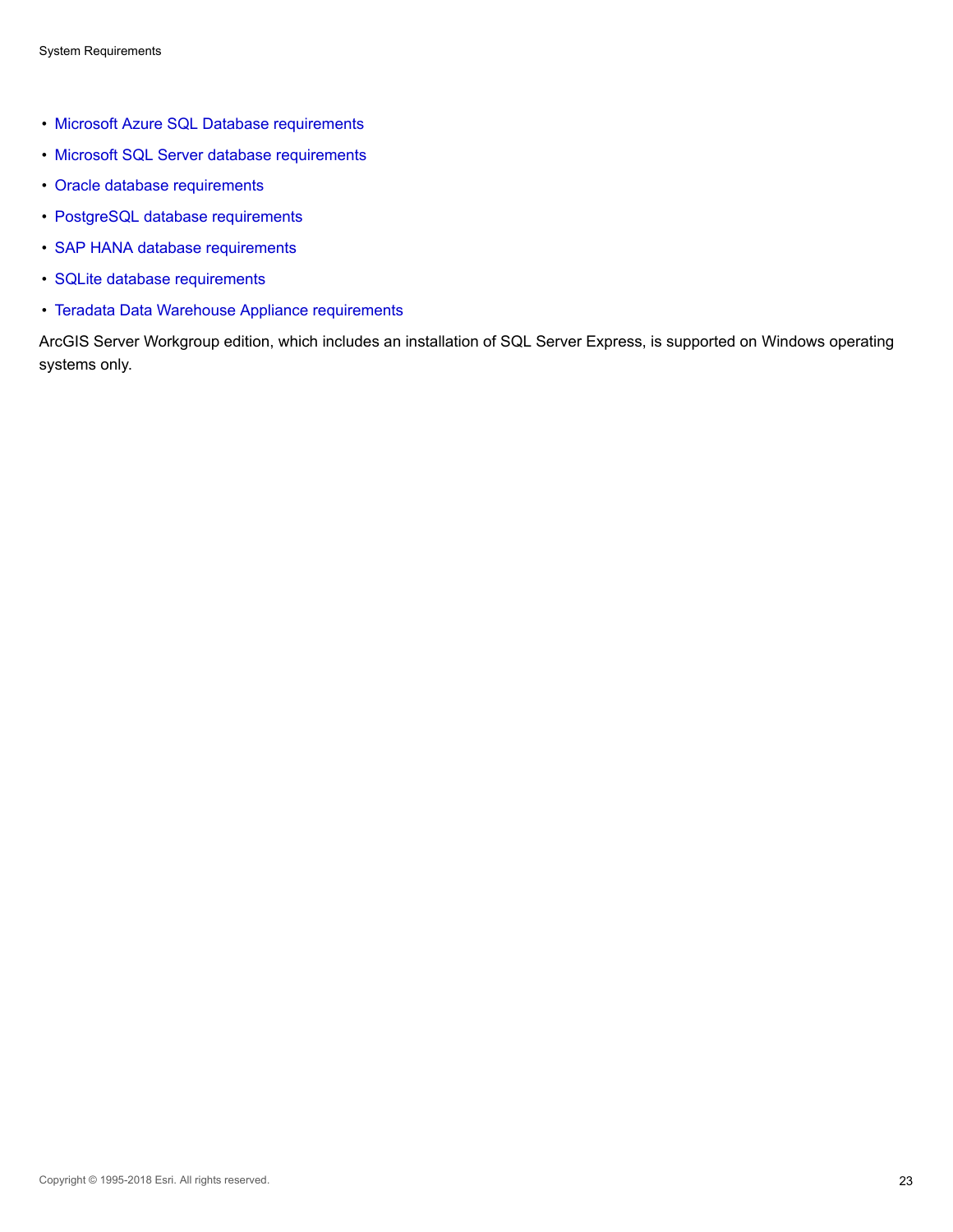# <span id="page-23-0"></span>Portal for ArcGIS 10.7 system requirements

The system and hardware requirements required to run Portal for ArcGIS are listed below. A Linux [diagnostics tool](http://enterprise.arcgis.com/en/portal/latest/administer/linux/checking-portal-diagnostics.htm) runs during the setup to help you determine if your machine meets the minimum system requirements. For information about earlier versions, see [Esri Support.](http://resources.arcgis.com/en/help/) If your Portal for ArcGIS organization will use ArcGIS Pro or Drone2Map for ArcGIS, you will also need ArcGIS License Manager 2018.1 to configure your licenses to specify which members can use these applications. See the [Portal for ArcGIS Administrator Guide,](http://links.esri.com/portal/10.6/portaladmin) [License Manager Reference Guide](http://links.esri.com/licensemanager/10.6/reference_guide), and the [License Manager system requirements](http://desktop.arcgis.com/en/license-manager/latest/arcgis-license-manager-system-requirements.htm) for more information.

It's recommended that you review the [deprecation notice](http://links.esri.com/deprecation_notice/106) to determine if your hardware and software components are still compatible with version 10.7.

#### <span id="page-23-1"></span>Windows Operating system requirements

The following 64-bit operating systems satisfy the minimum operating system requirements. Support is not provided for 32-bit operating systems; the setup will only proceed if the operating system is 64-bit.

Machines with an underscore () in their names are not supported. Several widely used Internet host name specifications have designated the underscore character as nonstandard. Although Windows allows you to use the underscore in a machine name, it can still cause problems when you interact with other servers and platforms. For this reason, Portal for ArcGIS will not proceed with installation on servers that have an underscore in the host name.

Portal for ArcGIS is not supported on domain controllers. Installing Portal for ArcGIS on a domain controller may adversely affect functionality.

**Note:** Portal for ArcGIS requires Microsoft Visual C++ 2017 (update 5 or later) Redistributable (x64). If the Visual C++ 2017 (update 5 or later) Redistributable is not already installed, running setup.exe will install it before setup.msi is launched. Setup.msi will not install if Microsoft Visual C++ 2017 (update 5 or later) Redistributable (x64).

| <b>Supported operating systems</b>                                           | Latest update or service pack tested |
|------------------------------------------------------------------------------|--------------------------------------|
| Windows Server 2019 Standard and Datacenter (64 bit [EM64T])                 | Nov 2018 release                     |
| Windows Server 2016 Standard and Datacenter (64 bit [EM64T])                 | Dec 11, 2018 update                  |
| Windows Server 2012 R2 Standard and Datacenter (64 bit [EM64T])              | Dec 11, 2018 update                  |
| Windows Server 2012 Standard and Datacenter (64 bit [EM64T])                 | Dec 11, 2018 update                  |
| Windows Server 2008 R2 Standard, Enterprise, and Datacenter (64 bit [EM64T]) | SP1 with Dec 11, 2018 update         |

Prior and future updates or service packs on these operating systems are supported unless otherwise stated. The operating system version and updates must also be supported by the operating system provider.

**Note:** Windows 10 and 8.1 are supported for basic testing and application development use only. They are not recommended for deployment in a production environment.

| <b>Supported operating systems</b>              | Latest update or service pack tested |
|-------------------------------------------------|--------------------------------------|
| Windows 10 Pro and Enterprise (64 bit [EM64T])  | Dec 11, 2018 update                  |
| Windows 8.1 Pro and Enterprise (64 bit [EM64T]) | Dec 11, 2018 update                  |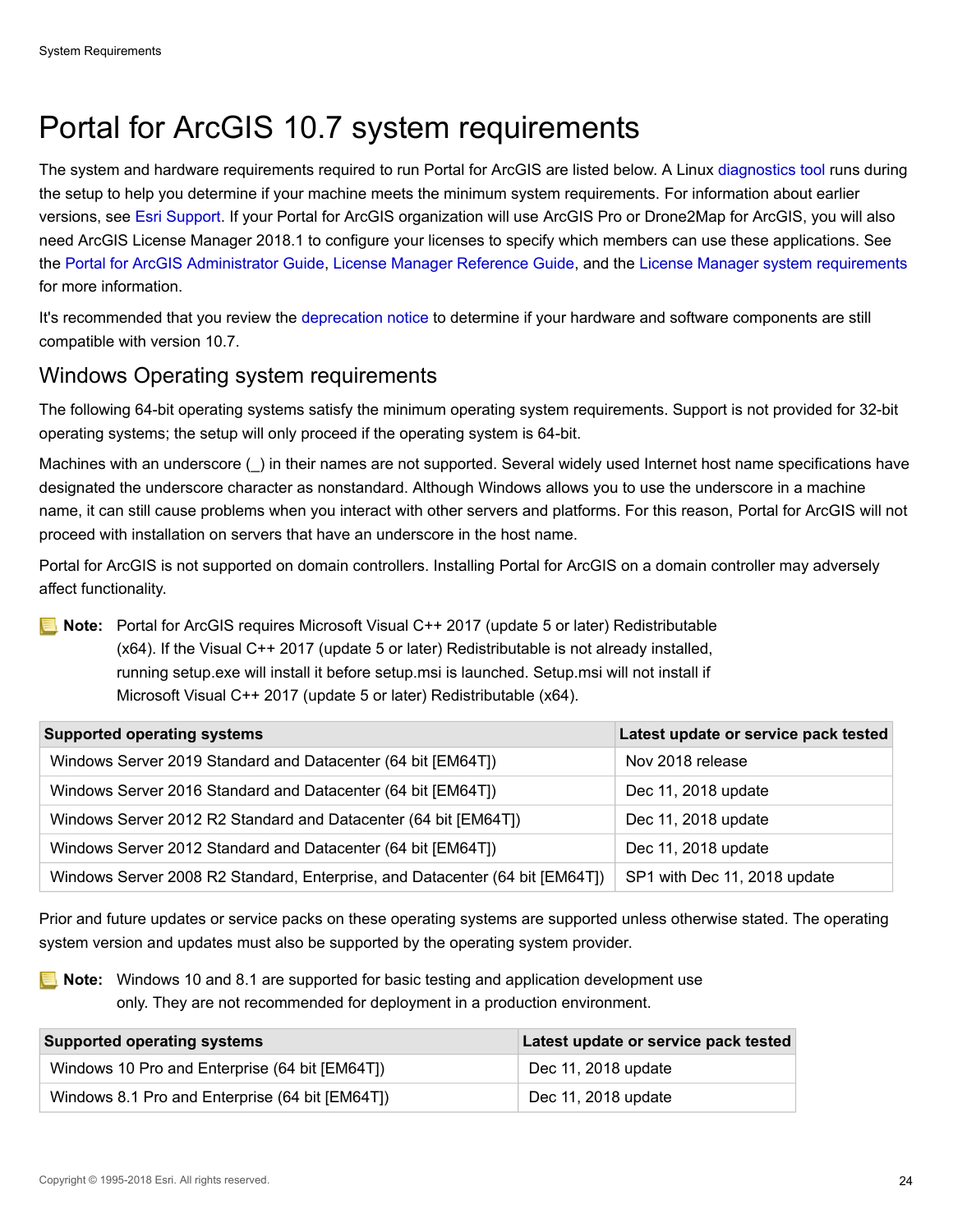| Windows 7 Ultimate, Professional, and Enterprise (64 bit [EM64T]) SP1 with Dec 11, 2018 update |  |  |
|------------------------------------------------------------------------------------------------|--|--|
|------------------------------------------------------------------------------------------------|--|--|

**Note:** Windows 8 is no longer supported by Microsoft. Please upgrade to Windows 8.1 or higher.

#### Linux Operating system requirements

The following 64-bit operating systems satisfy the minimum operating system requirements. Support is not provided for 32-bit operating systems; the setup will only proceed if the operating system is 64 bit. Portal for ArcGIS is only supported on Linux x86\_64, on CPUs that adhere to the x86\_64 architecture (64 bit), with supported Linux releases.

Machines with an underscore () in the name are not supported. The setup will not proceed if an underscore is detected in the machine name.

You cannot install the software as a root user. If you attempt to do this, the installation will not proceed and a [diagnostics tool](http://enterprise.arcgis.com/en/portal/latest/administer/linux/checking-portal-diagnostics.htm) will display an error message indicating that you cannot install as root.

| <b>Supported operating systems</b> | Latest update or service pack tested |
|------------------------------------|--------------------------------------|
| Red Hat Enterprise Linux Server 7  | Update 5                             |
| Red Hat Enterprise Linux Server 6  | Update 10                            |
| SUSE Linux Enterprise Server 12    | Service Pack 3                       |
| Ubuntu Server LTS 18               | 18.04.1                              |
| Ubuntu Server LTS 16               | 16.04.5                              |
| CentOS Linux 7                     | 7.5                                  |
| CentOS Linux 6                     | 6.10                                 |
| Scientific Linux 7                 | 7.5                                  |
| Scientific Linux 6                 | 6.10                                 |
| Oracle Linux 7                     | Update 5                             |
| Oracle Linux 6                     | Update 10                            |

Prior and future updates or service packs on these operating systems are supported unless otherwise stated. The operating system version and updates must also be supported by the operating system provider.

- **Note:** Esri Technical Support is available for CentOS, Scientific Linux, and Oracle Linux versions that provide full binary compatibility with an equivalent supported Red Hat version. As a prerequisite for logging a defect, any software issue on these operating systems will be attempted to be reproduced on Red Hat Enterprise Linux. For Oracle Linux, support is predicated on the use of the Red Hat compatible kernel.
- **Caution:** If you want to install the software, run the ArcGIS Software Authorization Wizard, or run the Check for Updates tool using the operating system graphical user interface (GUI), the X Window System package group is required.

The following package groups are required.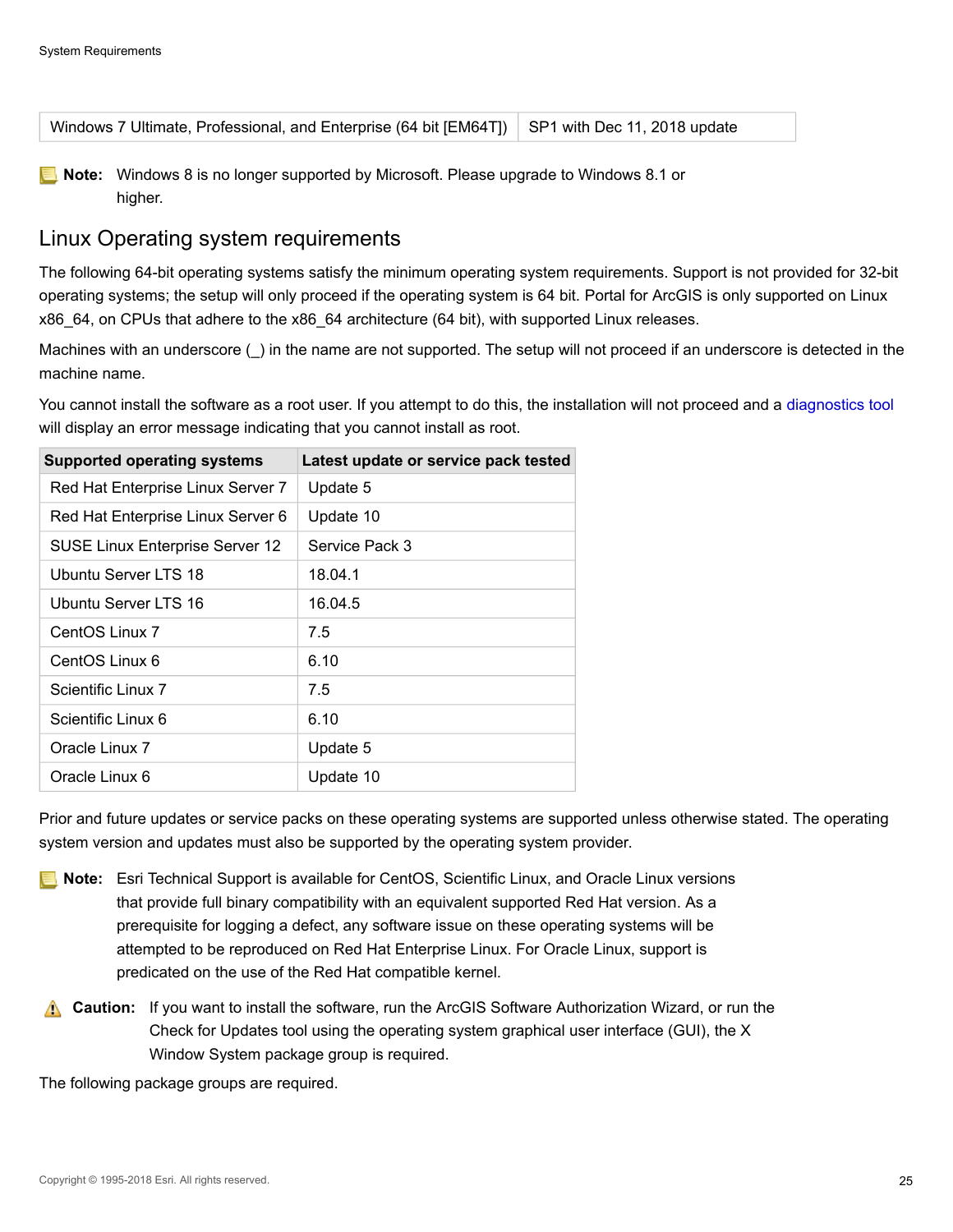#### Red Hat Enterprise Linux Server requirements

*Red Hat Enterprise Linux Server 6 and 7*

• gettext

SUSE Linux Enterprise Server

*SUSE Linux Enterprise Server 12*

• gettext-runtime

#### **Ubuntu Server LTS**

*Ubuntu Server 16.04 LTS and 18.04 LTS*

• gettext-base

#### Hardware requirements

- Processor: 4 cores for 100 concurrent users
- Memory/RAM: 8 GB
- Disk space: 10 GB

All content created by your users will also be stored on disk. Carefully consider how data will be uploaded and created by your users and allocate disk space accordingly. If desired, you can [change the location of where the portal stores its content](http://enterprise.arcgis.com/en/portal/latest/administer/windows/changing-the-portal-content-directory.htm) after installing the software.

#### Temp space requirements

By default, resources are extracted to the system /tmp directory. This directory must have read, write, and execute permissions enabled. If the required space is not available in the /tmp directory, the setup program will attempt to extract resources to the user's HOME directory. If the required space is not available in the user's HOME directory, the setup program will report an error indicating this problem. Optionally, you can specify an alternate temp location by setting the IATEMPDIR environment variable.

#### File system requirements

On Linux systems, the  $ext{ext 3}$  file system limits the number of item subfolders to less than 32,000; this means your portal is limited to having no more than 32,000 items. No new items can be added to Portal for ArcGIS when this limit is reached. It is recommended that you update or move the installation directory to an  $ext{ext}$  or  $ext{xs}$  file system that does not have this limitation. The file system must also be supported by the operating system provider.

**Note:** The btrfs file system is supported only if adequate disk space is allocated for the metadata used by btrfs. Run command "btrfs filesystem df /" to confirm.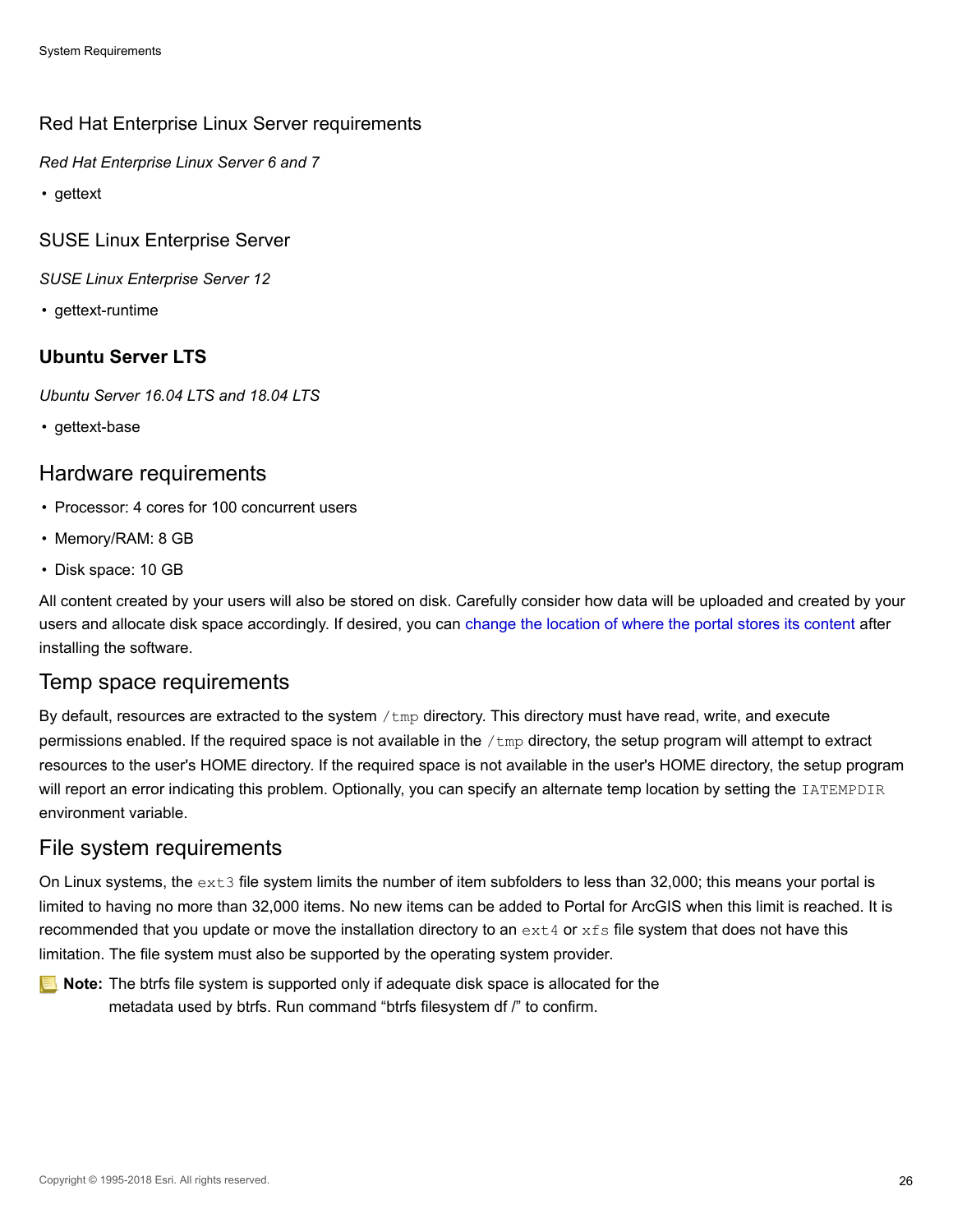## File handles limits

For the portal to run properly, the file handle limits for the installation user are required to be set to 65,535. An installation [diagnostics tool](http://enterprise.arcgis.com/en/portal/latest/administer/linux/checking-portal-diagnostics.htm) will check to validate whether the limits are set properly in the /etc/security/limits.conf file. If the limits are set incorrectly, the diagnostics check will fail.

There are soft and hard limits for file handles on Linux. To determine the limits, use the following commands:

- Soft limit: ulimit -Sn
- Hard limit: ulimit -Hn

To increase the soft and hard limits, you'll need to edit the /etc/security/limits.conf file with superuser access. For example, add two lines in the file like this:

<Portal for ArcGIS installation user> soft nofile 65535 <Portal for ArcGIS installation user> hard nofile 65535

After making this change, you will need to log out and log back in with the particular user for the new values to take effect. To verify that the limits have been modified appropriately, you can use the  $\mu$ limit -Sn and  $\mu$ limit -Hn commands as described above.

#### Firewall settings

Portal for ArcGIS communicates on ports 7080, 7443, 7005, 7099, and 7654. You'll need to open these ports on your firewall before installing the software. For more information, see [Ports used by Portal for ArcGIS.](http://enterprise.arcgis.com/en/enterprise/latest/install/windows/ports-used-by-portal-for-arcgis.htm)

#### Domain name service (DNS) and fully qualified domain name (FQDN) requirements

Your organization's domain name service (DNS) needs to include an entry of the fully qualified domain name (FQDN) of the machine hosting Portal for ArcGIS. Similarly, if you'll be using ArcGIS Server with your portal, it's recommended that you include FQDN entries for each site you intend to federate with Portal for ArcGIS.

**Note:** Portal only supports a single DNS name.

If desired, you can configure your DNS to use a friendly name for the portal (for example,  $f$ riendly.domain.com instead of portal.domain.com). When doing this, assign the name to the portal machine before you install the software. Then use the friendly name when setting up the portal. For example, setup activities that require use of the friendly name include the following:

- Configure ArcGIS Web Adaptor with your portal.
- [Federate an ArcGIS Server site](http://enterprise.arcgis.com/en/server/latest/deploy/windows/federate-an-arcgis-server-site-with-your-portal.htm) with your portal.
- Add Portal for ArcGIS to your organization's [reverse proxy server.](http://enterprise.arcgis.com/en/portal/latest/administer/windows/using-a-reverse-proxy-server-with-portal-for-arcgis.htm) If you're not using a reverse proxy server, it's recommended you assign a friendly name to the machine hosting ArcGIS Web Adaptor.
- **Caution:** If you configure a friendly DNS name after setting up your portal, existing items in the portal may become unusable, as they will include the non-friendly name. You'll need to manually re-create each item in order to use them again.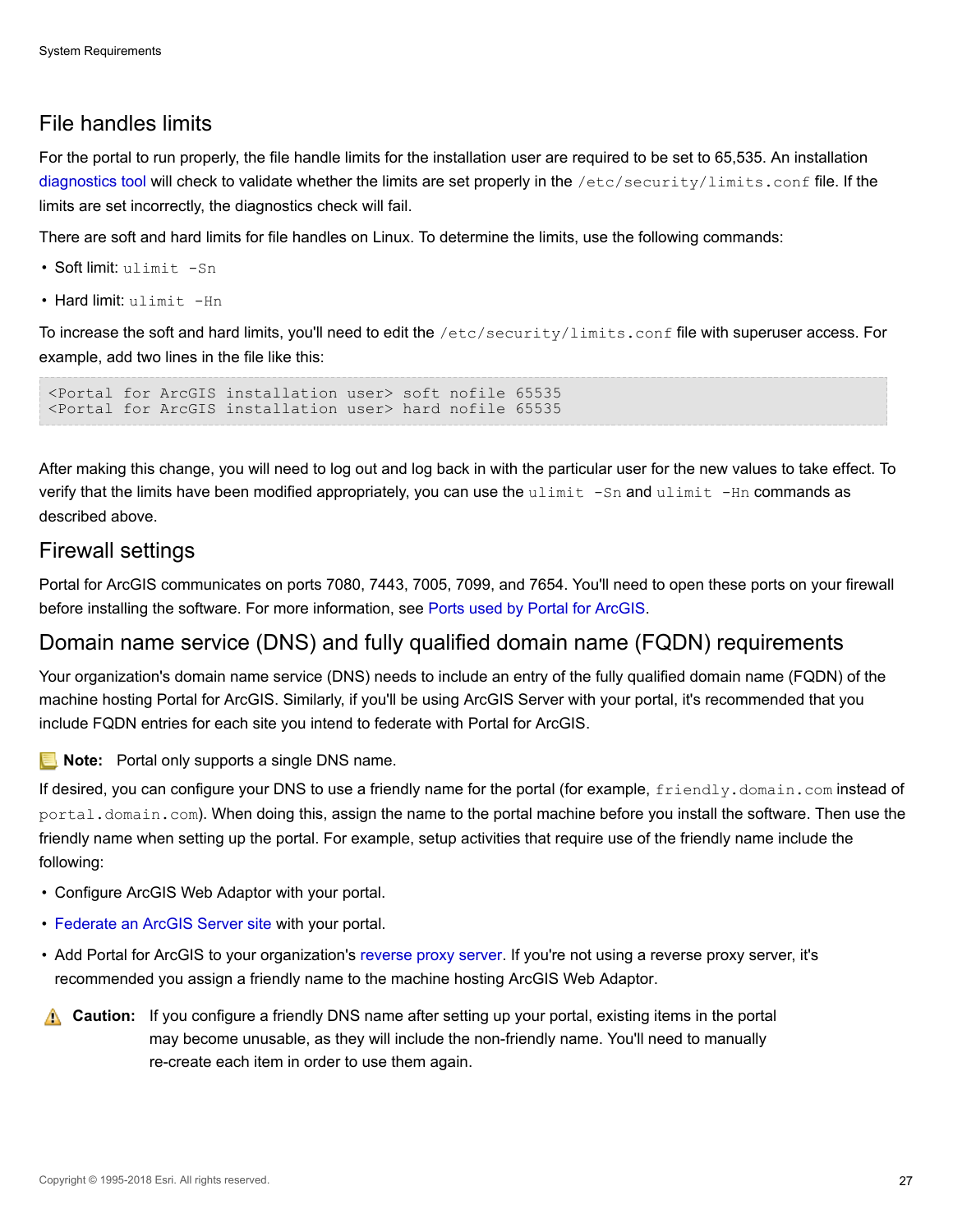## SSL certificates

Portal for ArcGIS comes preconfigured with a self-signed server certificate, which allows the portal to be initially tested and to help you quickly verify that your installation was successful. You must request a certificate from a trusted certificate authority (CA) and configure the portal to use it. The certificate can be signed by a corporate (internal) or commercial CA.

You should configure each applicable ArcGIS component in your organization with a certificate from a corporate or commercial CA. Common examples include ArcGIS Web Adaptor and ArcGIS Server. For example, ArcGIS Server also comes with a preconfigured self-signed certificate. If you'll be [federating an ArcGIS Server site with your portal,](http://enterprise.arcgis.com/en/server/latest/deploy/windows/federate-an-arcgis-server-site-with-your-portal.htm) it's very important that you request a CA-signed certificate and configure the server and Web Adaptor to use it.

For more information, see [Security best practices](http://enterprise.arcgis.com/en/portal/latest/administer/windows/security-best-practices.htm#ESRI_SECTION1_42767D241AA54256A1CC9255CCD6108E).

#### ArcGIS Web Adaptor

ArcGIS Web Adaptor is a required component of Portal for ArcGIS, which allows you to integrate your portal with your existing web server and your organization's security mechanisms. You cannot deploy Portal for ArcGIS in your organization without the Web Adaptor.

You can only use the Web Adaptor with port 80 or 443. Using different ports is not supported. See ArcGIS Web Adaptor documentation for details.

#### Supported web browsers

For the best performance in the portal website, use the latest browser versions listed below. [Scene Viewer has its own browser](http://enterprise.arcgis.com/en/portal/latest/use/scene-viewer-requirements.htm) [and hardware requirements](http://enterprise.arcgis.com/en/portal/latest/use/scene-viewer-requirements.htm). Some of the [common clients of Portal for ArcGIS](http://enterprise.arcgis.com/en/get-started/latest/windows/portal-clients.htm) have different requirements. See their documentation for details.

- Internet Explorer 11. Active scripting must be enabled for the portal website to function correctly.
- Edge
- Firefox
- Chrome
- Safari
- Android Browser
- Chrome for Android

#### External access

If you'll be using Esri-provided services, such as basemaps and data from ArcGIS Online, the machine hosting Portal for ArcGIS will need access to the Internet. If your portal will not have access to the Internet, you'll need to perform some additional configuration steps to ensure your portal is pointing to local resources. For instructions, see [Configuring a](http://enterprise.arcgis.com/en/portal/latest/administer/windows/configure-a-disconnected-deployment.htm) [disconnected deployment.](http://enterprise.arcgis.com/en/portal/latest/administer/windows/configure-a-disconnected-deployment.htm)

#### Supported virtualization environments

All components of ArcGIS Enterprise are fully supported on virtual environments as long as they run on [supported platforms.](#page-23-1) When running third-party applications with ArcGIS Enterprise, such as relational databases, the application must also be supported in a virtual environment. Check the third-party vendor for its virtualization support.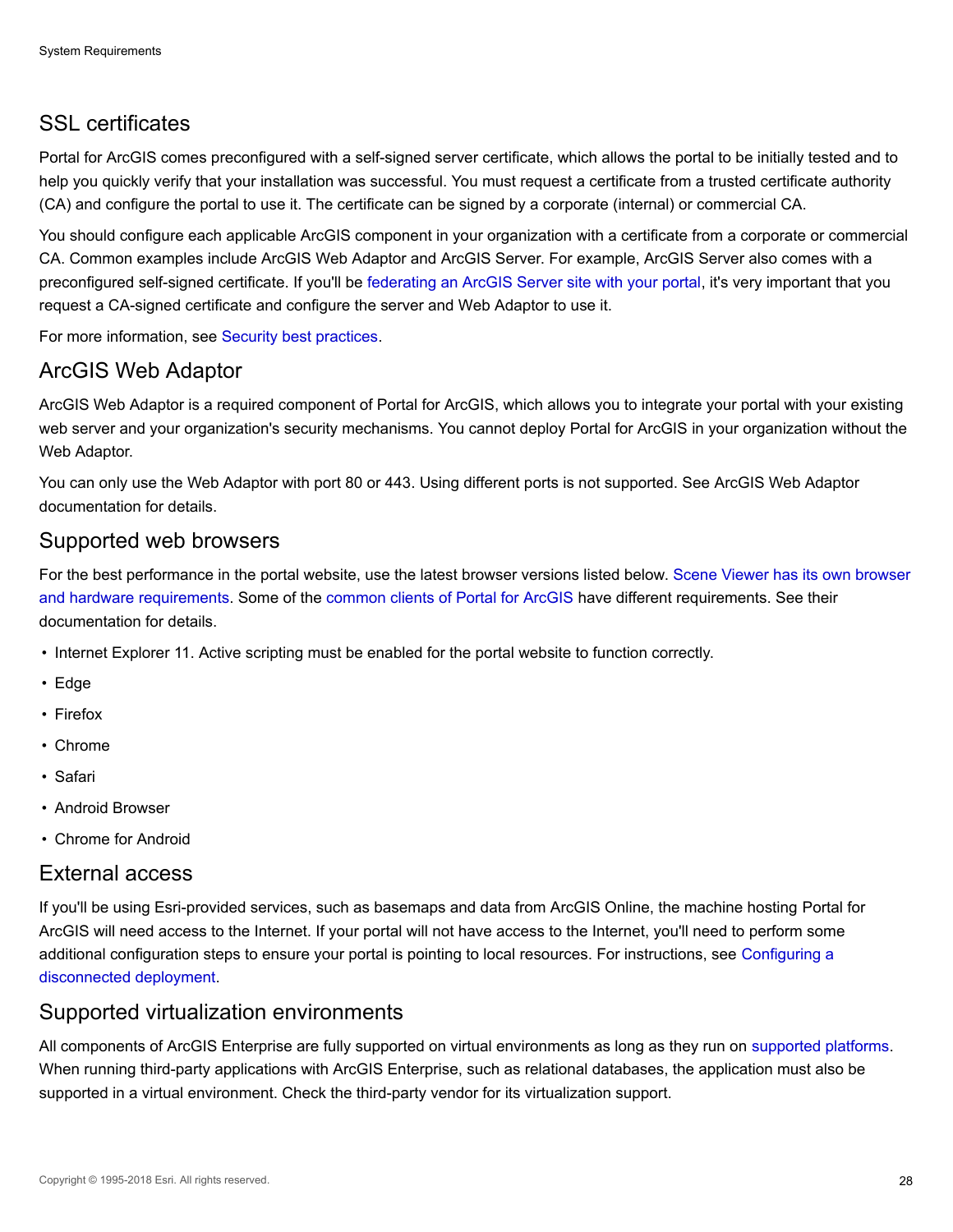The following virtualization environments are known to perform well with ArcGIS Enterprise:

- VMware vSphere 5.5, 6.0, and 6.5
- Microsoft Hyper-V
- Huawei FusionSphere 5.1 and 6.0

For additional information, see [Virtualization and ArcGIS Server](http://enterprise.arcgis.com/en/server/latest/deploy/windows/virtualization-and-arcgis-server.htm).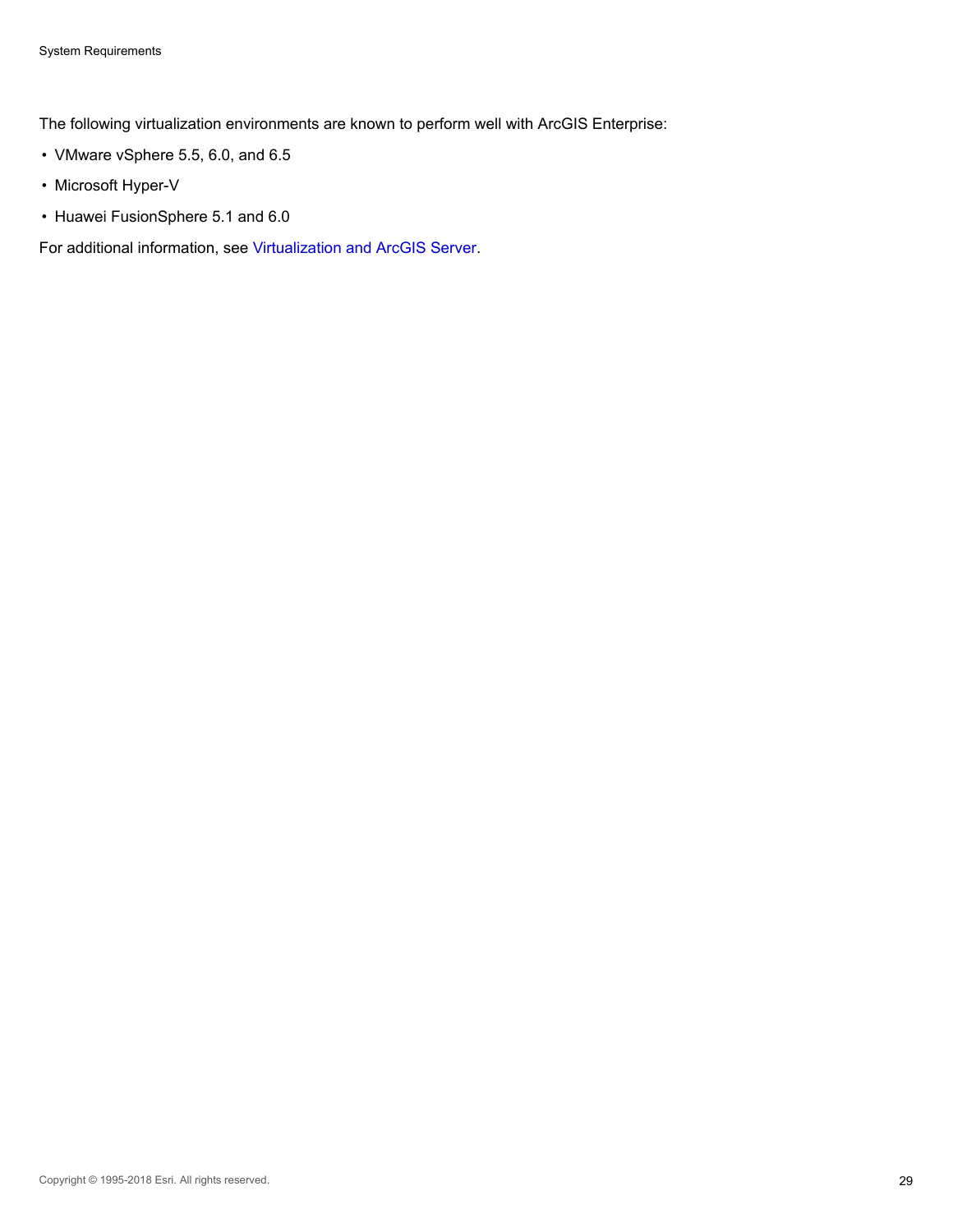# <span id="page-29-0"></span>ArcGIS Web Adaptor 10.7 system requirements

The system and hardware requirements required to run ArcGIS Web Adaptor are listed below. For information about earlier versions, see [Esri Support.](http://resources.arcgis.com/en/help/)

It's recommended that you review the [deprecation notice](http://links.esri.com/deprecation_notice/106) to determine if your hardware and software components are still compatible with version 10.7.

#### Operating system and application/web server requirements for ArcGIS Web Adaptor (IIS)

The following application/web servers are supported on these operating systems:

- IIS 10
- IIS 8.5
- $\cdot$  IIS 8
- IIS 7.5

Future updates on these application/web servers are supported unless otherwise stated.

| <b>Supported operating systems</b>                                           | Latest update or service pack tested |
|------------------------------------------------------------------------------|--------------------------------------|
| Windows Server 2019 Standard and Datacenter (64 bit [EM64T])                 | Nov 2018 release                     |
| Windows Server 2016 Standard and Datacenter (64 bit [EM64T])                 | Dec 11, 2018 update                  |
| Windows Server 2012 R2 Standard and Datacenter (64 bit [EM64T])r             | Dec 11, 2018 update                  |
| Windows Server 2012 Standard and Datacenter (64 bit [EM64T])                 | Dec 11, 2018 update                  |
| Windows Server 2008 R2 Standard, Enterprise, and Datacenter (64 bit [EM64T]) | SP1 with Dec 11, 2018 update         |
| Windows 10 Pro and Enterprise (64 bit [EM64T])                               | Dec 11, 2018 update                  |
| Windows 8.1 Pro and Enterprise (64 bit [EM64T])                              | Dec 11, 2018 update                  |
| Windows 7 Ultimate, Professional, and Enterprise (64 bit [EM64T])            | SP1 with Dec 11, 2018 update         |

Prior and future updates or service packs on these operating systems are supported unless otherwise stated. The operating system version and updates must also be supported by the application/web server provider.

**Note:** Windows 8.1 and 10 are supported for basic testing and application development use only. They are not recommended for deployment in a production environment.

#### Application/web server and operating system requirements for ArcGIS Web Adaptor (Java Platform)

The following application/web servers are supported on these operating systems:

- Apache Tomcat 7.0.82, 8.5.23, and 9.0.13
- GlassFish 4.1.1
- IBM WebSphere 8.5.5.9 and 9
- JBoss Enterprise Application Platform 7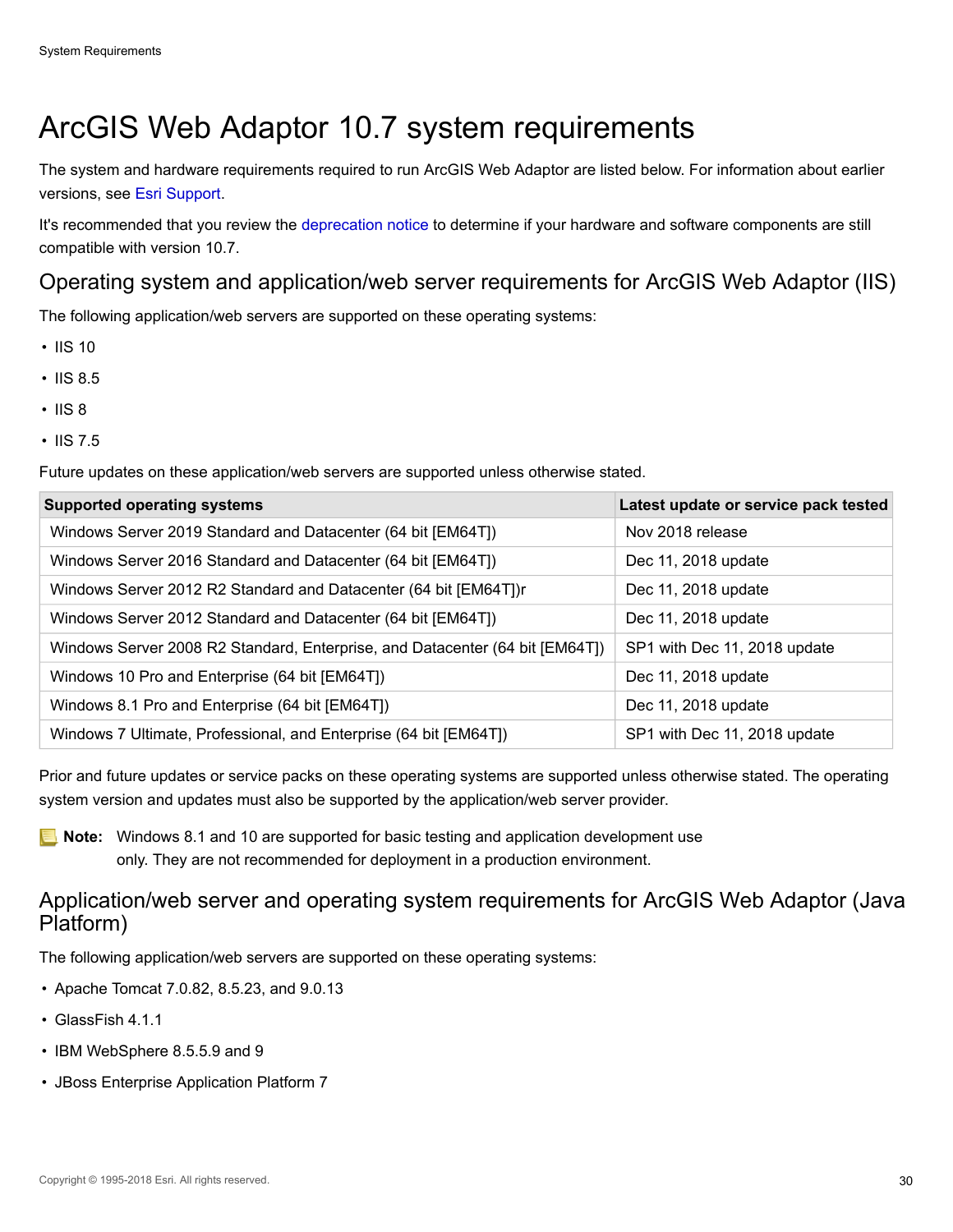• Oracle WebLogic 12c R1 and R2

Future updates on these application/web servers are supported unless otherwise stated.

**Note:** Please verify that the internal JDK used by your Application server where you deploy the Java Web Adaptor is at the minimum of JDK 1.8.

| <b>Supported operating systems</b>                                           | Latest update or service pack tested |
|------------------------------------------------------------------------------|--------------------------------------|
| Windows Server 2019 Standard and Datacenter (64 bit [EM64T])                 | Nov 2018 release                     |
| Windows Server 2016 Standard and Datacenter (64 bit [EM64T])                 | Dec 11, 2018 update                  |
| Windows Server 2012 R2 Standard and Datacenter (64 bit [EM64T])r             | Dec 11, 2018 update                  |
| Windows Server 2012 Standard and Datacenter (64 bit [EM64T])                 | Dec 11, 2018 update                  |
| Windows Server 2008 R2 Standard, Enterprise, and Datacenter (64 bit [EM64T]) | SP1 with Dec 11, 2018 update         |

Prior and future updates or service packs on these operating systems are supported unless otherwise stated. The operating system version and updates must also be supported by the application/web server provider.

#### Application/web server and operating system requirements

The following application/web servers are supported on these operating systems:

- Apache Tomcat 7.0.92, 8.5.35, and 9.0.13
- GlassFish 4.1.1
- IBM WebSphere 8.5.5.9 and 9
- JBoss Enterprise Application Platform 7
- Oracle WebLogic 12c R1 and R2

Future updates on these application/web servers are supported unless otherwise stated.

**Note:** Please verify that the internal JDK used by your Application Server where you deploy the Java Web Adaptor is at a minimum of JDK 1.8.

| <b>Supported operating systems</b> | Latest update or service pack tested |
|------------------------------------|--------------------------------------|
| Red Hat Enterprise Linux Server 7  | Update 5                             |
| Red Hat Enterprise Linux Server 6  | Update 10                            |
| SUSE Linux Enterprise Server 12    | Service Pack 3                       |
| Ubuntu Server LTS 18               | 18.04.1                              |
| Ubuntu Server LTS 16               | 16.04.5                              |

Prior and future updates or service packs on these operating systems are supported unless otherwise stated. The operating system and updates must also be supported by the application/web server provider.

**Tip:** If you want to install the software using the operating system graphical user interface (GUI), the X Window System package group is required.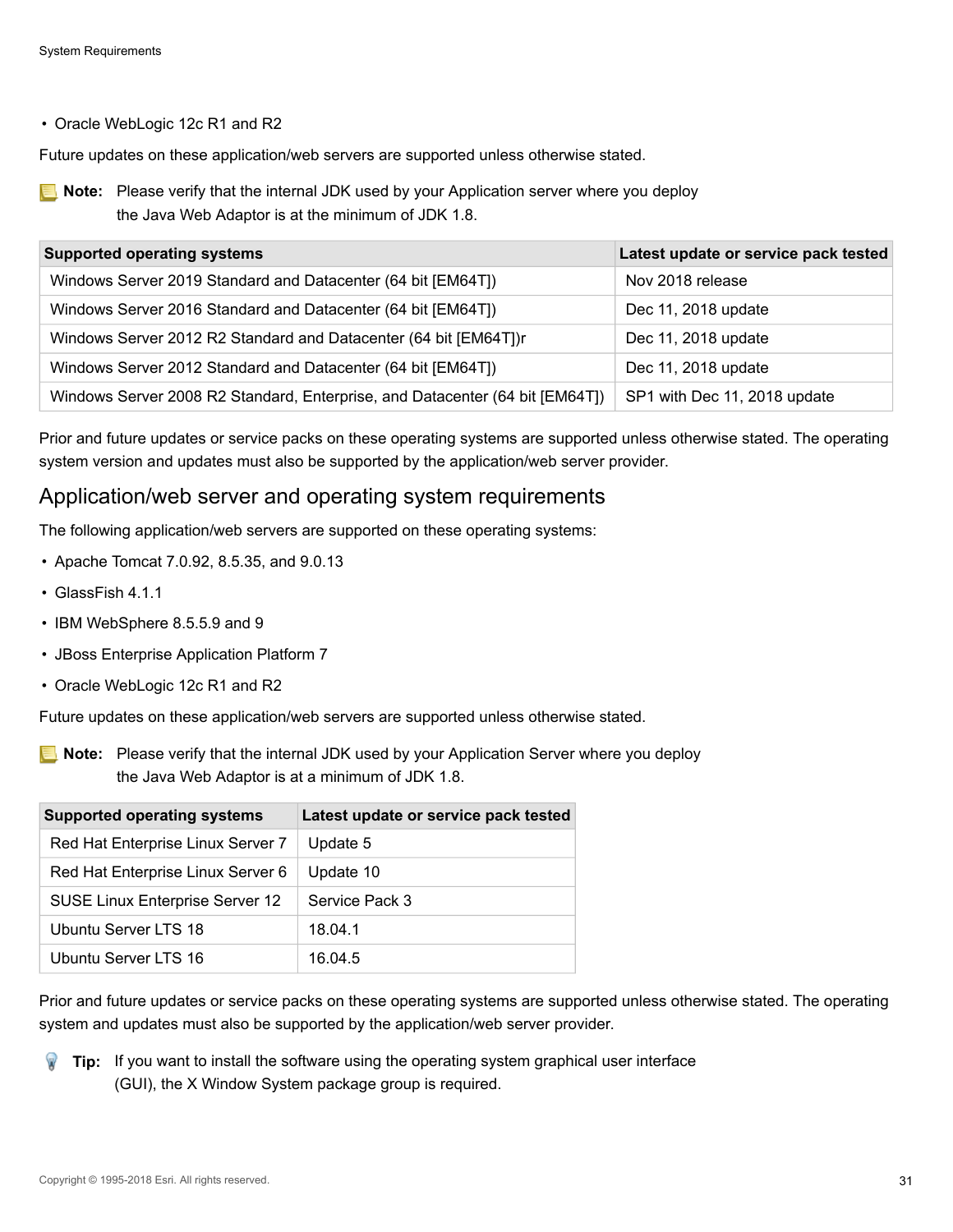**Note:** Esri Technical Support is available for CentOS, Scientific Linux, and Oracle Linux versions that provide full binary compatibility with an equivalent supported Red Hat version. As a prerequisite for logging a defect, any software issue on these operating systems will be attempted to be reproduced on Red Hat Enterprise Linux. For Oracle Linux, support is predicated on the use of the Red Hat compatible kernel.

#### Temp space requirements

By default, resources are extracted to the system  $/\text{tmp}$  directory. If the required space is not available in the  $/\text{tmp}$  directory, the setup program will attempt to extract resources to the user's HOME directory. If the required space is not available in the user's HOME directory, the setup program will report an error indicating this problem. Optionally, you can specify an alternate temp location by setting the IATEMPDIR environment variable. The /tmp directory must also have execute permissions set for it.

#### Java support

ArcGIS Web Adaptor supports Java 8.x and 11.x. Java 6.x and 7.x are not supported.

**Legacy:** In earlier versions, ArcGIS Web Adaptor supported Java 6.x. At ArcGIS 10.4, ArcGIS Web Adaptor supported Java 7.x and 8.x. From ArcGIS 10.5 to 10.6.x, ArcGIS Web Adaptor only supports 8.x.

#### Maximum installation instances

You can install a maximum of 21 instances of ArcGIS Web Adaptor (IIS) on a single machine. If more instances are required, install them on a separate machine.

If you have earlier versions installed on the machine, you are not required to uninstall them. For example, you can have 5 instances of ArcGIS Web Adaptor 10.4 and 21 instances of ArcGIS Web Adaptor 10.7 installed on the same machine. The maximum value only applies to instances of the same software version.

#### Microsoft .NET Framework 4.5 support

ArcGIS Web Adaptor (IIS) requires Microsoft .NET Framework 4.5 or later in order to be installed. If your operating system includes Microsoft .NET Framework 4.5, make sure it's enabled using Windows Features. If your operating system does not include Microsoft .NET Framework 4.5, you can download it from the installation media and enable it using Windows Features.

#### Microsoft IIS required components

ArcGIS Web Adaptor (IIS) supports IIS in Windows 8.1, 10, Server 2008 R2, Server 2012, 2012 R2, 2016 and 2019 Standard/ DataCenter. This corresponds to IIS versions 7.5, 8.0, 8.5, and 10. IIS must be enabled along with specific IIS 7.5, 8.0, 8.5, and 10 components. The setup will not proceed if IIS is not detected and specific IIS components enabled.

If you already have IIS 7.5, 8.0, 8.5, or 10 installed but are missing required IIS components, the setup will display the **IIS requirements verification** dialog box. This gives you the option to allow the installation to automatically enable any missing required IIS components. To do this, click **I agree**. To learn more, see Automatically enabling IIS components section.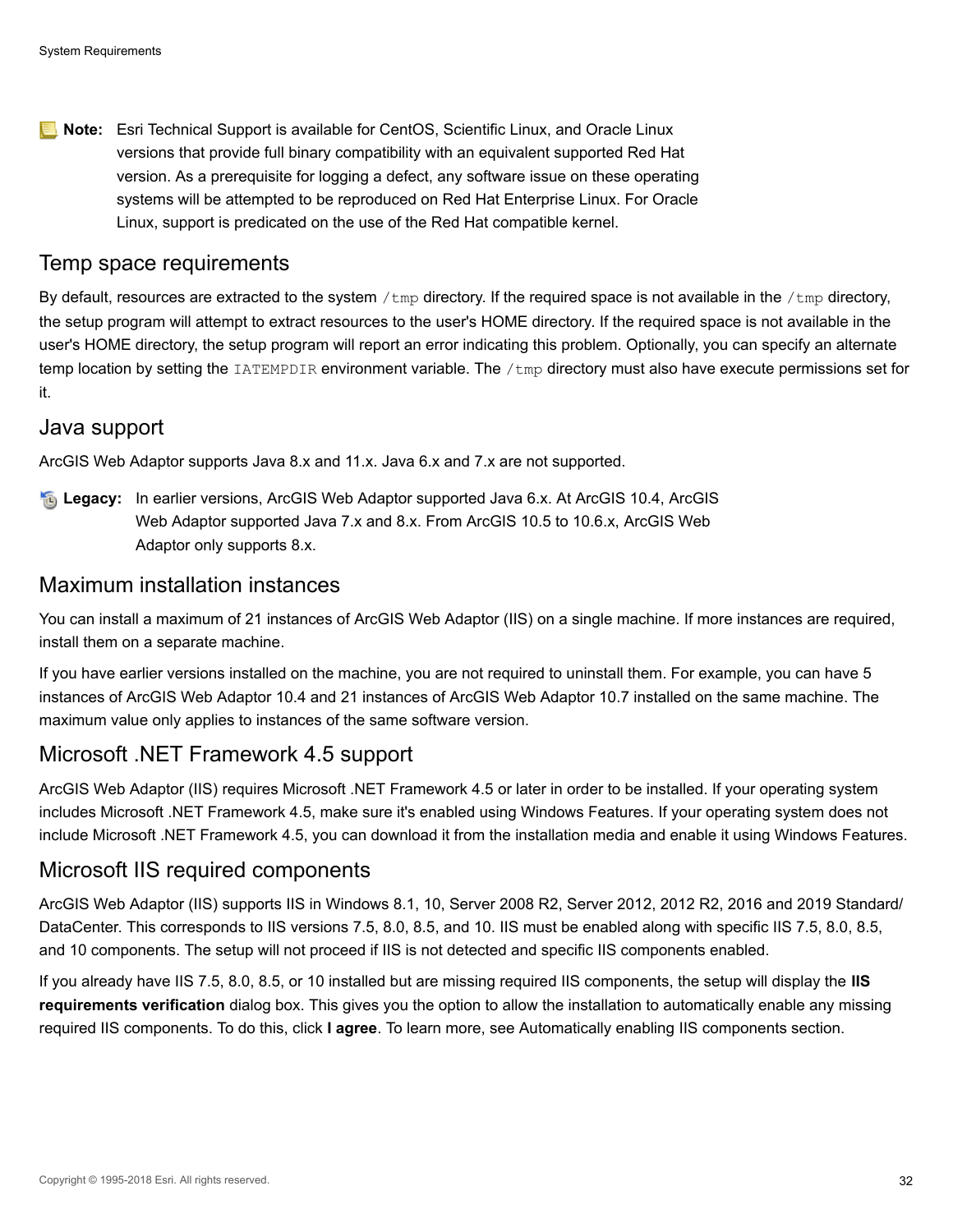**Note:** If you're going to perform a silent installation of ArcGIS Web Adaptor, all required IIS components must be enabled manually. The setup will not automatically enable missing IIS components when you're performing a silent installation.

To learn how to enable IIS on your operating system and optionally enable the missing IIS 7.5, 8.0, 8.5, or 10 components on your own, see the following topics:

- [Enabling IIS and required IIS components on Windows Server 2016 \(Standard/DataCenter\)](http://enterprise.arcgis.com/en/web-adaptor/latest/install/iis/enable-iis-2016-components-server.htm)
- [Enabling IIS and required IIS components on Windows Server 2012/2012 R2](http://enterprise.arcgis.com/en/web-adaptor/latest/install/iis/enable-iis-2012-components-server.htm)
- [Enabling IIS and required IIS components on Windows Server 2008 R2](http://enterprise.arcgis.com/en/web-adaptor/latest/install/iis/enable-iis-2008-components-server.htm)
- [Enabling IIS and required IIS components on Windows 8.1](http://enterprise.arcgis.com/en/web-adaptor/latest/install/iis/enable-iis-8-components-server.htm)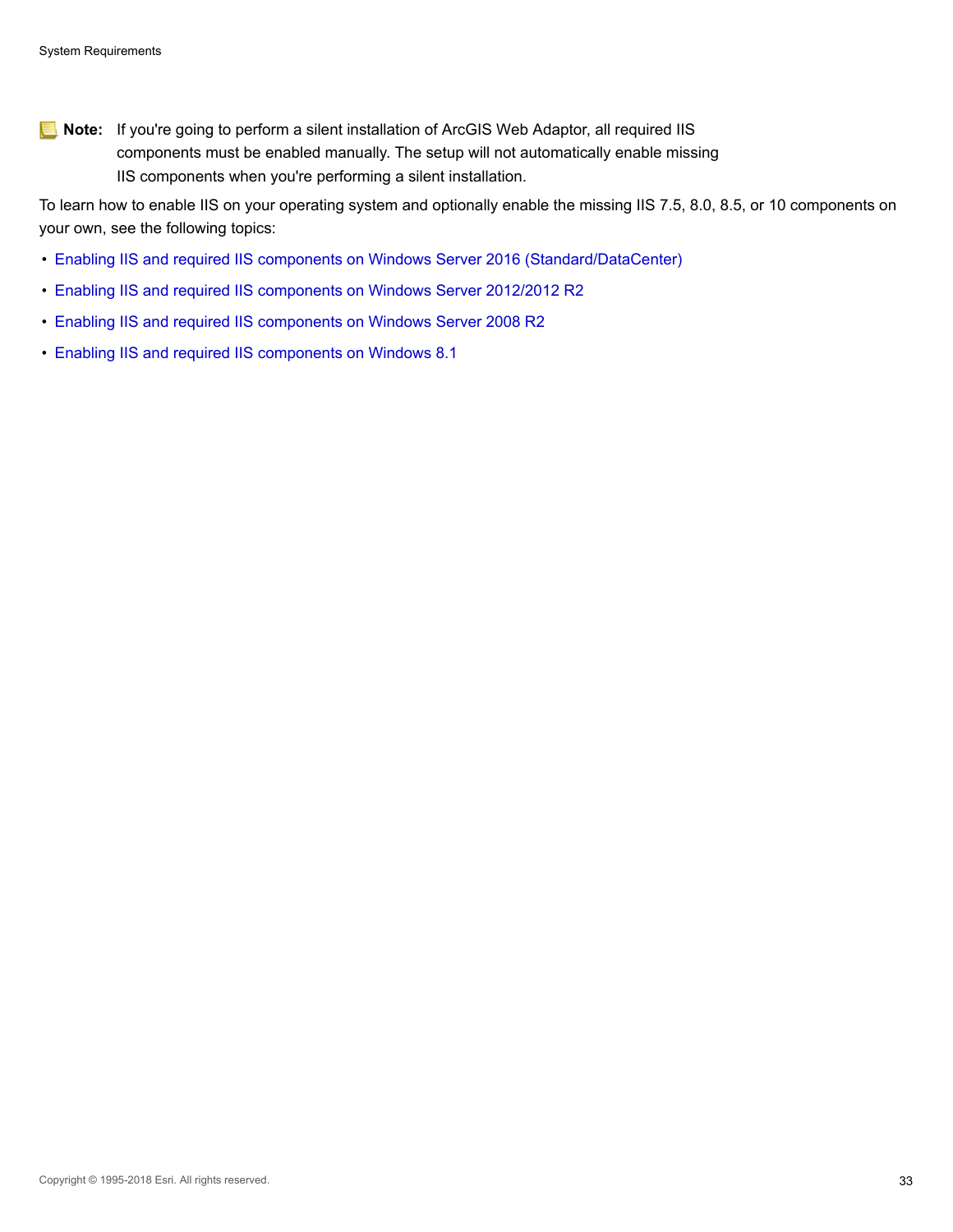# <span id="page-33-0"></span>ArcGIS Data Store 10.7 system requirements

The system and hardware requirements that are required to run ArcGIS Data Store are listed below. ArcGIS Data Store is a component of ArcGIS Enterprise; they both support the same operating systems and browsers. For information about earlier versions, see [Esri Support.](http://resources.arcgis.com/en/help/)

It's recommended that you review the [deprecation notice](http://links.esri.com/deprecation_notice/106) to determine if your hardware and software components are still compatible with version 10.7.

## Windows Operating system requirements

The following 64-bit operating systems satisfy the minimum operating system requirements. Support is not provided for 32-bit operating systems; the setup will only proceed if the operating system is 64-bit.

Machines with an underscore () in their names are not supported. Several widely used Internet host name specifications have designated the underscore character as nonstandard. Although Microsoft Windows allows you to use the underscore in a machine name, it can still cause problems when you interact with other servers and platforms. For this reason, ArcGIS Data Store will not proceed with installation on servers that have an underscore in the host name.

ArcGIS Data Store is not supported on domain controllers. Installing ArcGIS Data Store on a domain controller may adversely affect functionality.

**Note:** ArcGIS Data Store requires Microsoft Visual C++ 2017 Redistributables (x64). If the Visual C++ 2017 Redistributables are not installed, running setup.exe will install them. Running setup.msi will not install the Microsoft Visual C++ 2017 Redistributables (x64); therefore, you must install Microsoft Visual C++ 2017 Redistributables (x64) before you can run setup.msi.

| <b>Supported operating systems</b>                                           | Latest update or service pack tested |
|------------------------------------------------------------------------------|--------------------------------------|
| Windows Server 2019 Standard and Datacenter (64 bit [EM64T])                 | Nov 2018 release                     |
| Windows Server 2016 Standard and Datacenter (64 bit [EM64T])                 | Dec 11, 2018 update                  |
| Windows Server 2012 R2 Standard and Datacenter (64 bit [EM64T])              | Dec 11, 2018 update                  |
| Windows Server 2012 Standard and Datacenter (64 bit [EM64T])                 | Dec 11, 2018 update                  |
| Windows Server 2008 R2 Standard, Enterprise, and Datacenter (64 bit [EM64T]) | SP1 with Dec 11, 2018 update         |

Updates or service packs on these operating systems are supported unless otherwise stated. The operating system version and updates must also be supported by the operating system provider.

**Note:** Windows 10, 8.1, and 7 are supported for basic testing and application development use only. They are not recommended for deployment in a production environment.

| <b>Supported operating systems</b>                                                             | Latest update or service pack tested |
|------------------------------------------------------------------------------------------------|--------------------------------------|
| Windows 10 Pro and Enterprise (64 bit [EM64T])                                                 | Dec 11, 2018 update                  |
| Windows 8.1 Pro and Enterprise (64 bit [EM64T])                                                | Dec 11, 2018 update                  |
| Windows 7 Ultimate, Professional, and Enterprise (64 bit [EM64T]) SP1 with Dec 11, 2018 update |                                      |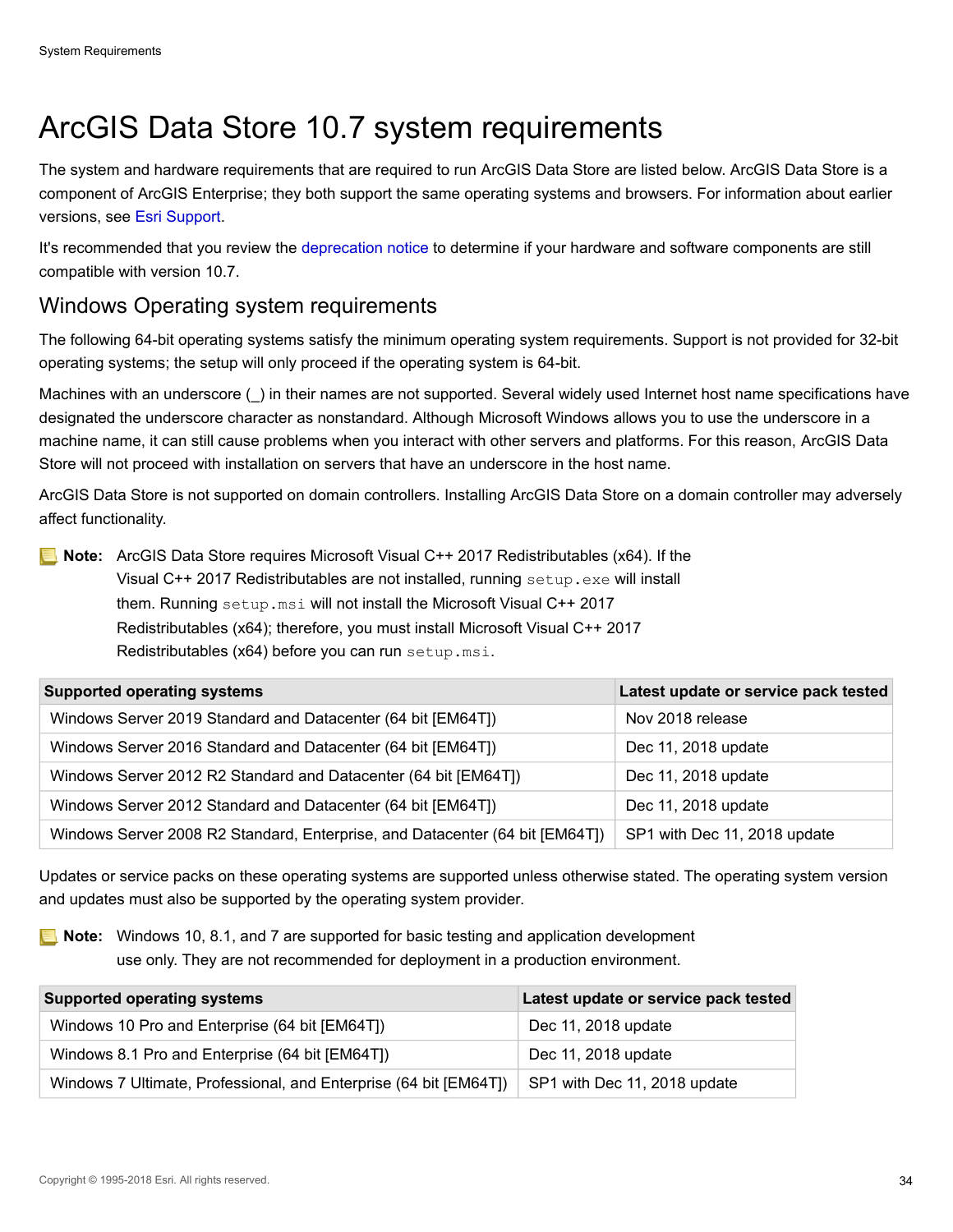## Linux Operating system requirements

The following 64-bit operating systems satisfy the minimum operating system requirements. Support is not provided for 32-bit operating systems; the setup will only proceed if the operating system is 64-bit. ArcGIS Data Store is only supported on Linux x86\_64, on CPUs that adhere to the x86\_64 architecture (64-bit), with supported Linux releases.

Machines with an underscore (\_) in the name are not supported. The setup will not proceed if an underscore is detected in the machine name.

You cannot install the software as a root user. If you attempt to do this, the installation will not proceed and a diagnostics tool will display an error message indicating that you cannot install as root.

| <b>Supported operating systems</b>       | Latest update or service pack tested |
|------------------------------------------|--------------------------------------|
| Red Hat Enterprise Linux (RHEL) Server 7 | Update 5                             |
| Red Hat Enterprise Linux Server 6        | Update 10                            |
| <b>SUSE Linux Enterprise Server 12</b>   | Service Pack 3                       |
| Ubuntu Server LTS 18                     | 18.04.1                              |
| Ubuntu Server LTS 16                     | 16.04.5                              |
| CentOS Linux 7                           | 7.5                                  |
| CentOS Linux 6                           | 6.10                                 |
| Scientific Linux 7                       | 7.5                                  |
| Scientific Linux 6                       | 6.10                                 |
| Oracle Linux 7                           | Update 5                             |
| Oracle Linux 6                           | Update 10                            |

Updates or service packs on these operating systems are supported unless otherwise stated. The operating system version and updates must also be supported by the operating system provider.

- **Note:** Esri Technical Support is available for CentOS, Scientific Linux, and Oracle Linux versions that provide full binary compatibility with an equivalent supported RHEL Server version. As a prerequisite for logging a defect, any software issue on these operating systems will be attempted to be reproduced on RHEL Server. For Oracle Linux, support is predicated on the use of the RHEL Server compatible kernel.
- **Caution:** If you want to install the software, run the ArcGIS Software Authorization Wizard, or run the Check for Updates tool using the operating system graphical user interface (GUI), the X Window System package group is required.

The following package groups are required.

Red Hat Enterprise Linux Server requirements

*Red Hat Enterprise Linux Server 6 and 7*

• gettext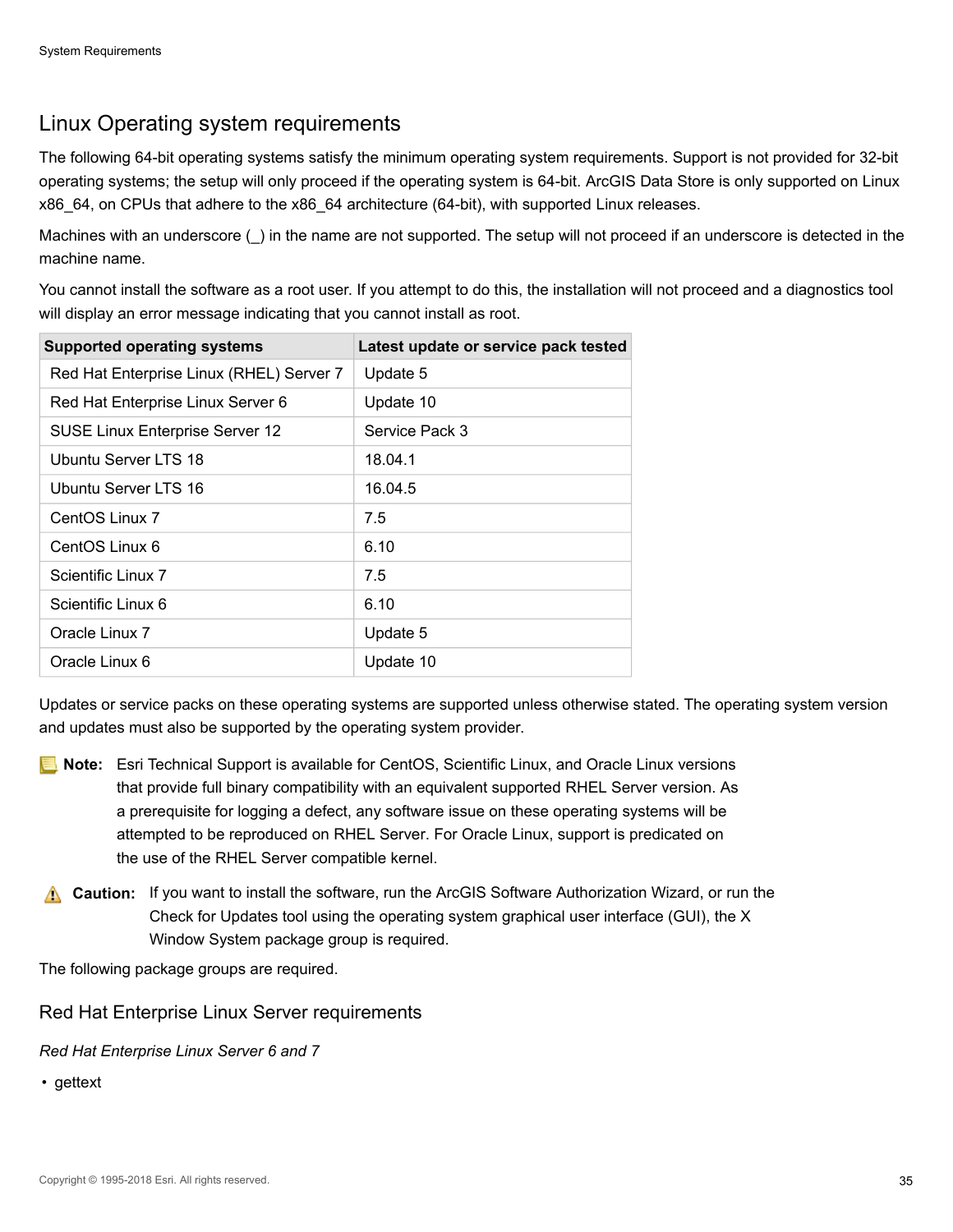#### SUSE Linux Enterprise Server

*SUSE Linux Enterprise Server 12*

• gettext-runtime

Ubuntu Server LTS

*Ubuntu Server 16.04 LTS and 18.04 LTS*

• gettext-base

#### Disk space requirements

To install and configure ArcGIS Data Store requires a minimum of 13 GB of available disk space on the system drive. This is the minimum disk space requirement for a machine with one empty data store type; it does not take into account the data you will store in the data store or backup files that might be stored on the machine. Given this requirement, you should plan to install ArcGIS Data Store on machines with large quantities of available disk space.

**Note:** When a relational or tile cache data store machine contains less than 10 GB of free disk space, ArcGIS Data Store begins logging warnings that you are running out of disk space. When free disk space on spatiotemporal big data store machines reaches 20 percent, ArcGIS Data Store begins logging warnings that you are running out of disk space. Monitor your data store logs so you are aware when a machine begins to run out of disk space. Once the disk drive contains less than 1 GB of free space, relational data stores are placed in read-only mode, and tile cache and spatiotemporal big data stores are shut down.

To determine the amount of disk space needed on a dedicated ArcGIS Data Store machine, you need to take all of the following into consideration:

- Windows: The software installation uses 800 MB of disk space.
- Linux: The software installation uses 900 MB of disk space.
- Each data store uses an additional amount of space when created and still empty:
	- $\blacksquare$  Tile cache data store = 1 MB
	- Spatiotemporal big data store = 200 MB
	- $\blacksquare$  Relational data store = 2.5 GB\*

\*An empty relational data store uses up to 2.5 GB of disk space over time, to support high availability and a reliable backup policy. Upon configuration of the relational data store, approximately 200 MB of disk space is used. The amount of disk space used by the empty relational data store will grow by about 200 MB per hour over the course of 11 hours until settling at 2.5 GB at that time. Data stored in the system during use is in addition to this baseline storage requirement.

- You need to estimate the amount of disk space needed for the data stored in the data stores.
- Backup files stored on the data store machine also consume disk space. If you do not configure backups to be written to a shared location, you must plan for this additional use of disk space.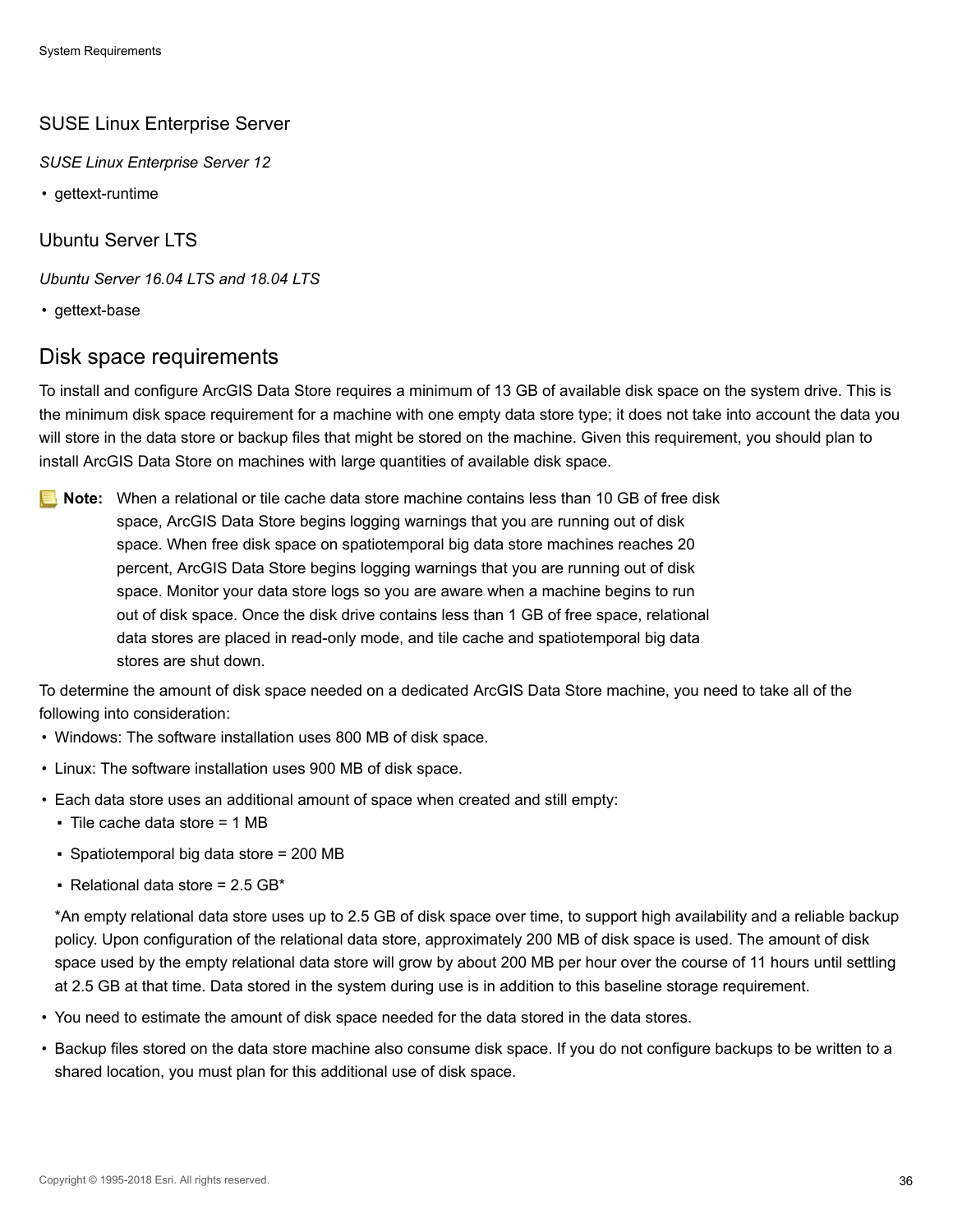# Memory requirements

The minimum memory required to configure a single, empty ArcGIS Data Store on a machine varies by type. Meeting the minimum free memory requirements ensures the data store will start. Once in use, additional memory is required.

The following minimum memory requirements assume you install each type of ArcGIS Data Store on its own machine; no other data store type or ArcGIS Enterprise component is installed on the machine. Amounts listed reflect the amount of free memory that must be available on the machine before installing ArcGIS Data Store and configuring a data store.

- Relational data store = 8 GB
- Spatiotemporal big data store = 16 GB
- Tile cache data store = 8 GB

#### Temp space requirements

By default, resources are extracted to the system  $/$ tmp directory. If the required space is not available in the  $/$ tmp directory, the setup program will attempt to extract resources to the user's HOME directory. If the required space is not available in the user's HOME directory, the setup program will report an error indicating this problem. Optionally, you can specify an alternate temp location by setting the IATEMPDIR environment variable.

#### File handle and process limits

ArcGIS Data Store is a data-intensive product, and many of its data formats consist of hundreds of thousands of files. In heavily used systems, thousands or tens of thousands of files may be in use at any given time. If there are insufficient file handles and processes, the data store cannot start. Even if there are sufficient processes and file handles to start, requests may start failing randomly once data is loaded and people start accessing services, leading to system downtime. The actual number of file handles and processes needed varies based on the data and the number of instances (threads/processes) running.

There are soft and hard limits for file handles, file sizes, and processes on Linux. To determine the hard limits, use the ulimit -Hn -Hu (or limit -h descriptors if you're using csh) command. To determine the soft limits, use the ulimit -Sn -Su (or limit descriptors if you're using csh) command.

The minimum file handle limit is 65,535 for relational and tile cache data stores and 65,536 for spatiotemporal big data stores. The minimum process limit for all data store types is 25,059. These minimum settings only ensure ArcGIS Data Store can start. You should set higher limits to help ensure that the system remains running.

To increase the soft and hard limits, edit the /etc/security/limits.conf file with superuser access. Which lines and settings you add to the file vary depending on the type of data store you configure.

See the next section for /etc/security/limits.conf file settings for spatiotemporal big data store machines.

The following example is for a tile cache or relational data store machine. Replace limits with numbers appropriate to your uses.

<ArcGIS Data Store installation user> soft nofile <file limit> <ArcGIS Data Store installation user> hard nofile <file limit> <ArcGIS Data Store installation user> soft nproc <process limit> <ArcGIS Data Store installation user> hard nproc <process limit>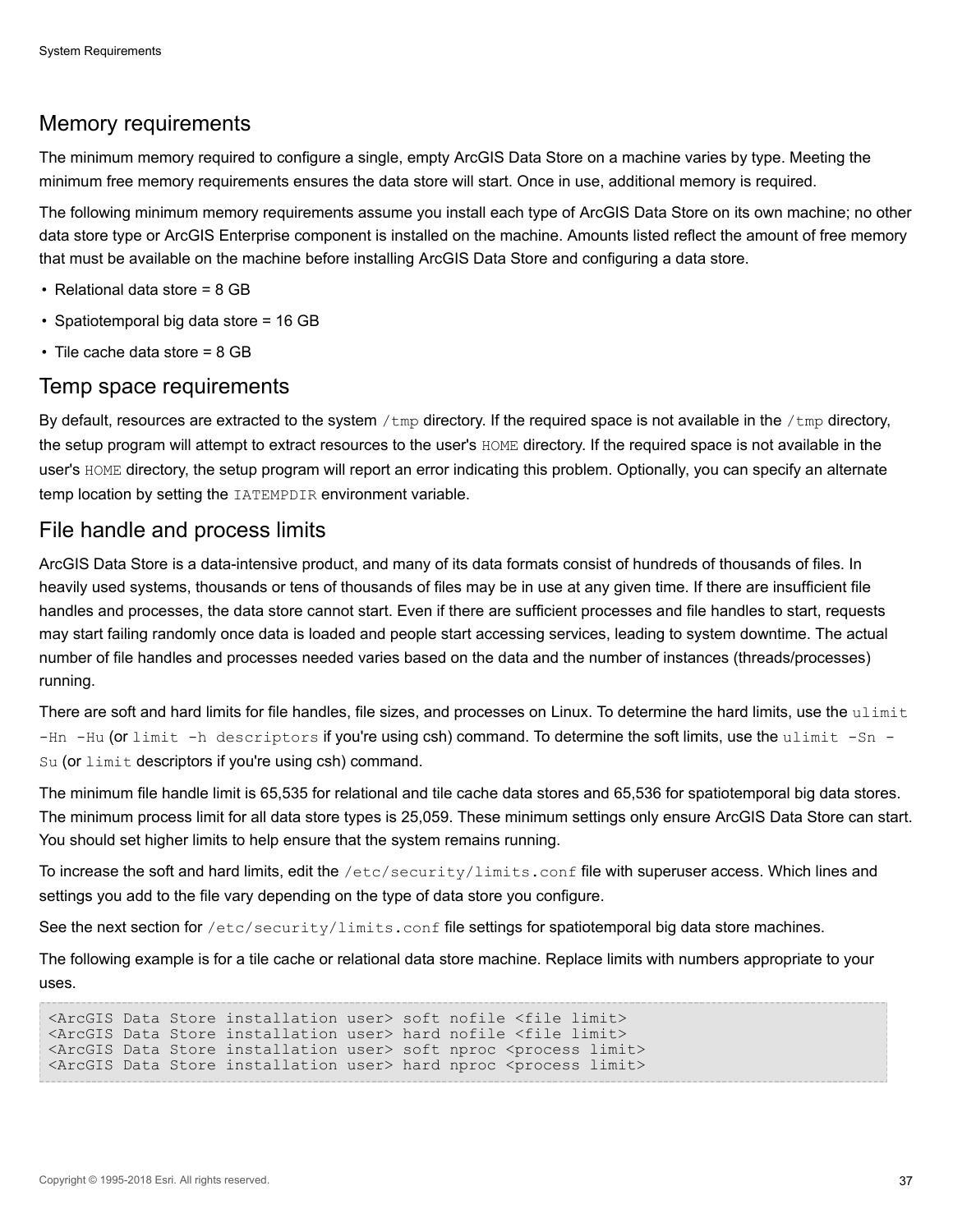The <ArcGIS Data Store installation user> is the name of the login you use to install ArcGIS Data Store.

Log back in with the user you specified for <ArcGIS Data Store installation user> for the file handle and process limit values to take effect. To verify that the limits have been modified appropriately, use the ulimit  $-$ Hn  $-$ Hu and ulimit  $-$ Sn -Su commands as described above.

After changing process and file handle limits, you must restart ArcGIS Data Store.

#### Environment settings for spatiotemporal big data stores

Spatiotemporal big data stores store and access large amounts of feature data. To accommodate this, additional environment settings are required for these types of data stores.

As mentioned in the previous section, the minimum file handle and process settings for spatiotemporal big data stores are 65,536 and 25,059, respectively. In addition, you must set file size and virtual memory to unlimited.

Set all of these limits in the /etc/security/limits.conf file. The following is an example of file limit, file size, process, and virtual memory settings in the  $/etc/security/limits$ .conf file on spatiotemporal big data store machines:

```
<ArcGIS Data Store installation user> soft nofile <file limit>
<ArcGIS Data Store installation user> hard nofile <file limit>
<ArcGIS Data Store installation user> soft fsize unlimited
<ArcGIS Data Store installation user> hard fsize unlimited
<ArcGIS Data Store installation user> soft nproc <process limit>
<ArcGIS Data Store installation user> hard nproc <process limit>
<ArcGIS Data Store installation user> soft as unlimited
<ArcGIS Data Store installation user> hard as unlimited
```
The <ArcGIS Data Store installation user> is the name of the login you use to install ArcGIS Data Store.

Log back in with the user you specified for <ArcGIS Data Store installation user> for the file handle and process limit values to take effect. To verify that the limits have been modified appropriately, use the ulimit  $-Hn$  -Hu and ulimit -Sn -Su commands as described above.

Next, change the following system virtual memory settings:

• vm. max map count must be set to at least 262144. If you do not set this, you may receive out-of-memory exceptions.

• vm.swappiness must be set to 1; otherwise, it will negatively affect the performance of the spatiotemporal big data store.

Virtual memory settings apply to the whole system rather than the ArcGIS Data Store installation user. To configure your virtual memory settings, you must update the /etc/sysctl.conf file with the following virtual memory values. Replace the map count with a number appropriate for your use.

```
vm.max map count = <map count>
vm.swappiness = 1
```
After changing process, file, and virtual memory limits, you must restart ArcGIS Data Store.

#### Firewall settings

ArcGIS Data Store uses specific ports to communicate with your portal and ArcGIS Server.

• HTTPS port—ArcGIS Data Store is accessed via secured port 2443.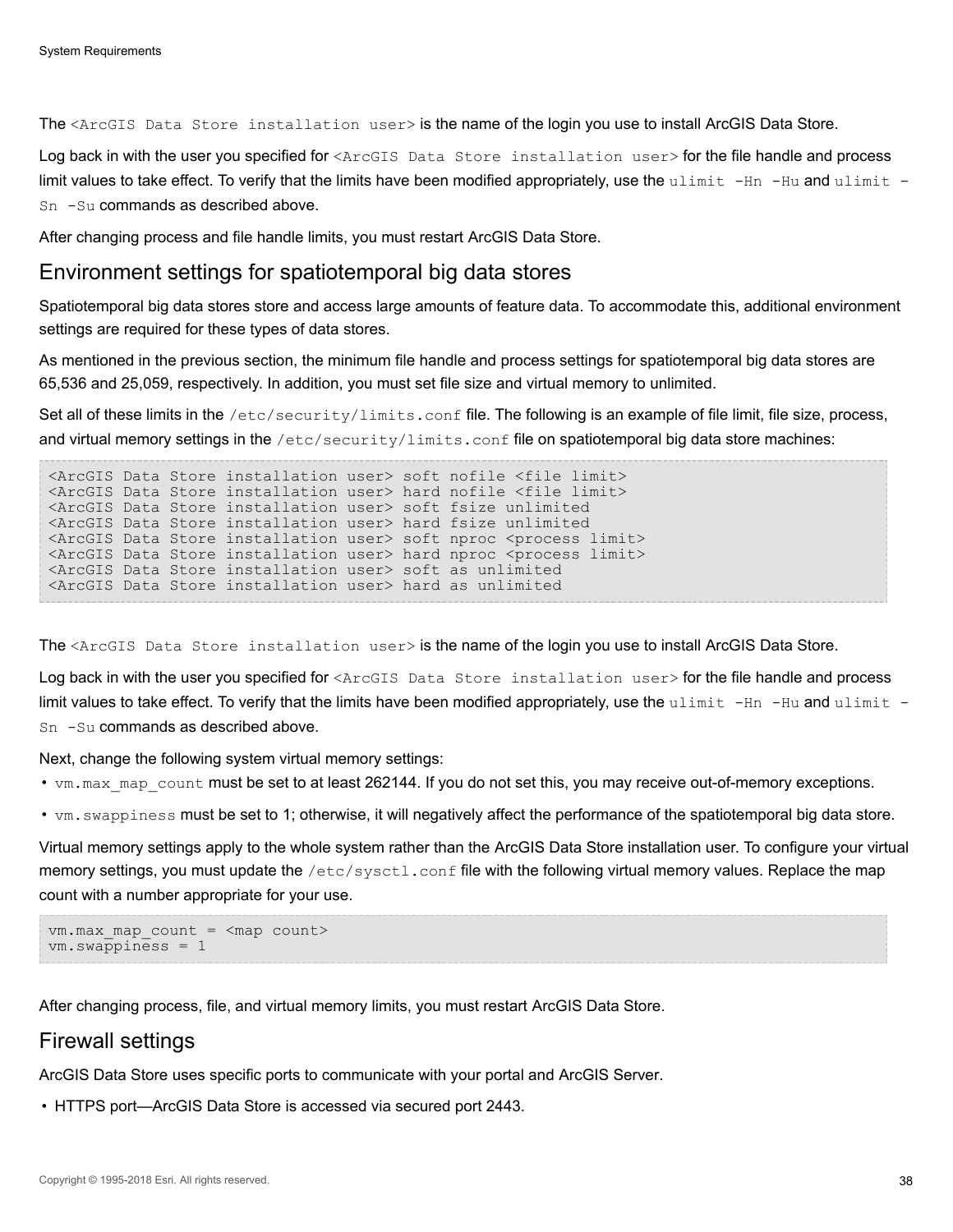• Data store ports—Relational data stores communicate through port 9876. Tile cache data stores communicate through ports 29080 and 29081. Spatiotemporal big data stores communicate through ports 9220 and 9320.

#### Supported web browsers

ArcGIS Data Store Administration Resources requires one of the following web browsers to be installed:

- Google Chrome
- Mozilla Firefox
- Microsoft Internet Explorer 11
- Microsoft Edge

# ArcGIS Enterprise on cloud platforms

You can deploy ArcGIS Enterprise on many cloud platforms. Any cloud platform that provides virtual machines that meet the basic system requirements for operating system and system specifications is supported for use with ArcGIS Enterprise.

In addition to basic support, Esri provides deployment tooling and prebuilt virtual machine images on two cloud platforms: Amazon Web Services (AWS) and Microsoft Azure. When deploying on these two cloud platforms, it's recommended that you use the specialized tooling and images to simplify deployment and technical support.

Esri does not provide technical support for provisioning and configuring cloud infrastructure beyond what ArcGIS Enterprise deployment tooling creates and manages as part of its normal operations. For cloud platforms for which Esri does not provide specialized deployment tooling, support is limited to troubleshooting software-specific issues.

ArcGIS Enterprise also supports native cloud functionality such as storage and databases on several cloud platforms. Examples include Amazon Simple Storage Service (S3) and Microsoft Azure SQL Database. See the documentation for each ArcGIS component for information on the native cloud functionality that's supported.

# Supported virtualization environments

All components of ArcGIS Enterprise are fully supported on virtual environments as long as they run on [supported platforms.](#page-17-0) When running third-party applications with ArcGIS Enterprise, such as relational databases, the application must also be supported in a virtual environment. Check the third-party vendor for its virtualization support.

The following virtualization environments are known to perform well with ArcGIS Enterprise components:

- VMware vSphere 5.5, 6.0, and 6.5
- Microsoft Hyper-V
- Huawei FusionSphere 5.1 and 6.0

For additional information, see the Virtualization section for ArcGIS Enterprise.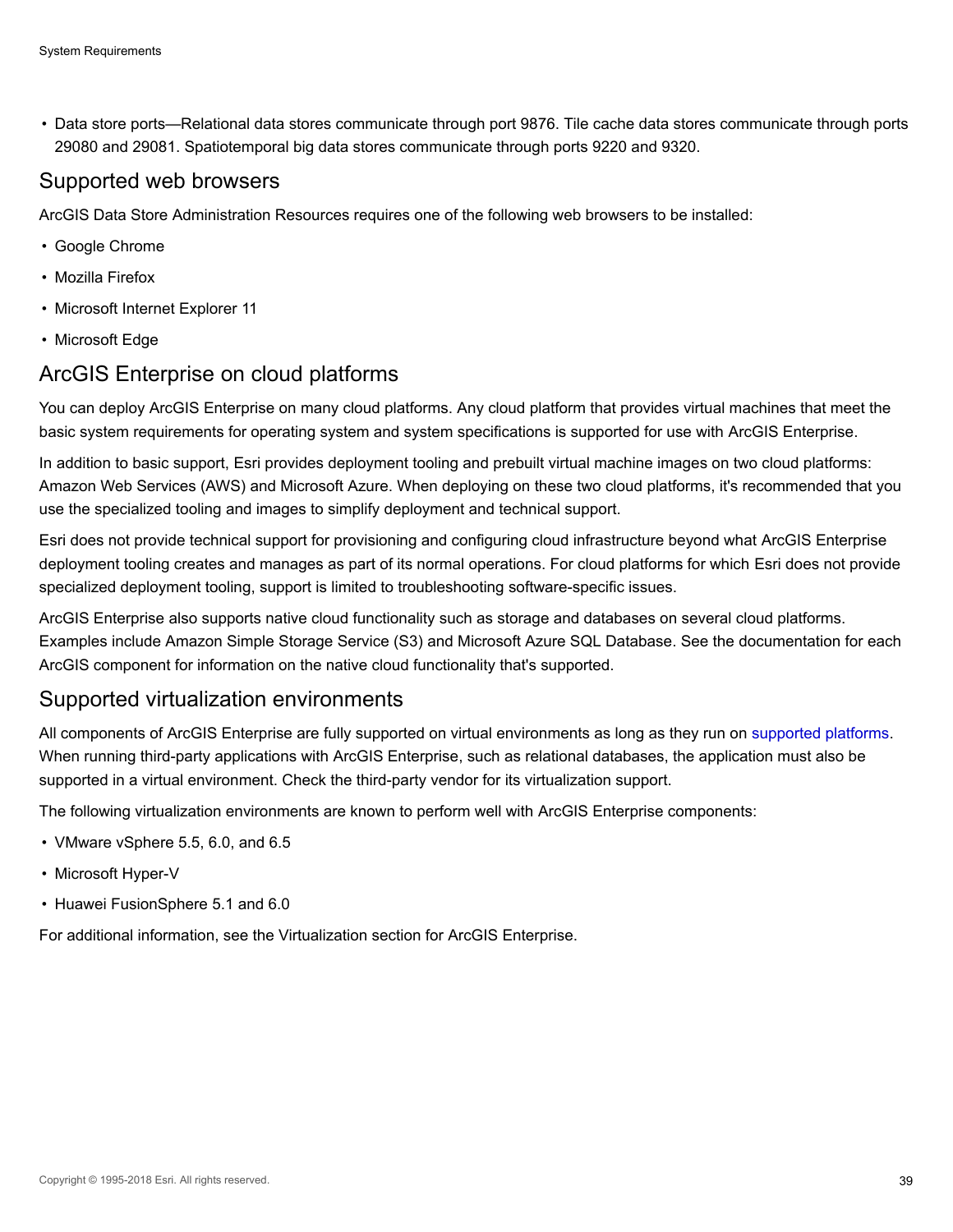# ArcGIS Enterprise SDK 10.7 system requirements

The system and hardware requirements to run ArcGIS Enterprise SDK are listed below.

It is recommended that you review the [deprecation notice](http://links.esri.com/deprecation_notice/106) to determine if your hardware and software components are still compatible with version 10.6.1.

# Operating system requirements

The following 64-bit operating systems satisfy the minimum operating system requirements. Support is not provided for 32-bit operating systems; the setup will only proceed if the operating system is 64-bit.

| <b>Supported operating systems</b>                                           | Latest update or service pack tested |
|------------------------------------------------------------------------------|--------------------------------------|
| Windows Server 2019 Standard and Datacenter (64 bit [EM64T])                 | Nov 2018 release                     |
| Windows Server 2016 Standard and Datacenter (64 bit [EM64T])                 | Dec 11, 2018 update                  |
| Windows Server 2012 R2 Standard and Datacenter (64 bit [EM64T])              | Dec 11, 2018 update                  |
| Windows Server 2012 Standard and Datacenter (64 bit [EM64T])                 | Dec 11, 2018 update                  |
| Windows Server 2008 R2 Standard, Enterprise, and Datacenter (64 bit [EM64T]) | SP1 with Dec 11, 2018 update         |

Prior and future updates or service packs on these operating systems are supported unless otherwise stated. The operating system version and updates must also be supported by the operating system provider.

**Note:** Windows 10 and Windows 8.1 are supported for basic testing and application development use only. They are not recommended for deployment in a production environment.

| <b>Supported operating systems</b>                                           | Latest update or service pack tested |
|------------------------------------------------------------------------------|--------------------------------------|
| Windows 10 Pro and Enterprise (64 bit [EM64T])                               | Dec 11, 2018 update                  |
| Windows 8.1 Pro and Enterprise (64 bit [EM64T])                              | Dec 11, 2018 update                  |
| Windows 7 Ultimate, Professional, and Enterprise (32 bit and 64 bit [EM64T]) | SP1 with Dec 11, 2018 update         |

#### Operating system requirements and limitations

#### **[Windows](#page-67-0)**

# Operating system requirements

The following 64-bit operating systems satisfy the minimum operating system requirements. Support is not provided for 32-bit operating systems; the setup will only proceed if the operating system is 64-bit.

| <b>Supported operating systems</b> | Latest update or service pack tested |
|------------------------------------|--------------------------------------|
| Red Hat Enterprise Linux Server 7  | Update 5                             |
| Red Hat Enterprise Linux Server 6  | Update 10                            |
| SUSE Linux Enterprise Server 12    | Service Pack 3                       |
| Ubuntu Server LTS                  | 18.04.1                              |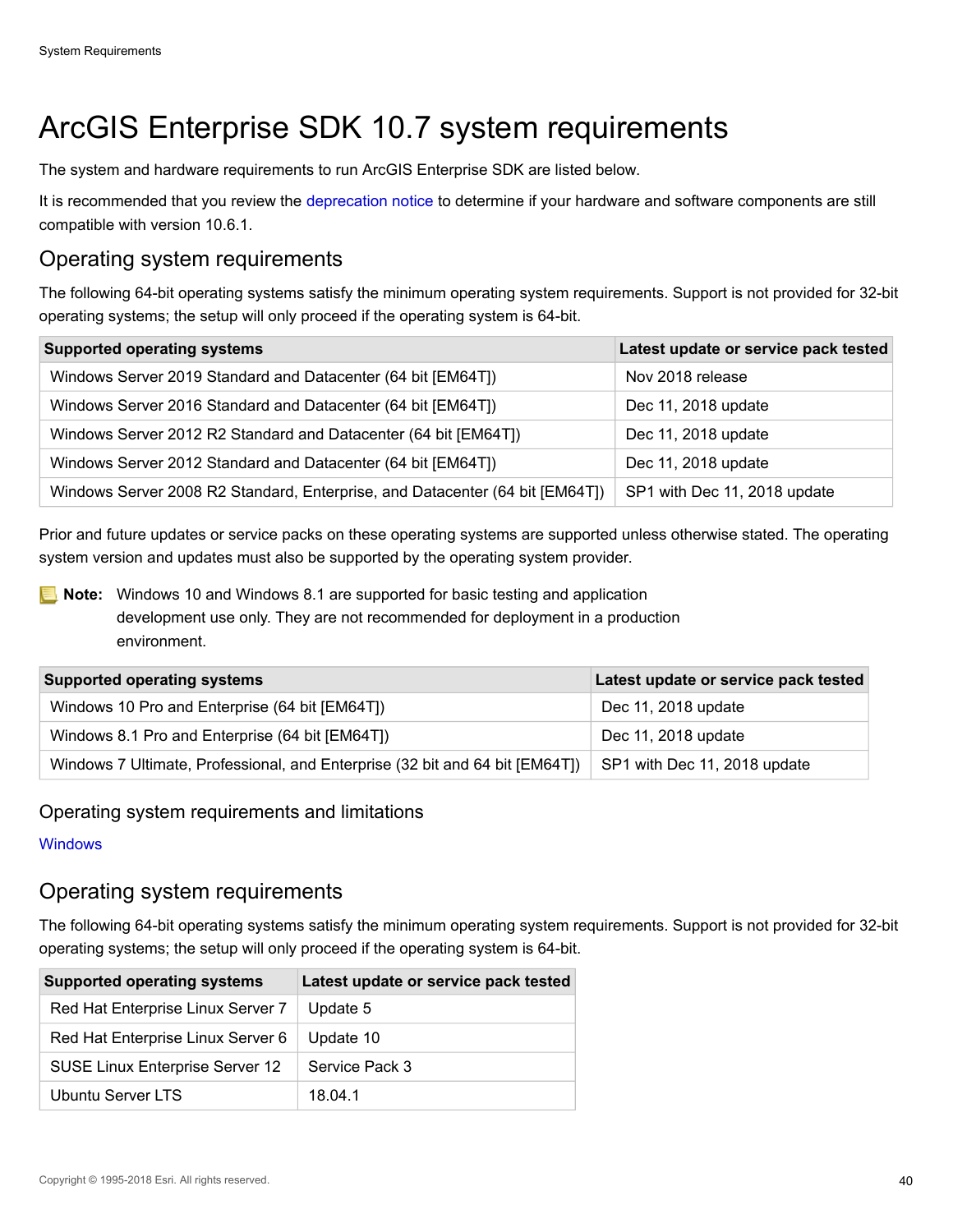| Ubuntu Server LTS  | 16.04.5   |
|--------------------|-----------|
| CentOS Linux 7     | 7.5       |
| CentOS Linux 6     | 6.10      |
| Scientific Linux 7 | 7.5       |
| Scientific Linux 6 | 6.10      |
| Oracle Linux 7     | Update 5  |
| Oracle Linux 6     | Update 10 |

Prior and future updates or service packs on these operating systems are supported unless otherwise stated. The operating system version and updates must also be supported by the operating system provider.

**Note:** Esri Technical Support is available for CentOS, Scientific Linux, and Oracle Linux versions that provide full binary compatibility with an equivalent supported Red Hat version. As a prerequisite for logging a defect, any software issue on these operating systems must first be reproduced on Red Hat Enterprise Linux. For Oracle Linux, support is predicated on the use of the Red Hat compatible kernel.

#### Disk space requirements

Enterprise SDK with all features for .NET on Windows requires approximately 550 MB of disk space.

Enterprise SDK with all features for JAVA requires approximately 250 MB of disk space.

### Developer solutions (SDK) requirements

| platform | Development Supported and Recommended IDE's                                                                                                                                                                                                                                                                                                                            | <b>SDK Requirement</b>                                                                                                                                                                                                                                                                                                               |
|----------|------------------------------------------------------------------------------------------------------------------------------------------------------------------------------------------------------------------------------------------------------------------------------------------------------------------------------------------------------------------------|--------------------------------------------------------------------------------------------------------------------------------------------------------------------------------------------------------------------------------------------------------------------------------------------------------------------------------------|
| .NET     | Visual Studio templates (which contains<br>boilerplate code) are provided with<br>Enterprise SDK for the .NET Platform and<br>are supported in the IDEs listed below.<br>• Microsoft Visual Studio 2017 (C#,<br>VB.NET) Community, Professional,<br>Enterprise<br>• Microsoft Visual Studio 2015 (C#,<br>VB.NET) Community, Professional,<br>Premium, Ultimate Edition | ArcGIS Server is required when deploying an SOE and<br>ArcGIS Pro is required when publishing map services.<br>However, ArcGIS Server and ArcGIS Pro do not need to be<br>installed on the same machine where the ArcGIS Enterprise<br>SDK is installed; they can be on remote machines.<br>Microsoft .NET Framework 4.5.2 or higher |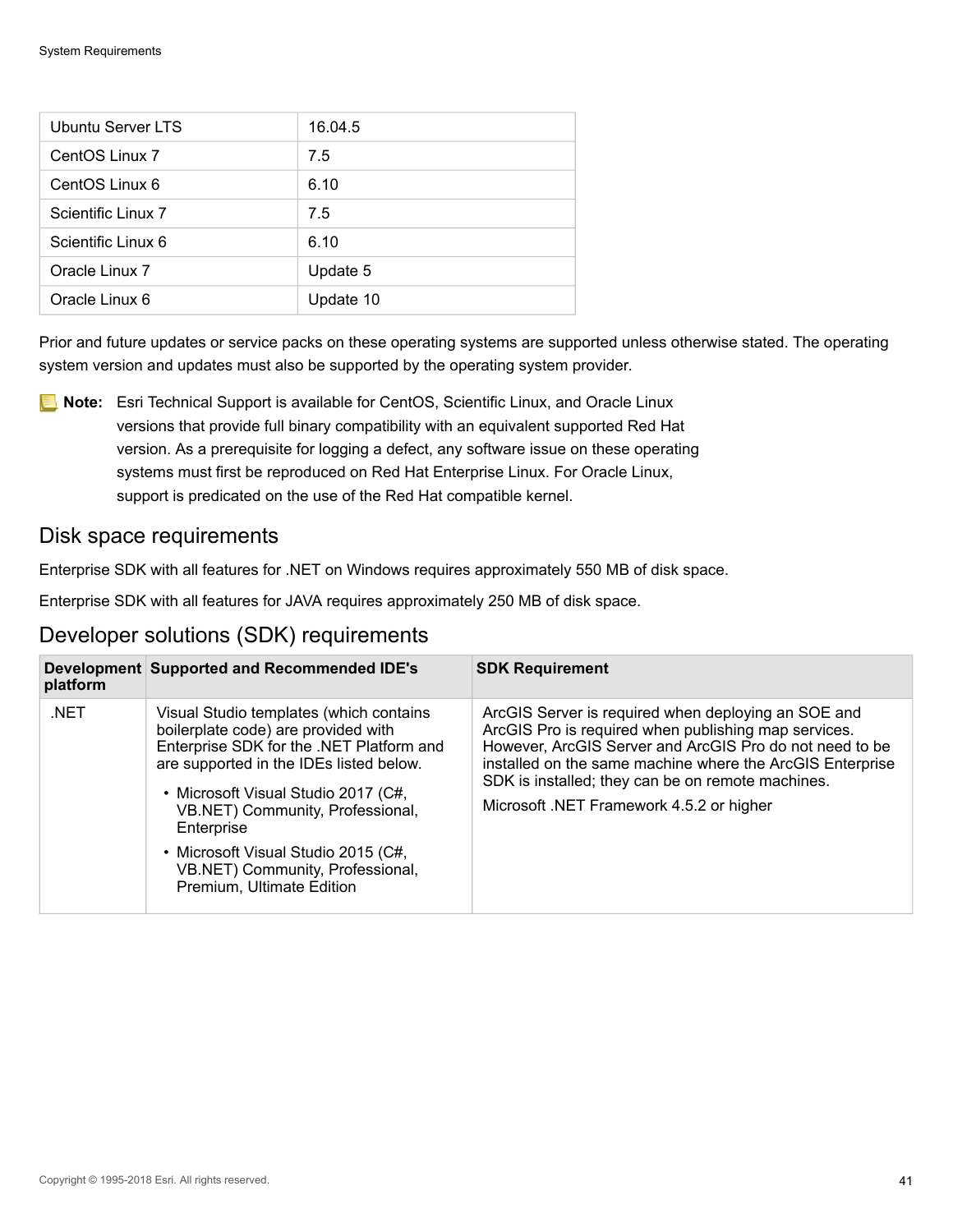| Java     | Eclipse IDE plug-ins, which offer an<br>enhanced developer experience through<br>templates, and project wizards, are<br>provided with Enterprise SDK for the Java<br>Platform and are supported in the IDEs<br>listed below.<br>• Eclipse Photon (4.8) IDE for Java<br>Developers<br>• Eclipse Photon (4.8) IDE for Java EE<br>Developers<br>• Eclipse Oxygen (4.7) IDE for Java<br>Developers<br>• Eclipse Oxygen (4.7) IDE for Java EE<br>Developers | ArcGIS Server is required when deploying an SOE and<br>ArcGIS Pro is required when publishing map services.<br>However, ArcGIS Server and ArcGIS Pro do not need to be<br>installed on the same machine where the ArcGIS Enterprise<br>SDK is installed; they can be on remote machines.<br>Java Development Kit (JDK) version 8 Update 191 or later is<br>supported. |
|----------|--------------------------------------------------------------------------------------------------------------------------------------------------------------------------------------------------------------------------------------------------------------------------------------------------------------------------------------------------------------------------------------------------------------------------------------------------------|-----------------------------------------------------------------------------------------------------------------------------------------------------------------------------------------------------------------------------------------------------------------------------------------------------------------------------------------------------------------------|
| platform | Development Supported and Recommended IDE's                                                                                                                                                                                                                                                                                                                                                                                                            | <b>SDK Requirement</b>                                                                                                                                                                                                                                                                                                                                                |
| Java     | Eclipse IDE plug-ins, which offer an<br>enhanced developer experience through<br>templates, and project wizards, are<br>provided with Enterprise SDK for the Java<br>Platform and are supported in the IDEs<br>listed below.<br>• Eclipse Photon (4.8) IDE for Java<br>Developers<br>• Eclipse Photon (4.8) IDE for Java EE<br>Developers<br>• Eclipse Oxygen (4.7) IDE for Java<br>Developers<br>• Eclipse Oxygen (4.7) IDE for Java EE<br>Developers | ArcGIS Server is required when deploying an SOE and<br>ArcGIS Pro is required when publishing map services.<br>However, ArcGIS Server and ArcGIS Pro do not need to be<br>installed on the same machine where the ArcGIS Enterprise<br>SDK is installed; they can be on remote machines.<br>Java Development Kit (JDK) version 8 Update 191 or later is<br>supported. |

Operating system requirements and limitations

**[Windows](#page-67-0)** 

[Linux](#page-68-0)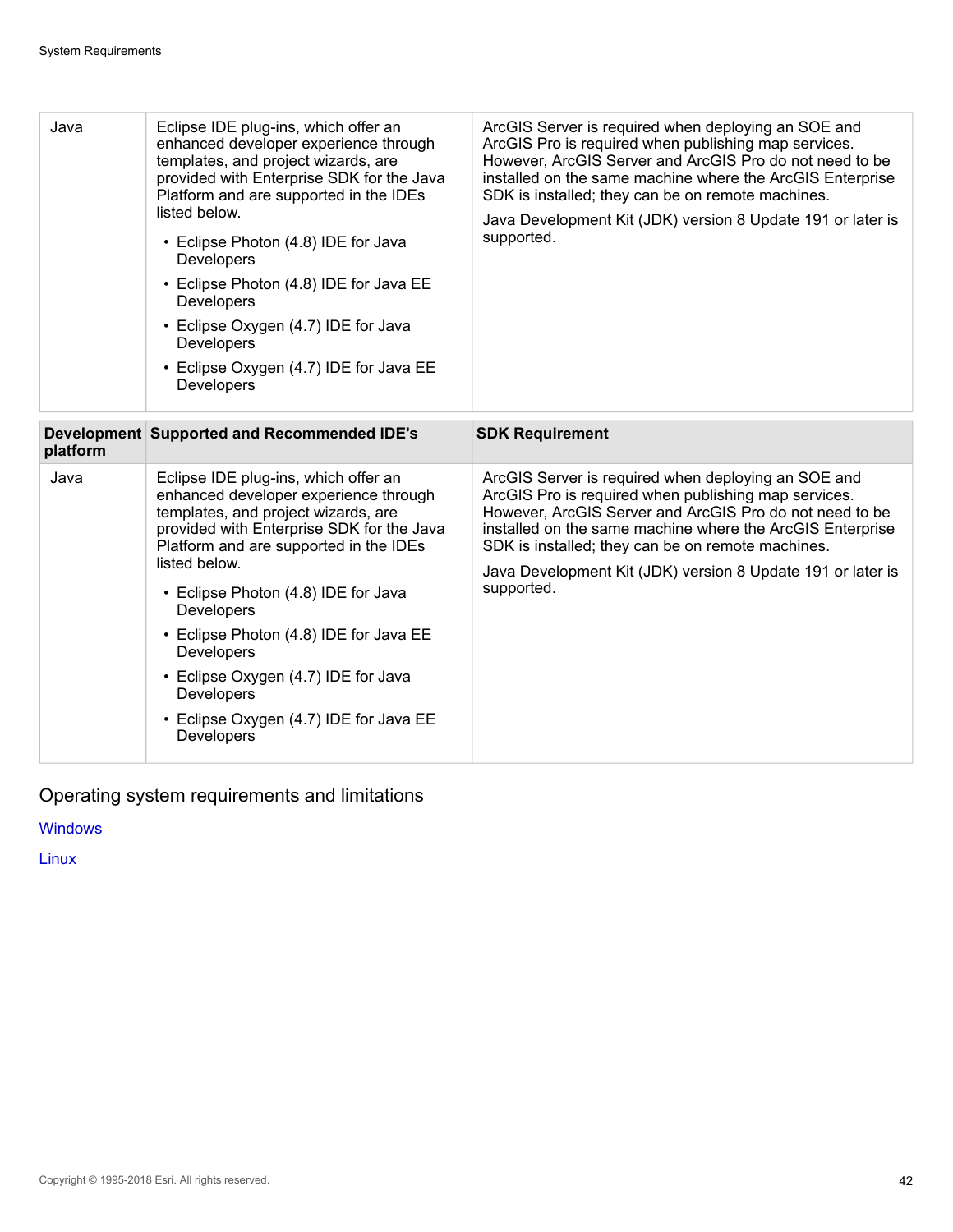# Relational Database Management Systems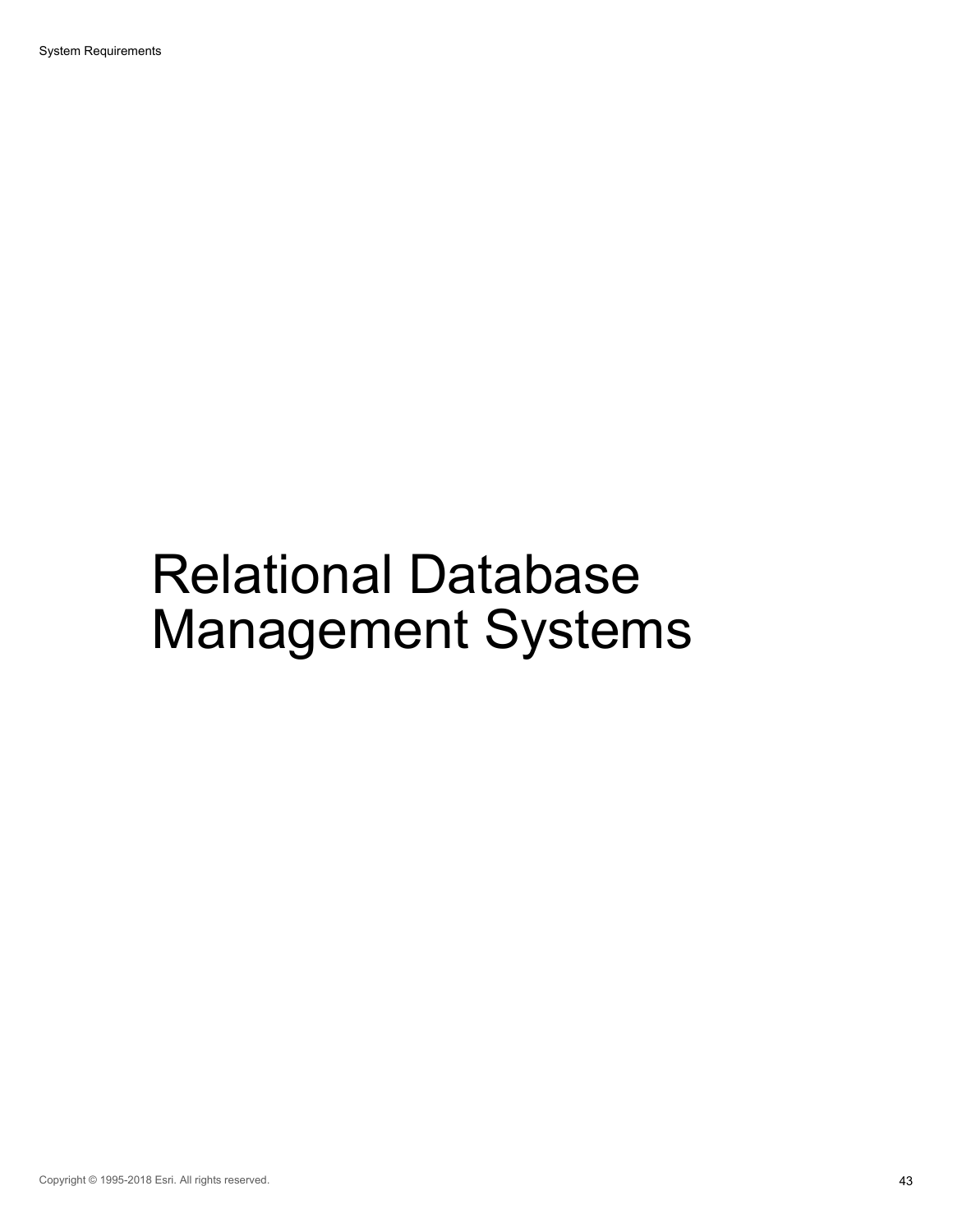# Altibase database requirements for ArcGIS 10.7

Use of Altibase HDB with ArcGIS is [deprecated](http://links.esri.com/deprecation_notice/1061) at this release.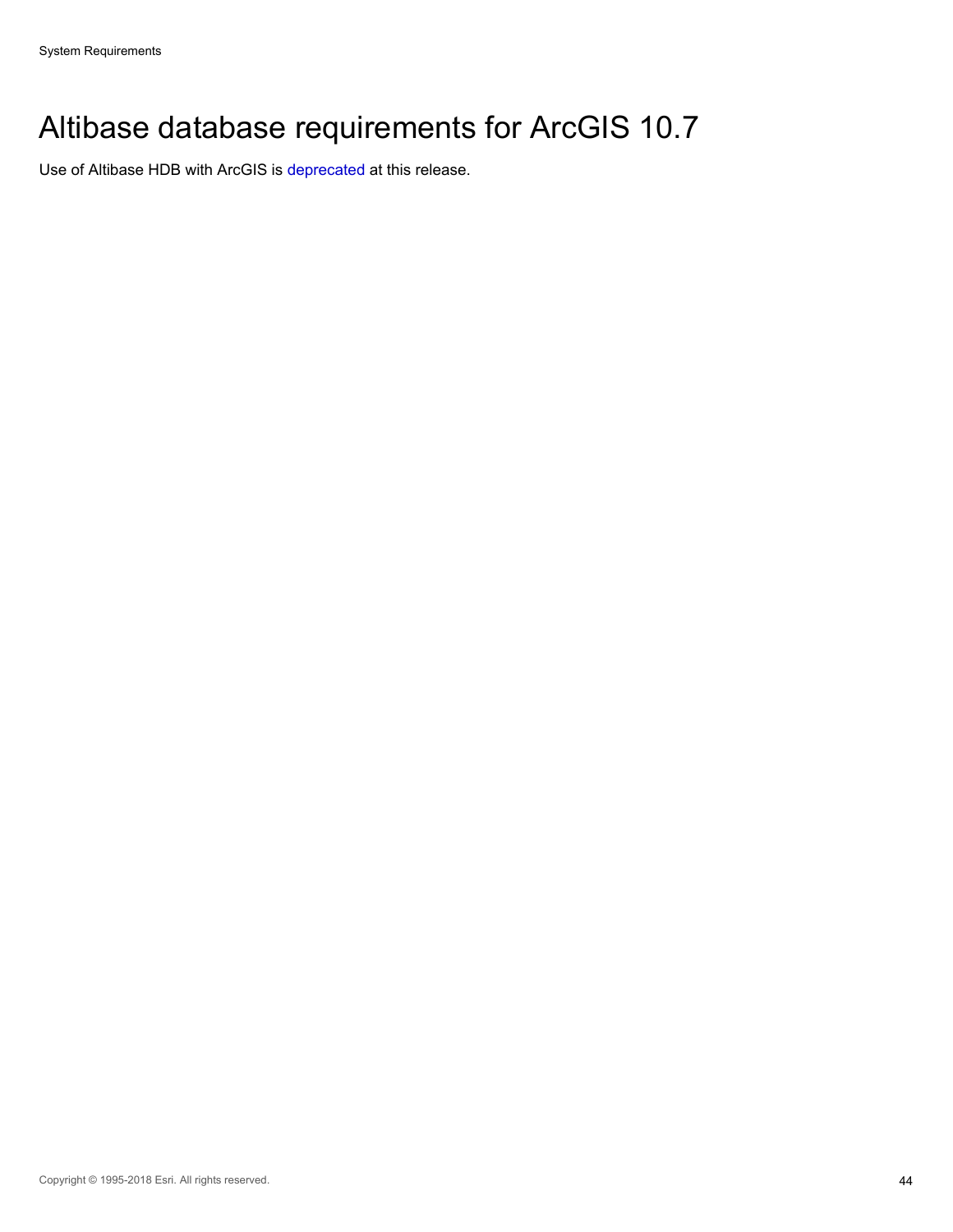# Dameng database requirements for ArcGIS 10.7 and ArcGIS Pro 2.3

Visit Esri Support for general support information on [Esri's Supported Environment Policy.](http://support.esri.com/en/content/supportedenvironmentpolicy)

#### Supported database versions

Dameng v7.1.6.33

Dameng v7.1.5.158

Dameng v7.1.5

# Database requirements/limitations

Geodatabase functionality is not supported with Dameng.

#### Software required to connect to a DBMS

Your client machine (for example, the one running ArcGIS Pro or ArcGIS Server) must have the appropriate client files installed for the RDBMS you're using. These client files are available from their respective RDBMS vendors, but some are also available from [My Esri](https://my.esri.com/). RDBMS client files available from My Esri are IBM Db2 and Microsoft SQL Server. Client files for all other supported databases must be obtained from the RDBMS vendors. See [Database clients](http://desktop.arcgis.com/en/arcmap/latest/manage-data/databases/database-clients.htm) for more information.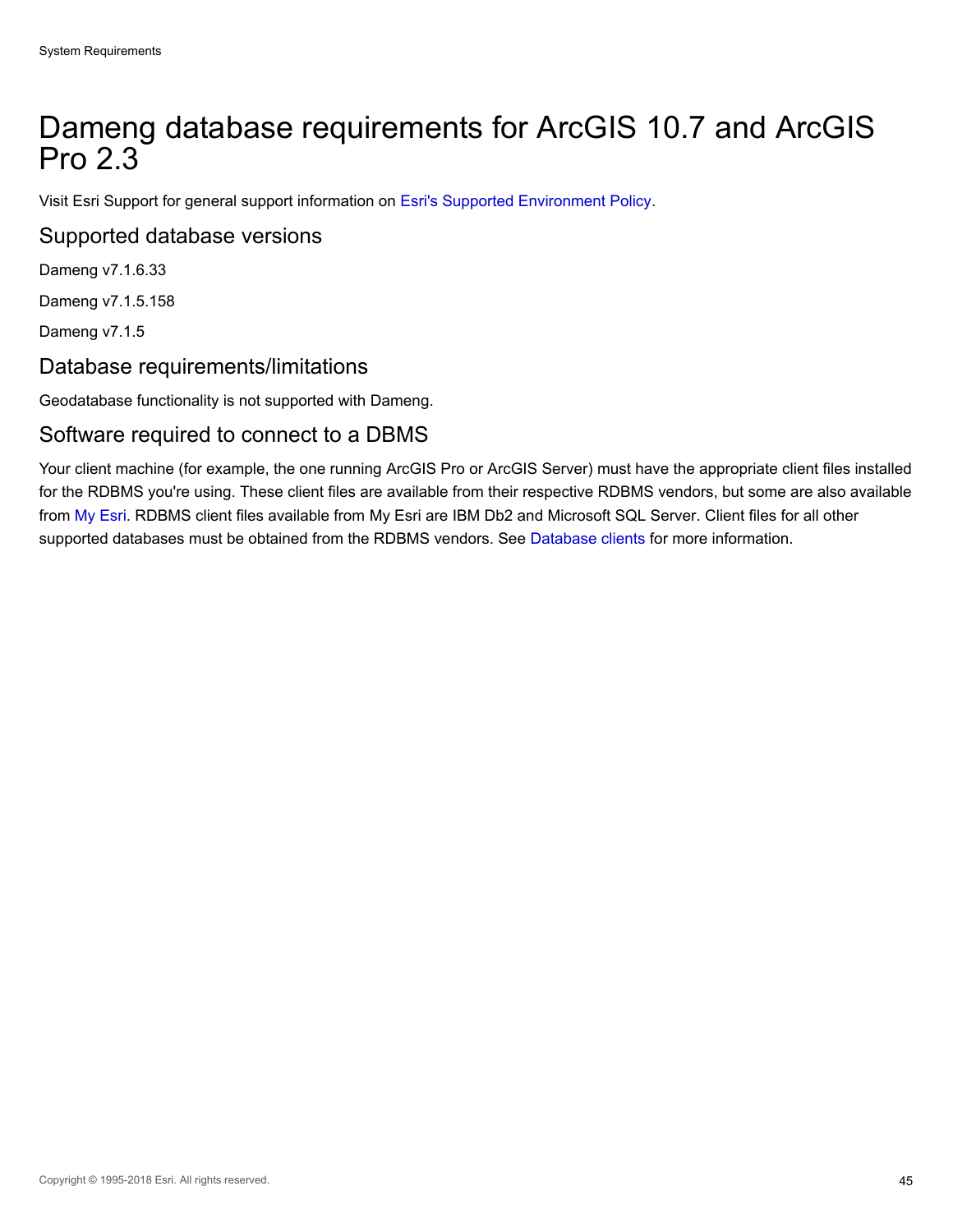# IBM Db2 database requirements for ArcGIS 10.7 and ArcGIS Pro 2.3

Visit Esri Support for general support information on [Esri's Supported Environment Policy.](http://support.esri.com/en/content/supportedenvironmentpolicy)

#### Supported database versions

IBM Db2 Version 10.5 Fix Pack 5

IBM Db2 Version 11.1

IBM Db2 Version 10 for z/OS\*

IBM Db2 Version 11 for z/OS\*

IBM Db2 for z/OS is not supported with ArcGIS Pro.

#### Database requirements and limitations

#### IBM Db2 V10.5 (64 bit)

- Minimum required service packs/patches: Fix Pack 5
- Db2 Spatial Extender is included in the Db2 database product media
- Recommended service packs/patches: n/a
- Branch versioning is supported at Db2 10.5 FP5 and above

#### IBM Db2 V11.1 (64 bit)

- Minimum required service packs/patches: n/a
- Db2 Spatial Extender is included in the Db2 database product media.
- Recommended service packs/patches: n/a

#### IBM Db2 V10 for z/OS

- Required service packs/patches: APAR PM49678/UK74734, PM49549/UK73788, UK64134/J2AG210.
- Required add-ons: IBM Spatial Support for Db2 10 for z/OS-Db2 Accessories Suite.
- The following limitations only apply to Db2 z/OS databases that have not been enabled as a geodatabase:
	- Feature services are not supported.
	- Geoprocessing operations that write information to the database are not supported.

#### IBM Db2 V11 for z/OS

- Required service packs/patches: P15212/UI18434(J2AG310).
- Required add-ons: IBM Spatial Support for Db2 11 for z/OS-Db2 Accessories Suite.
- The following limitations only apply to Db2 z/OS databases that have not been enabled as a geodatabase:
	- Feature services are not supported.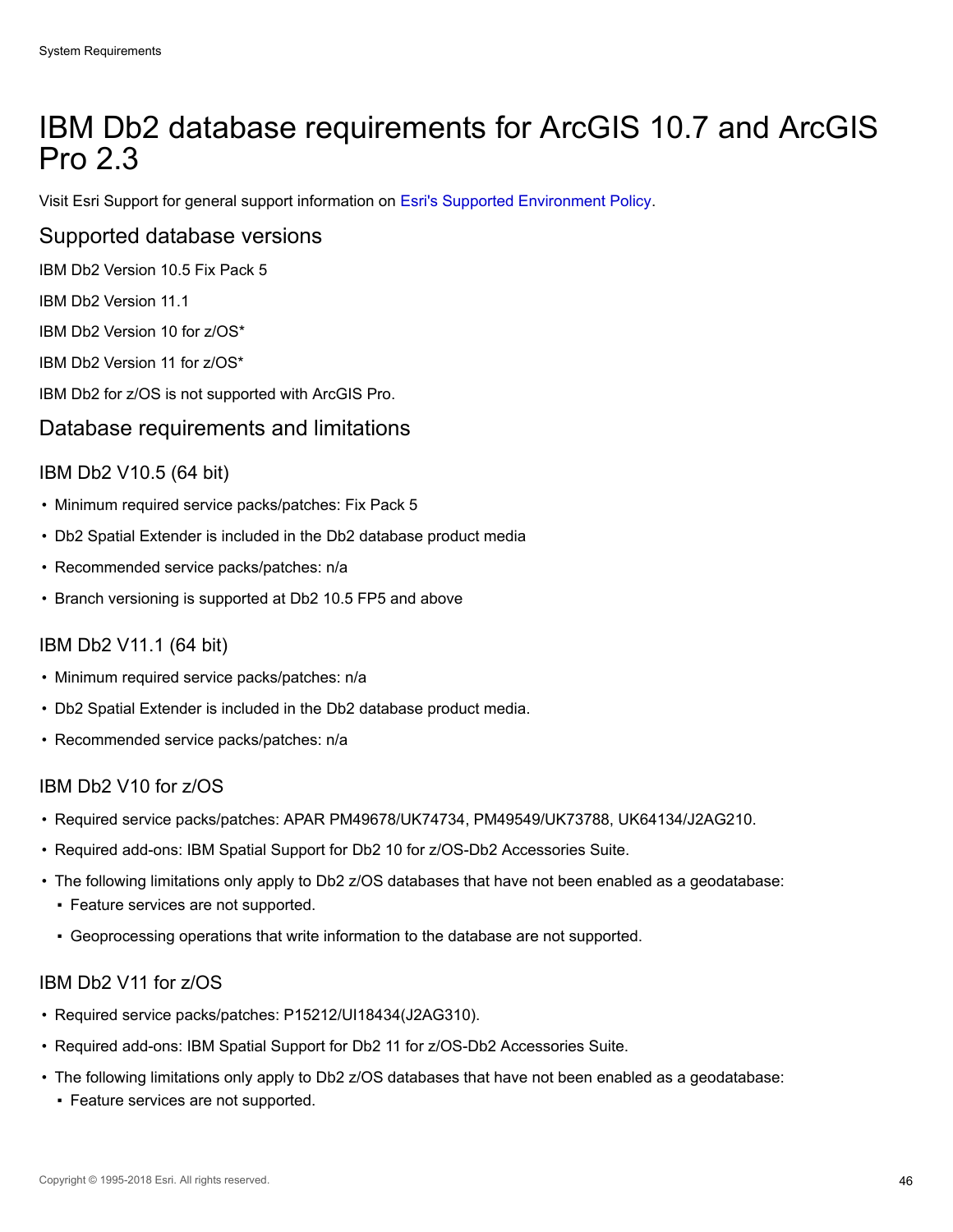▪ Geoprocessing operations that write information to the database are not supported.

#### Supported operating systems

- If your database management system is installed on a server where ArcGIS products are installed, the server operating system must meet the ArcGIS product system requirements as well as the operating system requirements for your Db2 version.
- If your database is not installed on the same server as an ArcGIS product, see the IBM documentation for operating system requirements for your Db2 version.

ArcGIS is tested and certified on Db2 Enterprise Server Edition. Other versions of Db2, such as Db2 Workgroup Server Edition and Db2 Personal Edition, share a common code base and are supported as long as they meet the ArcGIS Server requirements. For more information on the distributed editions of Db2, refer to the articles listed below.

- [Comparing the distributed Db2 UDB servers](http://links.esri.com/ibm_db2_udb)
- [Db2 system requirements](http://www-306.ibm.com/software/data/db2/udb/sysreqs.html)
- [IBM Db2 z/OS documentation](http://pic.dhe.ibm.com/infocenter/dzichelp/v2r2/index.jsp?topic=%2Fcom.ibm.db2z10.doc%2Fsrc%2Falltoc%2Fdb2z_10_prodhome.htm)(v10)
- [IBM Spatial Support for z/OS](http://www-01.ibm.com/software/data/spatial/db2zos/sysreqs.html)

# Software required to connect to a DBMS

Your client machine (for example, the one running ArcGIS Pro or ArcGIS Server) must have the appropriate client files installed for the RDBMS you're using. These client files are available from their respective RDBMS vendors, but some are also available from [My Esri](https://my.esri.com/). RDBMS client files available from My Esri are IBM Db2 and Microsoft SQL Server. Client files for all other supported databases must be obtained from the RDBMS vendors. See [Database clients](http://desktop.arcgis.com/en/arcmap/latest/manage-data/databases/database-clients.htm) for more information.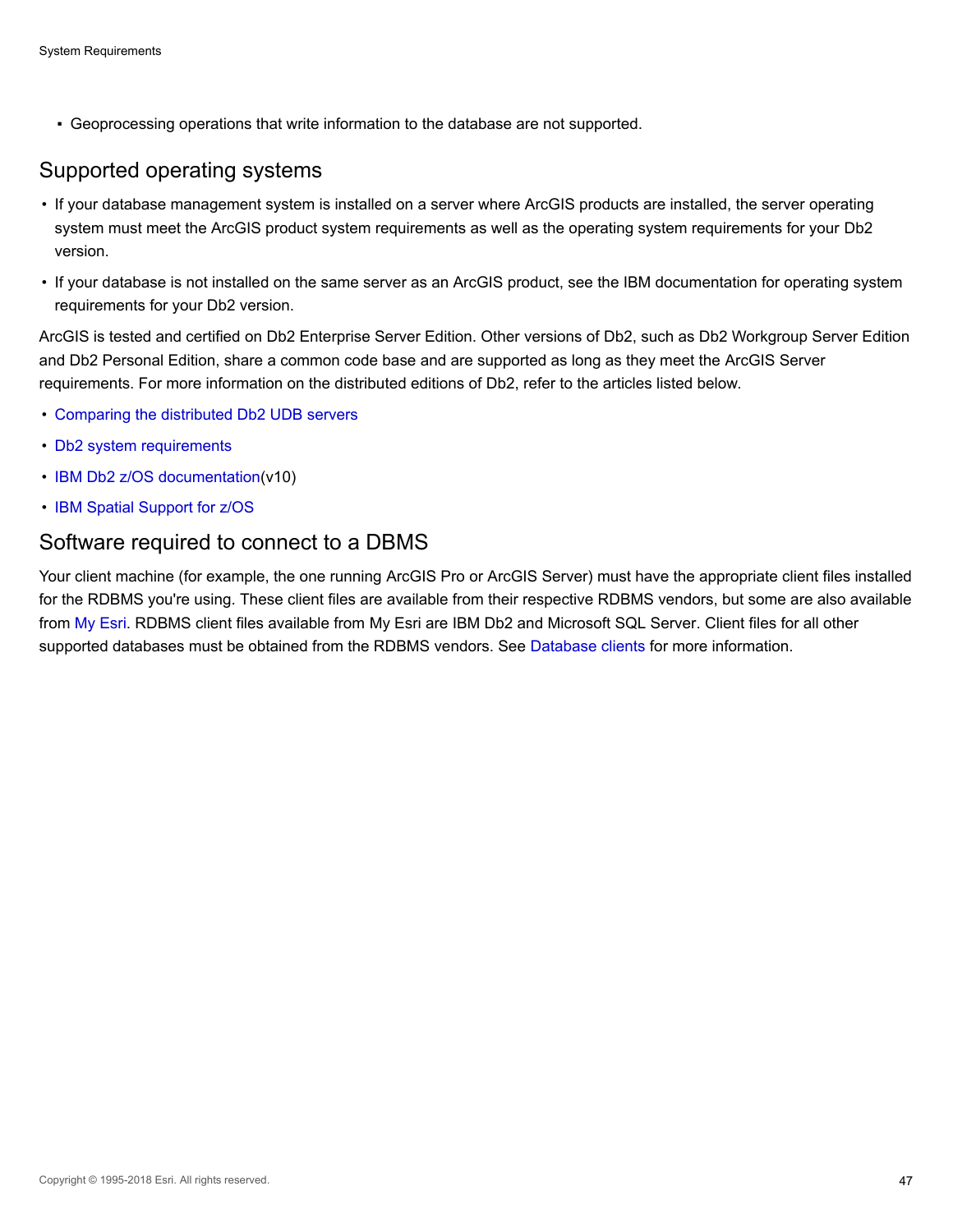# IBM Informix database requirements for ArcGIS 10.7

Visit Esri Support for general support information on [Esri's Supported Environment Policy.](http://support.esri.com/en/content/supportedenvironmentpolicy)

### Minimum supported database versions

Enterprise edition

IBM Informix Server 64 Bit 11.70.FC4

IBM Informix Server 64 Bit 12.10.FC3

# Supported operating systems

- If your database management system is installed on a server where ArcGIS products are installed, the server operating system must meet the ArcGIS product system requirements as well as the operating system requirements for your Informix version.
- If your database is not installed on the same server as an ArcGIS product, see the IBM documentation for operating system requirements for your Informix version.

# Software required to connect to a DBMS

Your client machine (for example, the one running ArcGIS Pro or ArcGIS Server) must have the appropriate client files installed for the RDBMS you're using. These client files are available from their respective RDBMS vendors, but some are also available from [My Esri](https://my.esri.com/). RDBMS client files available from My Esri are IBM Db2 and Microsoft SQL Server. Client files for all other supported databases must be obtained from the RDBMS vendors. See [Database clients](http://desktop.arcgis.com/en/arcmap/latest/manage-data/databases/database-clients.htm) for more information.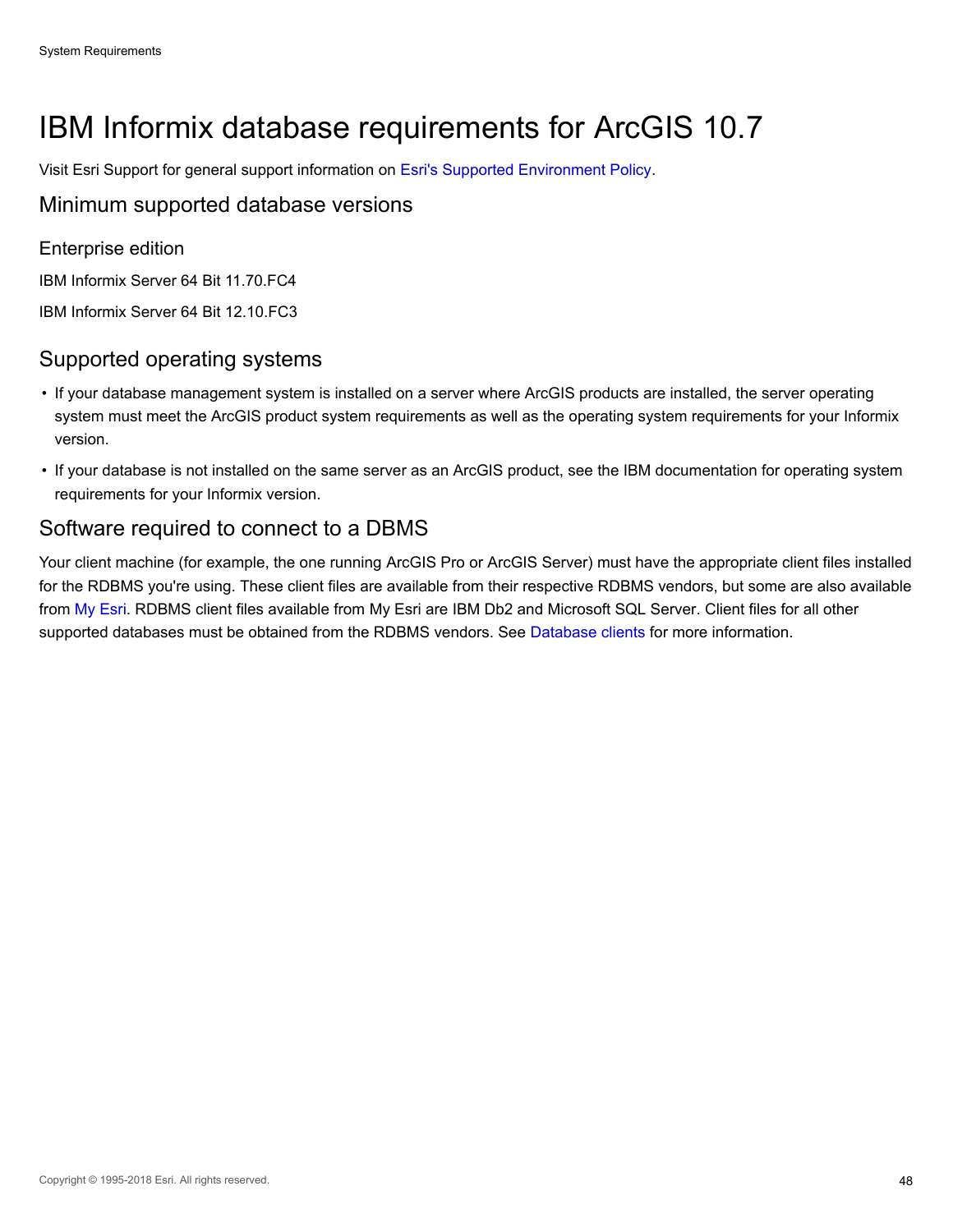# IBM Netezza Data Warehouse Appliance requirements for ArcGIS 10.7 and ArcGIS Pro 2.3

Visit Esri Support for general support information on [Esri's Supported Environment Policy.](http://support.esri.com/en/content/supportedenvironmentpolicy)

#### Supported database versions

#### **Data Warehouse Appliances**

IBM Netezza Platform Software (NPS) v7.1 / IBM Netezza Analytics (INZA) v3.0

IBM Netezza Platform Software (NPS) v7.2 / IBM Netezza Analytics (INZA) v3.2

#### Database requirements/limitations

- See [Connect to Netezza from ArcGIS](http://desktop.arcgis.com/en/arcmap/latest/manage-data/databases/connect-netezza.htm) for important information about configuring ODBC for Netezza.
- Geodatabase functionality is not supported with Netezza Data Warehouse Appliance database.
- If using the legacy Netezza Spatial Package, all spatial columns must be named, or aliased, to SHAPE for ArcGIS to recognize it as a spatial column in the table.
- Feature services are not supported with Netezza Data Warehouse Appliance.
- Any geoprocessing operation that writes information to the database requires the generation of unique ObjectID values. Netezza does not generate ObjectIDs; therefore, any tool that writes data to the database is not supported with Netezza.
- ArcGIS direct connect driver will not work with a Netezza Data Warehouse Appliance that is configured with a multiple schema support setting other than the default (enable schema dbo check 0)
- Geospatial capability comes with the IBM Netezza Analytics software package, and there are two types of supported spatial libraries.
	- nzSpatial—The legacy variant of the spatial library.
	- nzSpatial\_Esri—The Esri variant of the spatial library.
- \*For further information about Netezza, visit [http://www-01.ibm.com/software/data/netezza/.](http://www-01.ibm.com/software/data/netezza/)

### Software required to connect to a DBMS

Your client machine (for example, the one running ArcGIS Pro or ArcGIS Server) must have the appropriate client files installed for the RDBMS you're using. These client files are available from their respective RDBMS vendors, but some are also available from [My Esri](https://my.esri.com/). RDBMS client files available from My Esri are IBM Db2 and Microsoft SQL Server. Client files for all other supported databases must be obtained from the RDBMS vendors. See [Database clients](http://desktop.arcgis.com/en/arcmap/latest/manage-data/databases/database-clients.htm) for more information.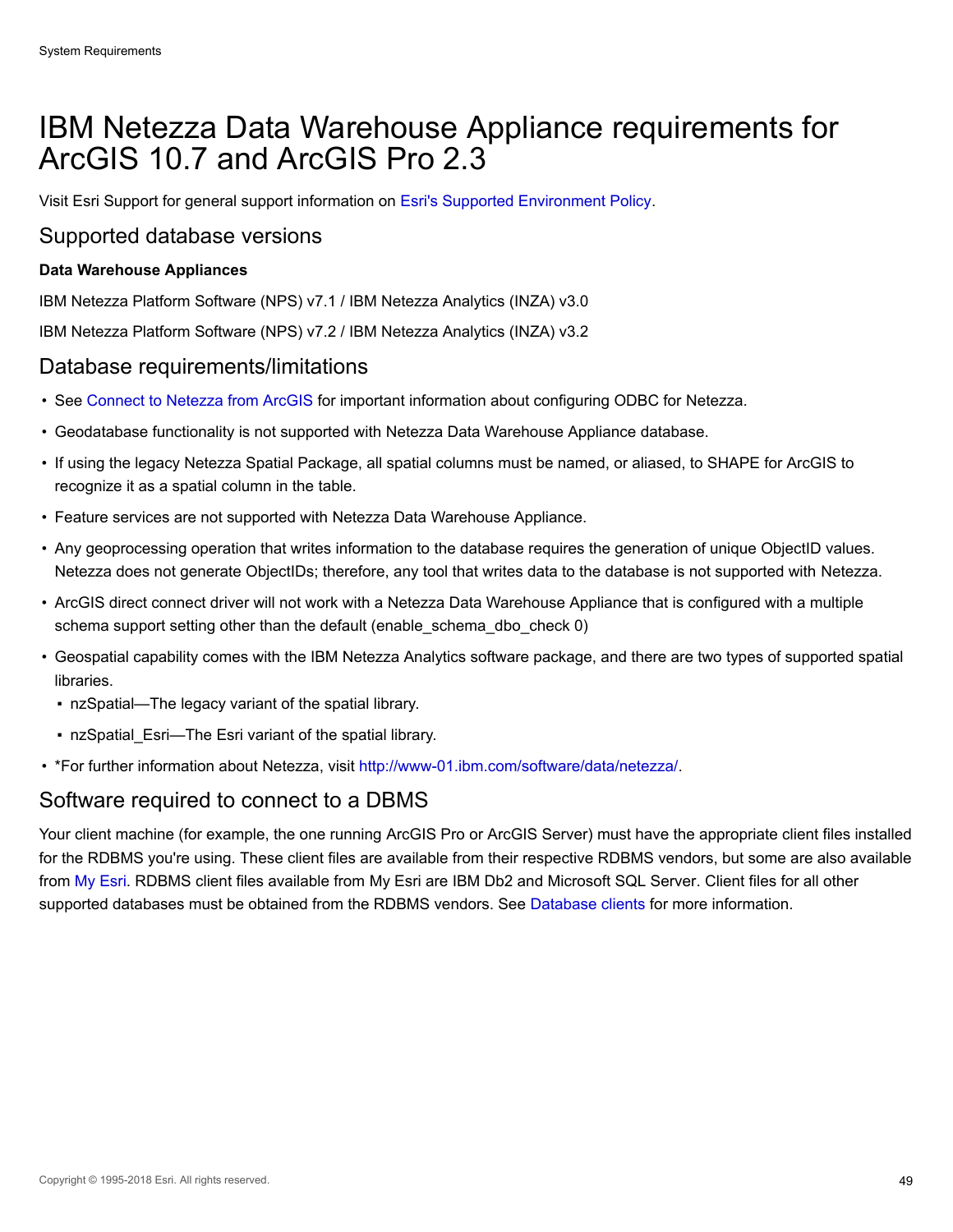# Microsoft SQL Server database requirements for ArcGIS 10.7 and ArcGIS Pro 2.3

Visit Esri Support for general support information on [Esri's Supported Environment Policy.](http://support.esri.com/en/content/supportedenvironmentpolicy)

#### Supported database versions

#### Enterprise/Standard/Developer\* editions

Microsoft SQL Server 2017 (64-bit)

Microsoft SQL Server 2017 for Linux (64-bit)

Microsoft SQL Server 2016 (64-bit)

Microsoft SQL Server 2014 SP3 (64-bit)

#### Express editions

Microsoft SQL Server 2017 (64-bit)

Microsoft SQL Server 2016 (64-bit)

Microsoft SQL Server 2014 SP3 (32-bit\*\* & 64-bit)

Microsoft SQL Server 2014 SP3 (64-bit)

**Note:** \*Developer edition is only supported in non-production environments. \*\*Microsoft SQL Server Express (32-bit) is only supported for desktop geodatabases in ArcMap.

### Supported operating systems

If your database management system is installed on a server where ArcGIS products are installed, the server operating system must meet the ArcGIS product system requirements as well as the operating system requirements for your SQL Server version.

If your database is not installed on the same server as an ArcGIS product, see the Microsoft documentation for operating system requirements for your SQL Server version.

### Database requirements and limitations

Only database authenticated connections are supported when you connect from ArcGIS to SQL Server 2017 for Linux.

### Software required to connect to SQL Server

Any client machines that connect directly to SQL Server must have a SQL Server client installed. SQL Server clients for Microsoft Windows and Linux are distributed by Microsoft. SQL Server clients for Windows are also available on [My Esri](https://my.esri.com/). You must install a client that is the same version or a newer version than the SQL Server database to which you want to connect. If you upgrade SQL Server, upgrade the SQL Server clients at the same time. When a version of SQL Server is no longer supported by ArcGIS, the corresponding SQL Server client library will no longer be supported either.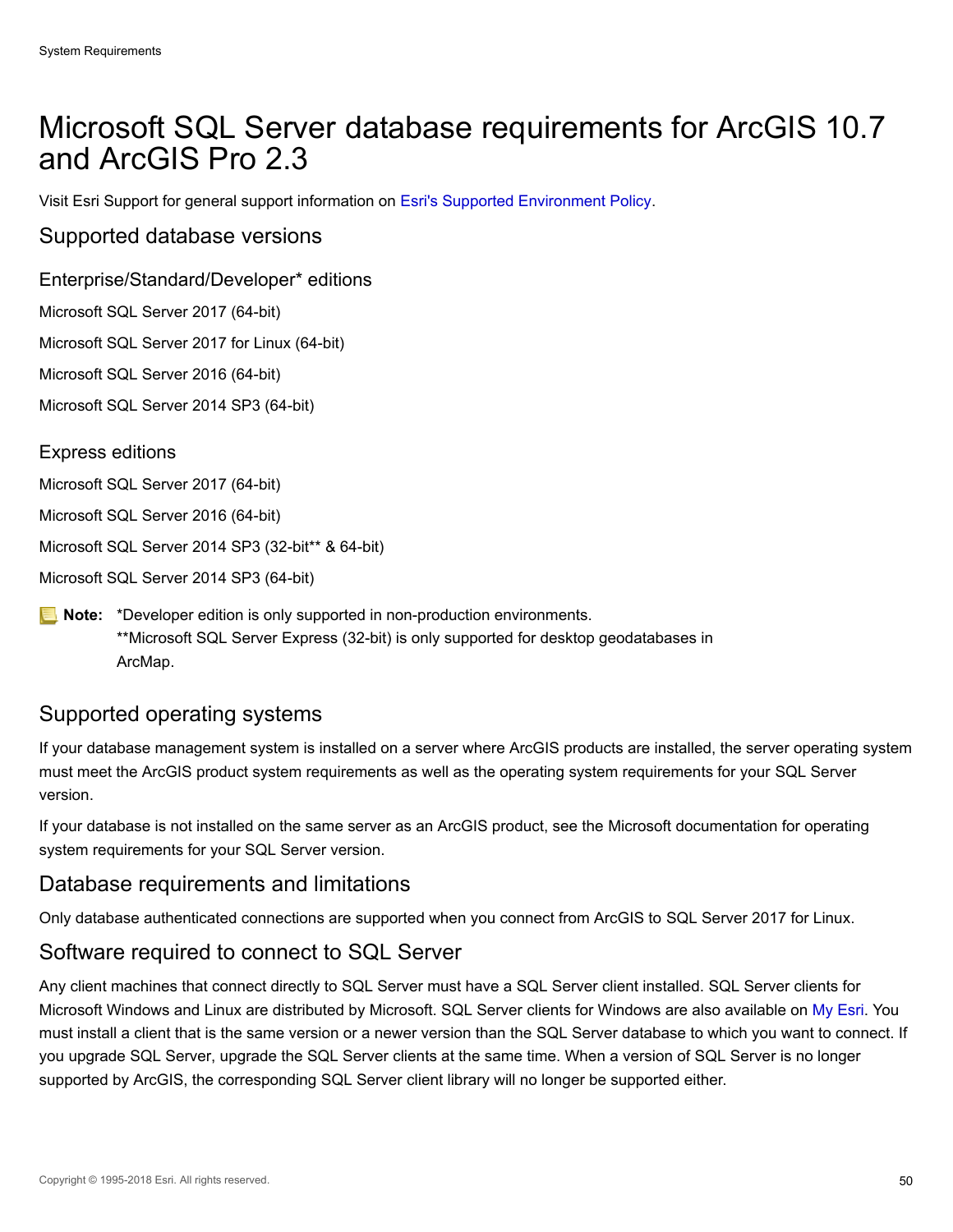Supported SQL Server clients are as follows:

- SQL Server 2017
	- Microsoft ODBC Driver 17 for SQL Server
- SQL Server 2016
	- Microsoft ODBC Driver 17 for SQL Server
	- Microsoft ODBC Driver 13 or 13.1 for SQL Server
- SQL Server 2014 SP3
	- Microsoft ODBC Driver 17 for SQL Server
	- Microsoft ODBC Driver 13 or 13.1 for SQL Server
	- Microsoft ODBC Driver 11 for SQL Server
- **Note:** When connecting from ArcGIS Server on Ubuntu to a supported version of SQL Server, you must install the Microsoft unixodbc-dev package on all ArcGIS Server machines in addition to the ODBC driver.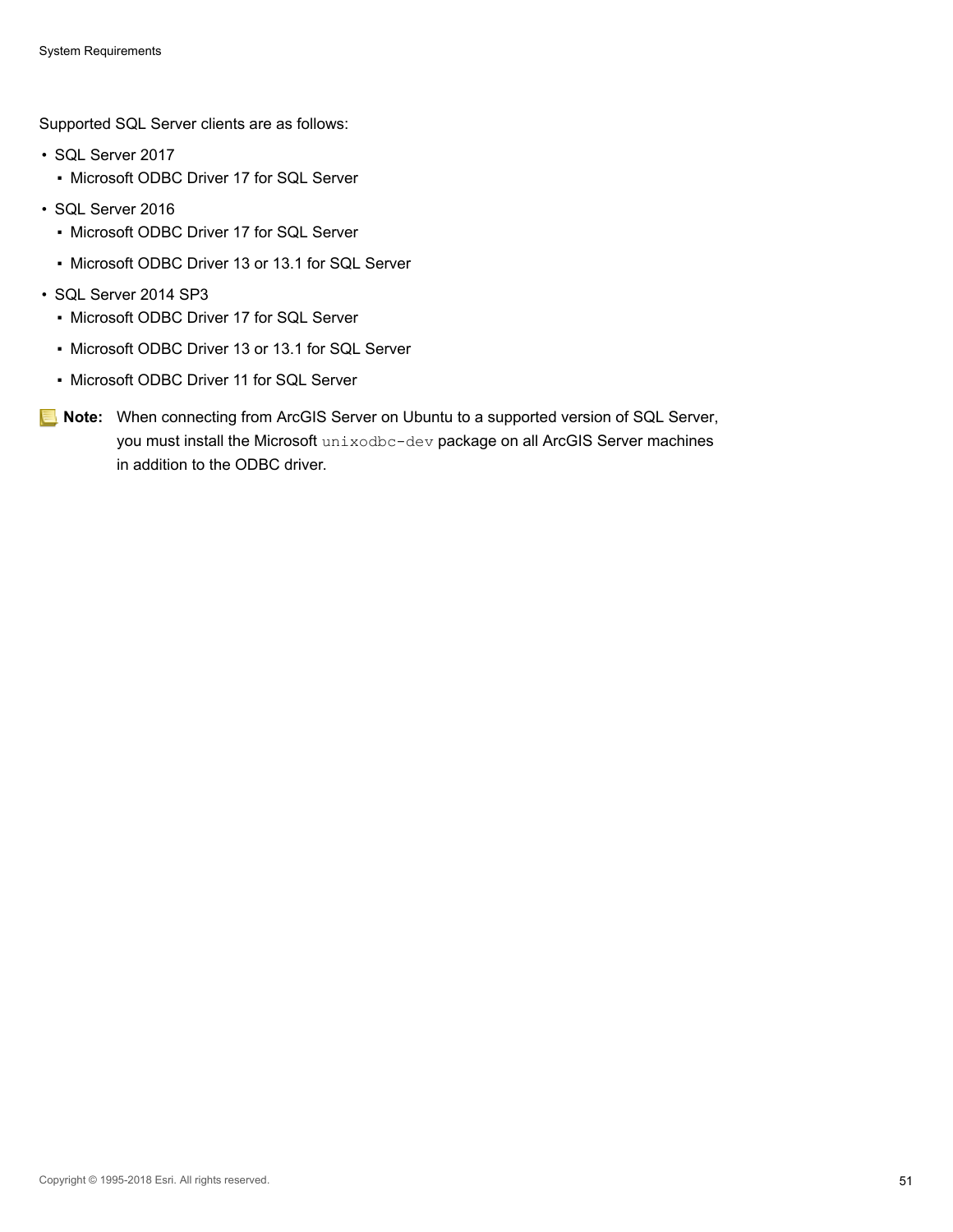# Microsoft Azure SQL Database requirements for ArcGIS 10.7 and ArcGIS Pro 2.3

Visit Esri Support for general support information on [Esri's Supported Environment Policy.](http://support.esri.com/en/content/supportedenvironmentpolicy)

#### Supported database versions

Cloud-based database service editions:

Microsoft Azure SQL Database 12

#### Database requirements/limitations

• ArcGIS connections to Microsoft Azure SQL Database and geodatabases in Azure SQL Database must originate from machines within Microsoft Azure. For best performance, they should originate from machines within the same Azure region.

**Note:** For more information about Microsoft Azure SQL Database, see <https://azure.microsoft.com/en-us/services/sql-database/>.

#### Software required to connect to a DBMS

Your client machine (for example, the one running ArcGIS Pro or ArcGIS Server) must have the appropriate client files installed for the RDBMS you're using. These client files are available from their respective RDBMS vendors, but some are also available from [My Esri](https://my.esri.com/). RDBMS client files available from My Esri are IBM Db2 and Microsoft SQL Server. Client files for all other supported databases must be obtained from the RDBMS vendors. See [Database clients](http://desktop.arcgis.com/en/arcmap/latest/manage-data/databases/database-clients.htm) for more information.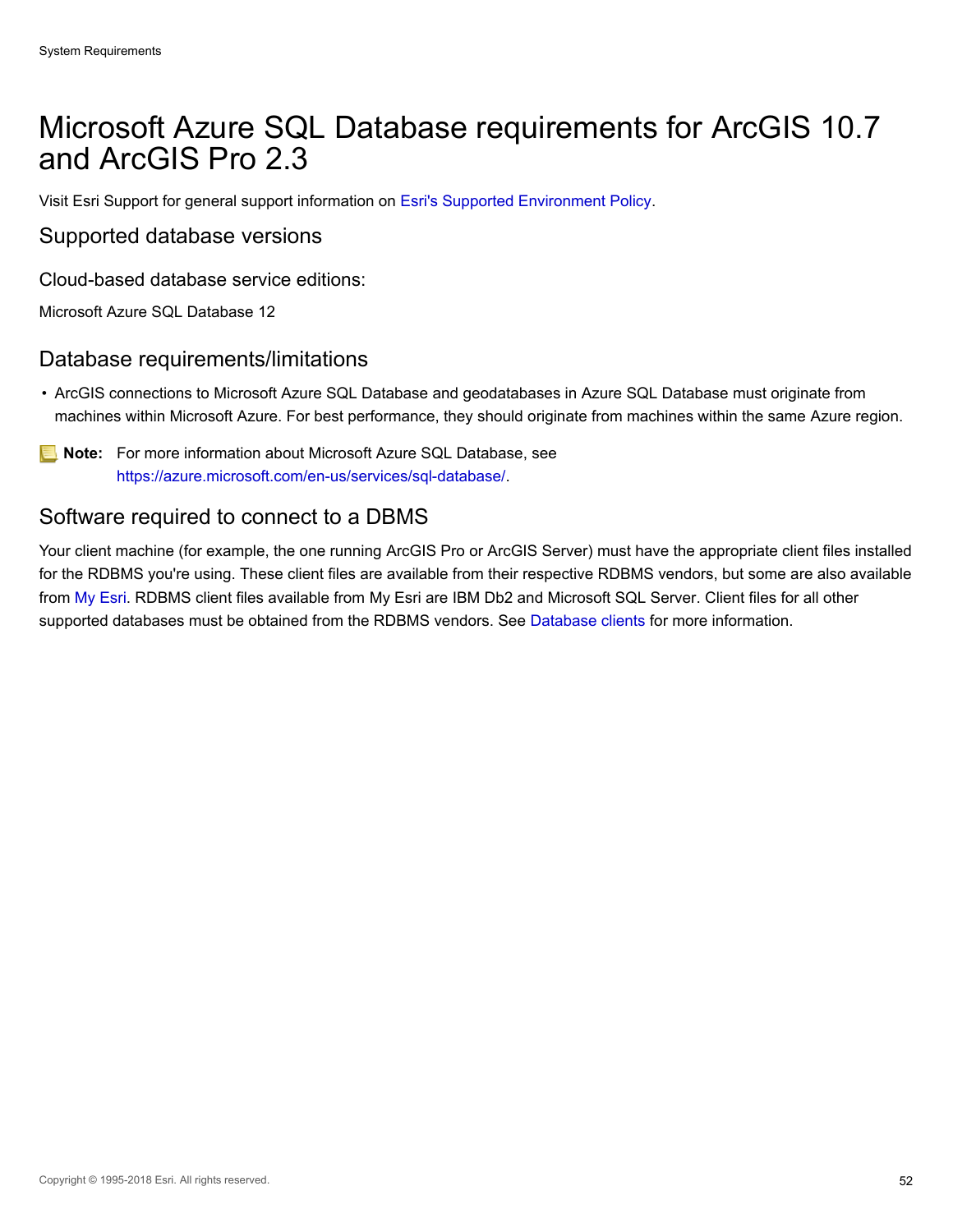# Oracle database requirements for ArcGIS 10.7 and ArcGIS Pro 2.3

Visit Esri Support for general support information on [Esri's Supported Environment Policy.](http://support.esri.com/en/content/supportedenvironmentpolicy)

#### Supported database versions

Standard/Standard One/Enterprise Editions:

Oracle 11g R2 (64 bit) 11.2.0.4

Standard 2 (SE2)/Enterprise (EE) Editions:

Oracle 12c R1 (64 bit) 12.1.0.2

Oracle 12c R2 (64 bit) 12.2.0.1

Oracle 18c (64 bit) 18.3.0.0.0, 18.4.0.0.0

[Click here for Oracle Patch Support](#page-53-0)

#### Supported operating systems

If your database management system is installed where ArcGIS products are installed, the operating system must meet the ArcGIS product system requirements as well as the operating system requirements for your Oracle version.

If your database is not installed on the same server as an ArcGIS product, see the Oracle documentation for operating system requirements for your Oracle version.

#### **Additional requirements for the ST\_Geometry shape library**

Esri supports the following four operating systems when you use the ST\_Geometry shape library and configure Oracle external procedure (extproc). Minimum operating system versions are listed if the minimum version that Esri supports differs from what Oracle databases support.

- IBM AIX (64 bit)—For Oracle 11.2.0.4, the minimum supported version is IBM AIX 6.1.0.0.
- Linux (64 bit)—For Oracle 11.2.0.4, the minimum supported version is Red Hat Enterprise Linux AS/ES 5 update 11.
- Solaris (64 bit)—For Oracle 11.2.0.4, the minimum supported version is Solaris 10 SPARC.
- Microsoft Windows (64 bit)

On Windows, you'll need the latest Microsoft Visual C++ Redistributable for Visual Studio 2017 installed on the Oracle database machine. See <https://support.microsoft.com/en-us/help/2977003/the-latest-supported-visual-c-downloads> for more information.

- Support for Oracle Linux is based on Oracle documentation that Oracle Linux is compatible—both source and binary—with Red Hat Enterprise Linux Server. See Oracle Linux FAQ [http://www.oracle.com/us/technologies/027617.pdf.](http://www.oracle.com/us/technologies/027617.pdf)
- Support for the Oracle Exadata Database Machine is based on Oracle guidance that OEM software that supports both Oracle Linux and Oracle RAC is compatible with Oracle Exadata.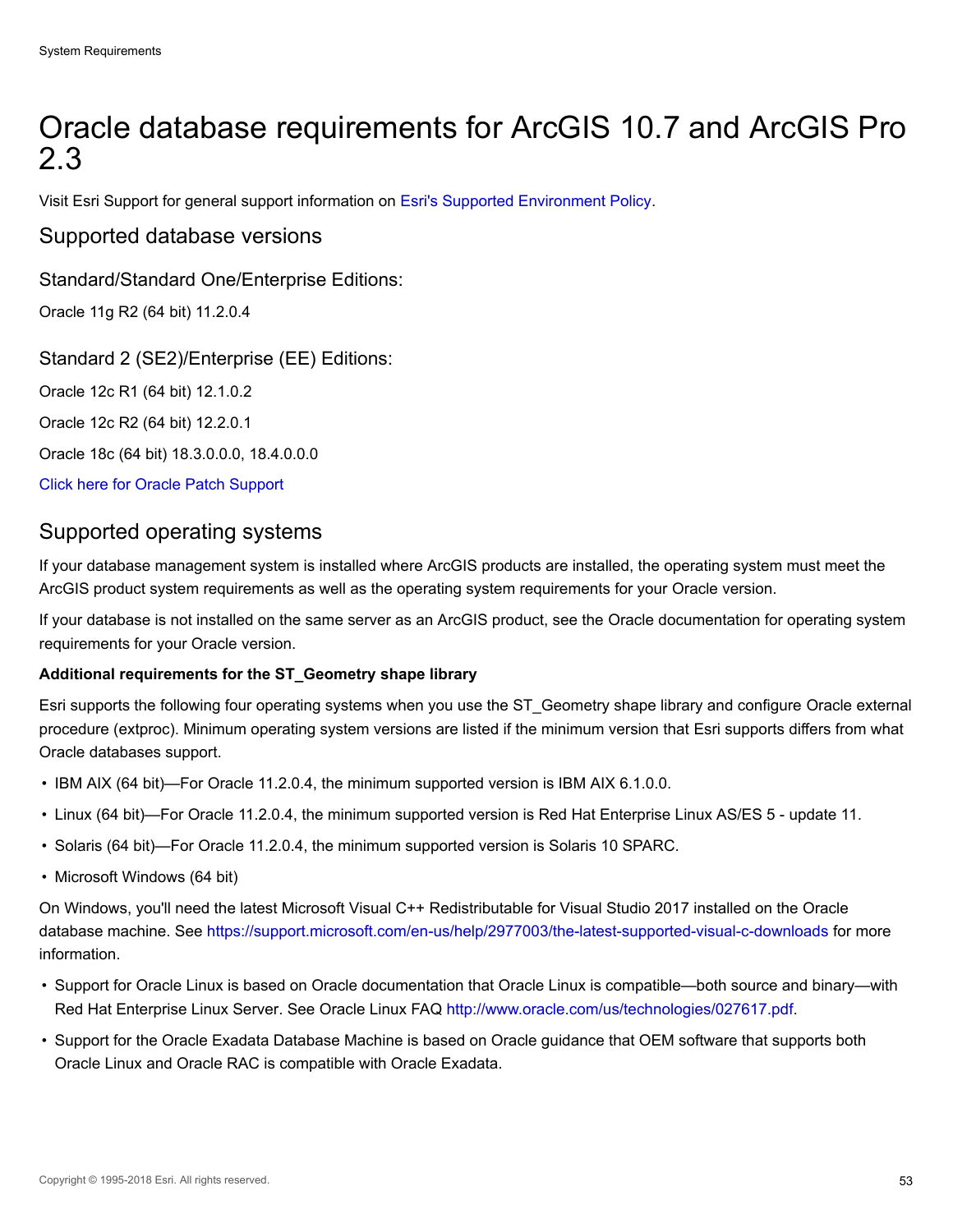• A new option starting with Oracle 12c, called Multitenant Architecture, consisting of a container database that can hold many pluggable databases, is supported at the pluggable database level. ArcGIS supports the same functionality in pluggable databases as is supported for Oracle 11g R2.

#### Database requirements/limitations

Branch versioning is supported at Oracle 12.1.0.2 and above.

The Oracle Text component must be installed. The Text component is installed by default in Oracle; however, if you did not perform a default installation, the Text component may not have been installed.

### <span id="page-53-0"></span>Oracle database patch support

Oracle patches on 11.2.0.4, 12.1.0.2, and 12.2.0.1 are supported. This includes Oracle patch set levels and Oracle Interim (One-Off) Patch as per Oracle Corporation's Patch Set Overview and Interim Patch documentation.

See Oracle Support for all Oracle patch set (and Interim Patch) documentation and installation instructions. Esri recommends making a full backup of your Oracle database prior to applying any Oracle patch sets or interim patch. If functionality that was working prior to applying the Oracle patch set or interim patch stops working, return to the previous version of Oracle. Contact Oracle support as needed.

### Software required to connect to a DBMS

Your client machine (for example, the one running ArcGIS Pro or ArcGIS Server) must have the appropriate client files installed for the RDBMS you're using. These client files are available from their respective RDBMS vendors, but some are also available from [My Esri](https://my.esri.com/). RDBMS client files available from My Esri are IBM Db2 and Microsoft SQL Server. Client files for all other supported databases must be obtained from the RDBMS vendors. See [Database clients](http://desktop.arcgis.com/en/arcmap/latest/manage-data/databases/database-clients.htm) for more information.

**Note:** ArcGIS clients connecting to an Oracle 12.2.0.1 database must use Oracle 11.2.0.4 or newer client.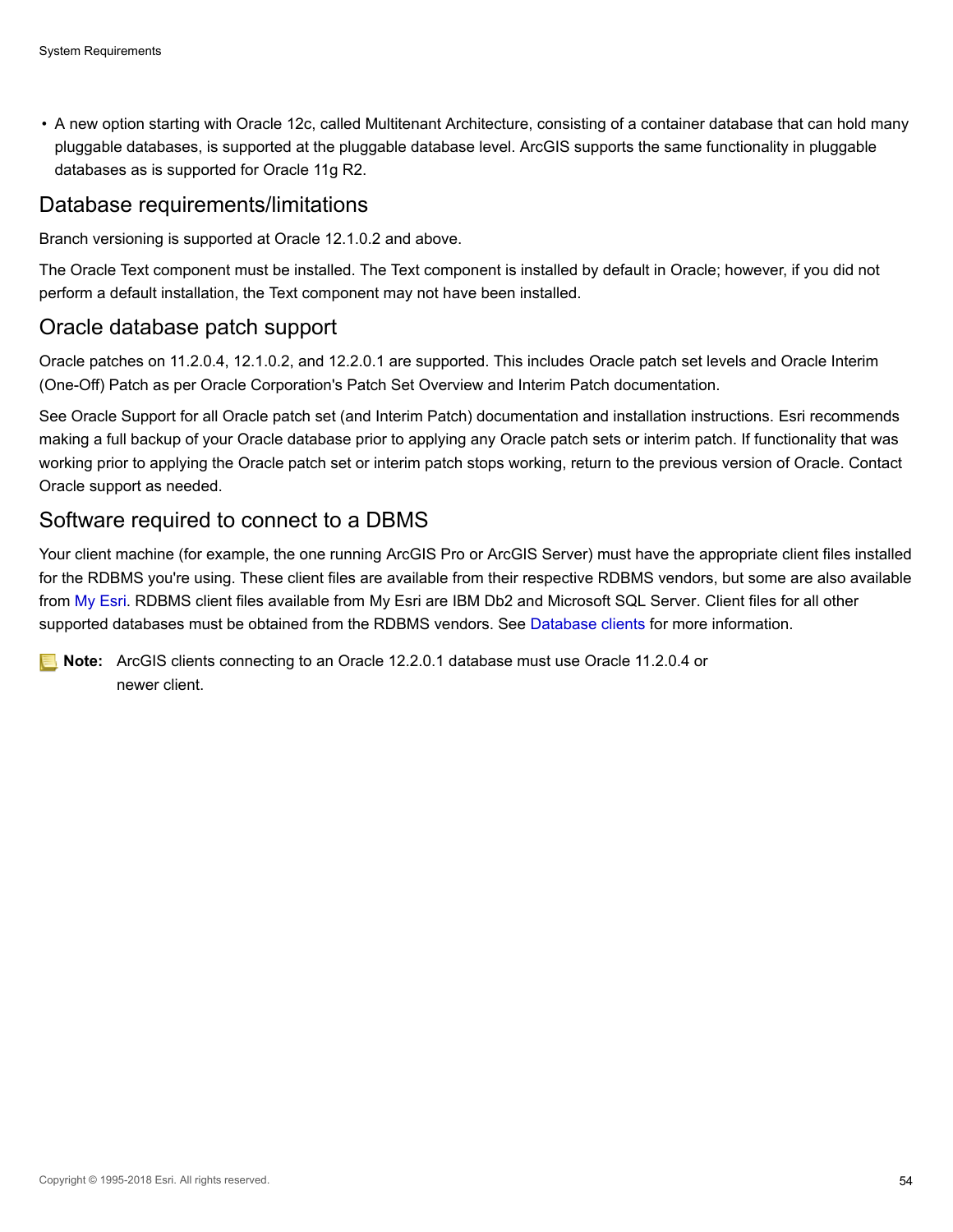# PostgreSQL database requirements for ArcGIS 10.7 and ArcGIS Pro 2.3

Visit Esri Support for general support information on [Esri's Supported Environment Policy.](http://support.esri.com/en/content/supportedenvironmentpolicy)

#### Minimum supported database versions

The following versions of PostgreSQL and PostGIS are supported with ArcGIS. The specific versions listed are the minimum minor version supported and certified for each supported major release of PostgreSQL. Newer minor versions are supported but are not certified. Pursuant to the [PostgreSQL definition](https://www.postgresql.org/support/versioning/), the number in the y position denotes a minor version in a PostgreSQL 9.x.y release. For PostgreSQL 10.x, the number in the x position indicates a minor version.

- PostgreSQL 10.3 (64 bit)
	- PostGIS 2.4
- PostgreSQL 9.6.8 (64 bit)
	- PostGIS 2.3
- PostgreSQL 9.5.12 (64 bit)
	- PostGIS 2.2

#### Supported operating systems

If you use a geodatabase in PostgreSQL or use the ST\_Geometry type in a PostgreSQL database, the following operating systems have been tested and are the minimum supported version. Future updates or service packs on these operating system versions are supported and assumed to work unless otherwise stated. The operating system version and updates must also be supported by the operating system provider.

#### Microsoft Windows

For PostgreSQL on Windows, you need the latest Microsoft Visual C++ Redistributable for Visual Studio 2017 installed on the PostgreSQL machine. See [The latest supported Visual C++ downloads](https://support.microsoft.com/en-us/help/2977003/the-latest-supported-visual-c-downloads) from Microsoft Support for more information.

| <b>Supported operating systems</b>                          | Latest update or service pack tested |
|-------------------------------------------------------------|--------------------------------------|
| Windows Server 2016 Standard and Datacenter                 | Nov 13, 2018 update                  |
| Windows Server 2012 R2 Standard and Datacenter              | Nov 13, 2018 update                  |
| Windows Server 2012 Standard and Datacenter                 | Nov 13, 2018 update                  |
| Windows Server 2008 R2 Standard, Enterprise, and Datacenter | SP1 with Nov 13, 2018 update         |

**Note:** Windows 10, 8.1, and 7 are supported for basic testing and application development use only. They are not recommended for deployment in a production environment.

#### Linux

The following Linux operating systems have been tested:

| <b>Supported operating systems</b>           | Latest update or service pack tested |
|----------------------------------------------|--------------------------------------|
| Red Hat Enterprise Linux Server 7   Update 5 |                                      |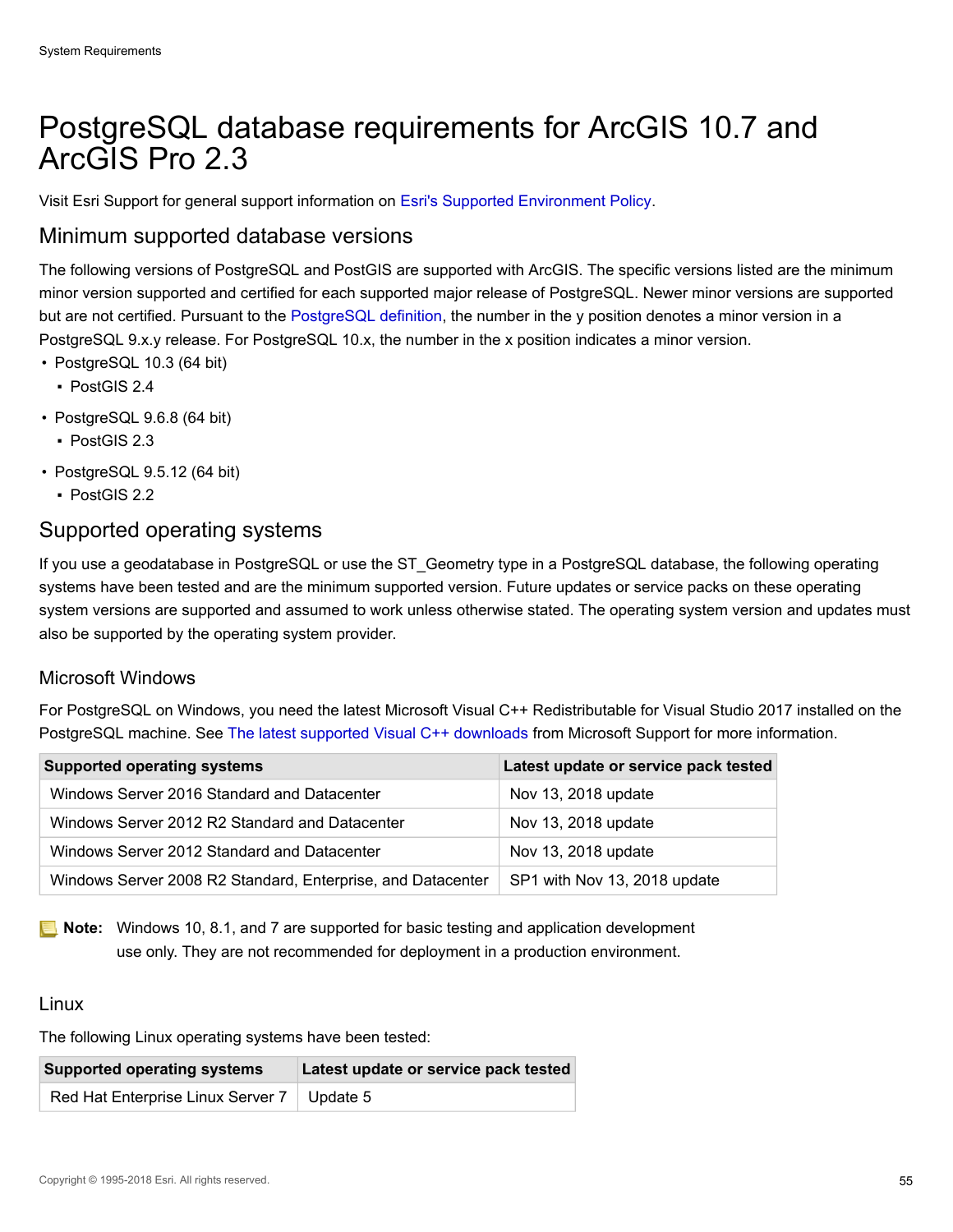| Red Hat Enterprise Linux Server 6   Update 10 |                |
|-----------------------------------------------|----------------|
| SUSE Linux Enterprise Server 12               | Service Pack 3 |
| Ubuntu Server LTS                             | 16.04.4        |

**Note:** Esri Technical Support is available for CentOS, Scientific Linux, and Oracle Linux versions that provide full binary compatibility with an equivalent supported Red Hat version. As a prerequisite for logging a defect, any software issue on these operating systems will be attempted to be reproduced on Red Hat Enterprise Linux Server. For Oracle Linux, support is predicated on the use of the Red Hat compatible kernel.

# Database requirements and limitations

Use of the PostGIS geography type with ArcGIS requires PostgreSQL 9.6.8 and later.

#### Software required to connect to a DBMS

Most ArcGIS applications that can connect to a PostgreSQL database include the required PostgreSQL client libraries. These applications include ArcGIS Server, ArcGIS Desktop, and ArcReader.

Esri tests and certifies specific major and minor releases of PostgreSQL installations that are available from PostgreSQL.org. For each PostgreSQL release that Esri supports, available PostGIS modules are also tested and certified. No other modules extending PostgreSQL functionality are included in Esri certification.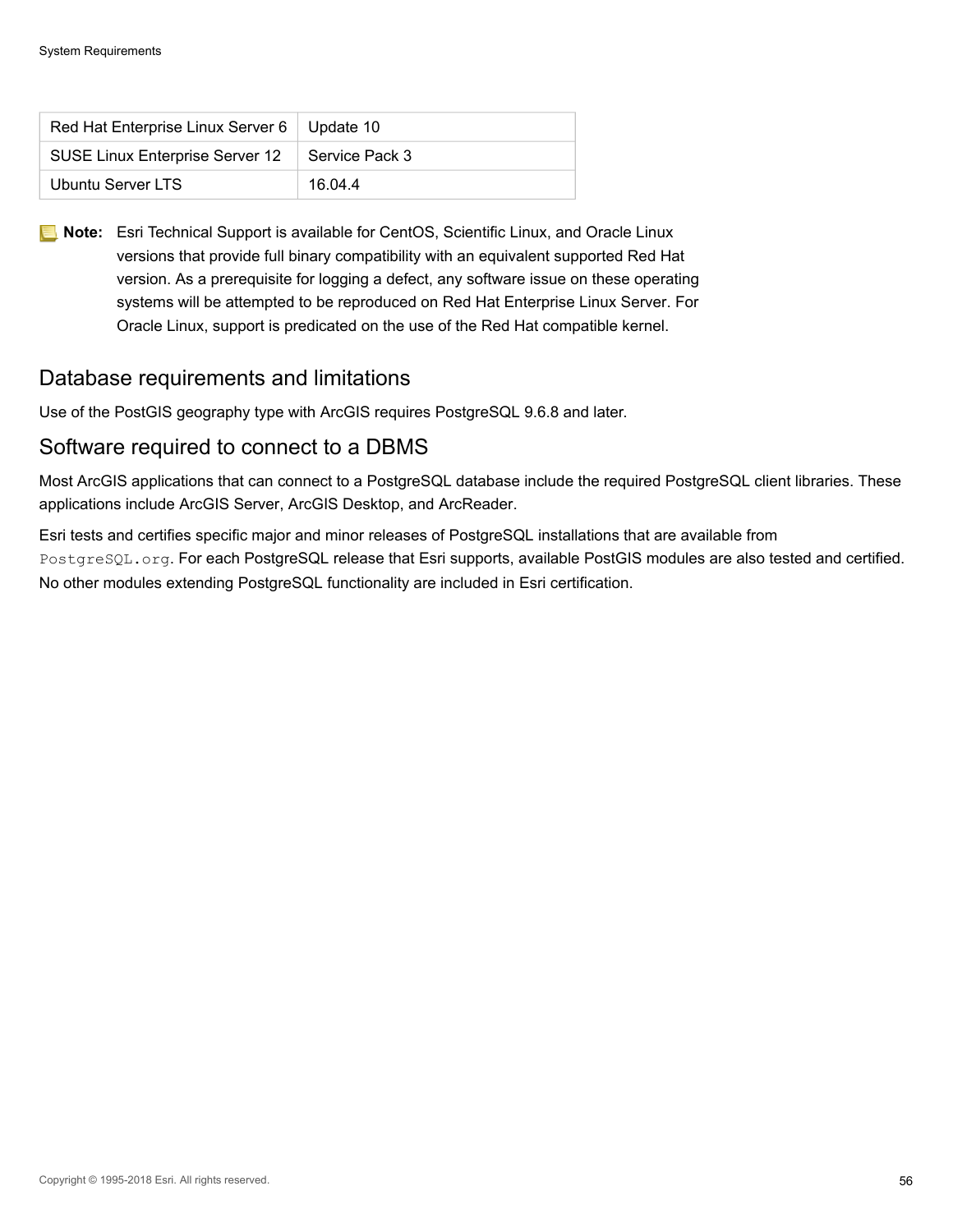# SAP HANA database requirements for ArcGIS 10.7 and ArcGIS Pro 2.3

Visit Esri Support for general support information on [Esri's Supported Environment Policy.](http://support.esri.com/en/content/supportedenvironmentpolicy)

#### Supported database versions

SAP HANA 1.0 SPS09 - SPS12

SAP HANA 2.0 SPS02

#### Supported operating systems

| <b>Database</b>               | <b>Supported Operating Systems</b>                                                                                                 |
|-------------------------------|------------------------------------------------------------------------------------------------------------------------------------|
| SAP HANA 1.0 SPS09<br>- SPS12 | SAP HANA is available either in the cloud or as a pre-configured system on Linux. Contact SAP<br>for the available configurations. |
| SAP HANA 2.0 SPS02            |                                                                                                                                    |

#### Database requirements/limitations

- Branch versioning is supported in SAP HANA 2 SPS02.
- When using SAP HANA 1.0 SPS09 SPS12, ODBC connections must set parameter SPATIALTYPES=1
- [Geodatabase functionality](http://pro.arcgis.com/en/pro-app/help/data/geodatabases/manage-saphana/overview-geodatabases-saphana.htm) is only supported in SAP HANA 2.0 SPS02.
	- **Note:** You cannot create or connect to geodatabases in SAP HANA from ArcMap, ArcCatalog, ArcGlobe, or ArcScene.

### Software required to connect to a DBMS

Your client machine (for example, the one running ArcGIS Pro or ArcGIS Server) must have the appropriate client files installed for the RDBMS you're using. These client files are available from their respective RDBMS vendors, but some are also available from [My Esri](https://my.esri.com/). RDBMS client files available from My Esri are IBM Db2 and Microsoft SQL Server. Client files for all other supported databases must be obtained from the RDBMS vendors. See [Database clients](http://desktop.arcgis.com/en/arcmap/latest/manage-data/databases/database-clients.htm) for more information.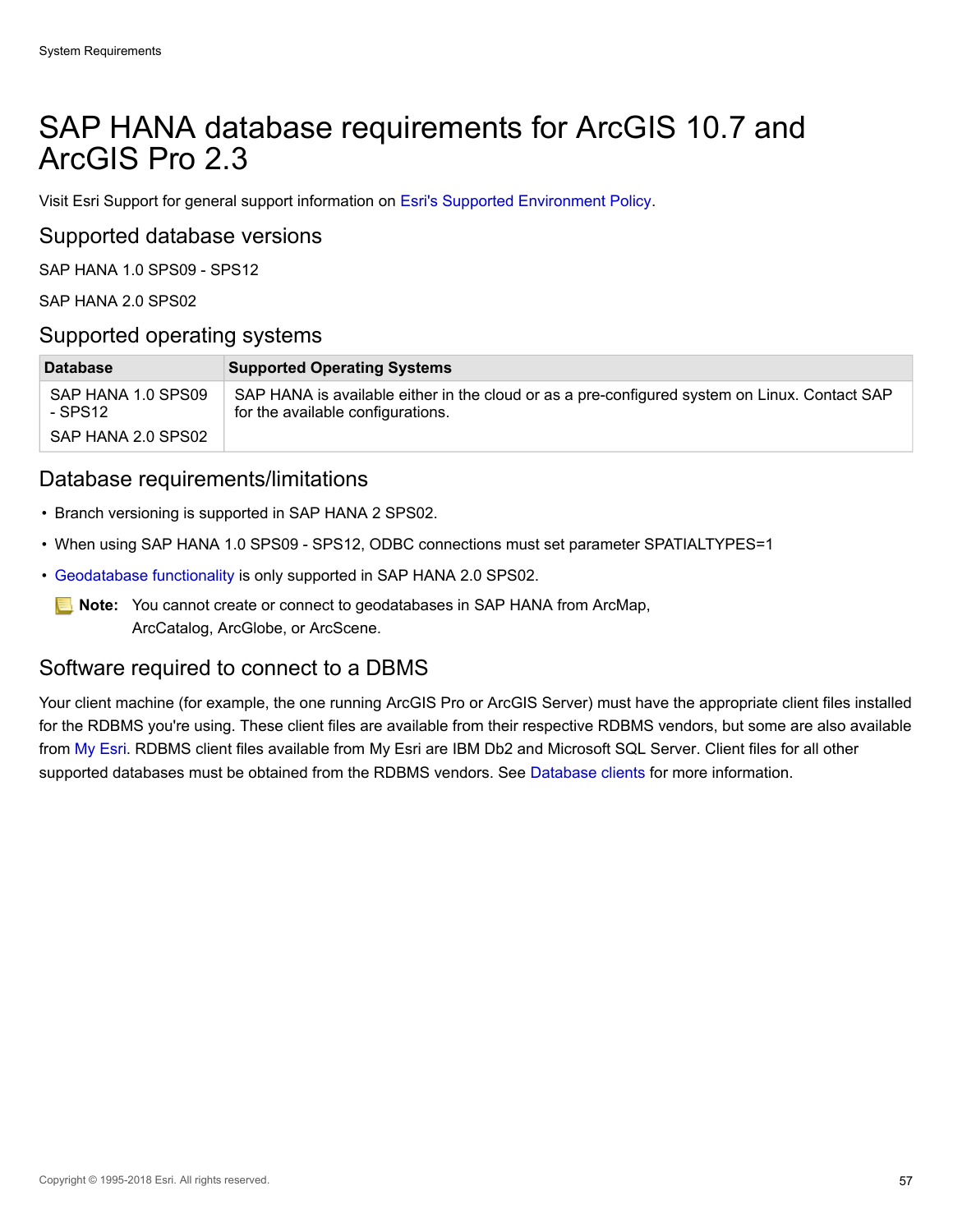# SQLite database requirements for ArcGIS 10.7 and ArcGIS Pro 2.3

Visit Esri Support for general support information on [Esri's Supported Environment Policy.](http://support.esri.com/en/content/supportedenvironmentpolicy)

# Supported database versions

- SQLite 3.14.1
- SQLite 3.16.2
- SQLite 3.19.3
- SQLite 3.20.0
- SQLite 3.22.0
- SQLite 3.24.0

#### Supported add-ons

GeoPackage 1.1, 1.2, and 1.2.1

Spatialite 4.0

#### Database requirements/limitations

- SQLite files must have a . sqlite extension to be recognized by ArcGIS.
- GeoPackage files must have a .gpkg extension to be recognized by ArcGIS.
- You cannot create a geodatabase in SQLite.
- Feature services are not supported with SQLite.

# Platform support

- All platforms supported by ArcGIS Desktop
- All platforms supported by Runtime
- All platforms supported by ArcGIS Server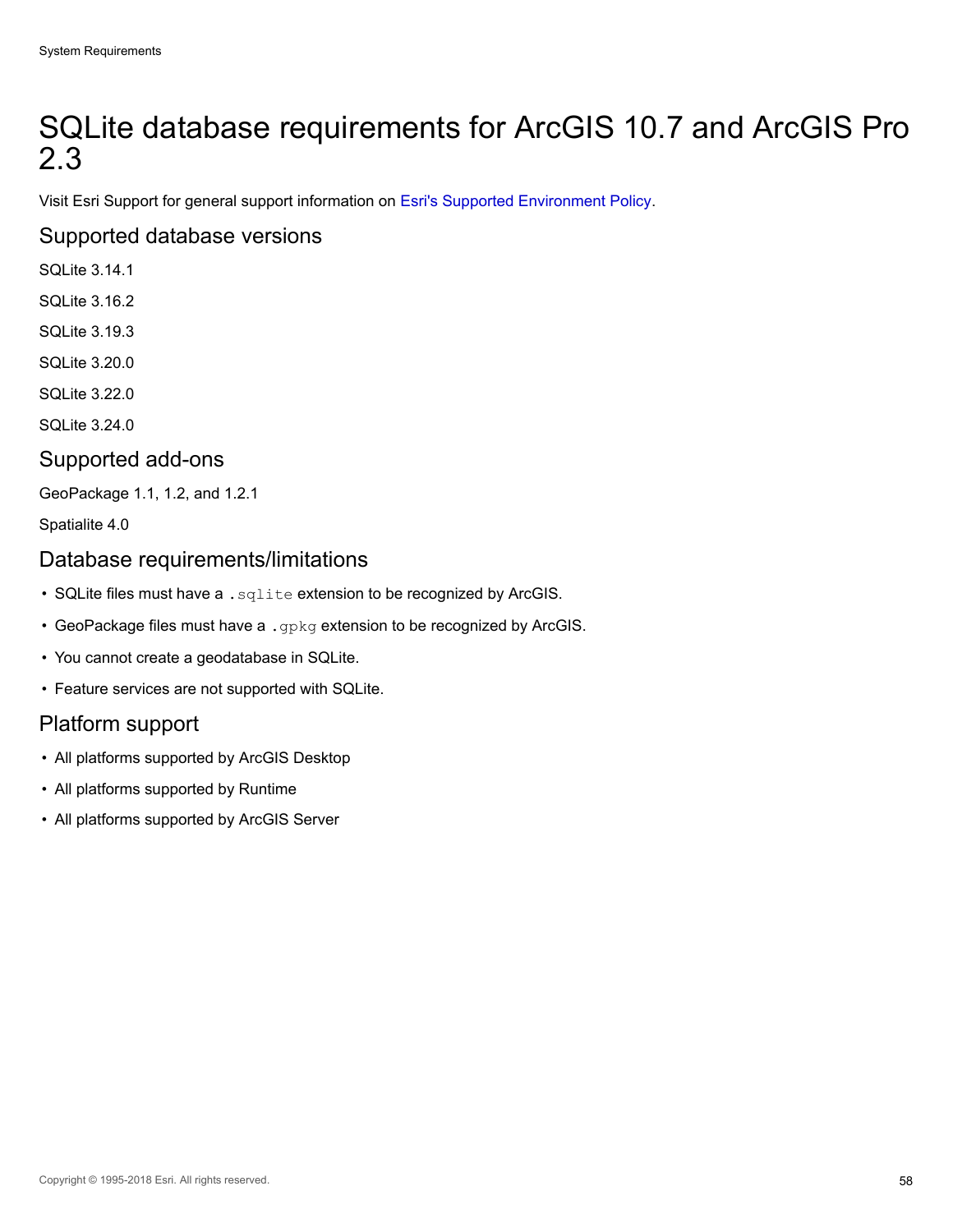# Teradata Data Warehouse Appliance requirements for ArcGIS 10.7 and ArcGIS Pro 2.3

Visit Esri Support for general support information on [Esri's Supported Environment Policy.](http://support.esri.com/en/content/supportedenvironmentpolicy)

### Supported Data Warehouse Appliance versions

Teradata 16.20 (see note in [Software required to connect to a DBMS\)](#page-58-0)

Teradata 16.10

Teradata 15.10

Teradata 15.0

#### Database requirements/limitations

- ODBC connections must use Teradata session mode and Native Large Object Support.
- Geodatabase functionality is not supported with Teradata.
- All spatial columns must be named, or aliased to, SHAPE for ArcGIS to recognize it as a spatial column in the table.

# <span id="page-58-0"></span>Software required to connect to a DBMS

Your client machine (for example, the one running ArcGIS Pro or ArcGIS Server) must have the appropriate client files installed for the RDBMS you're using. These client files are available from their respective RDBMS vendors, but some are also available from [My Esri](https://my.esri.com/). RDBMS client files available from My Esri are IBM Db2 and Microsoft SQL Server. Client files for all other supported databases must be obtained from the RDBMS vendors. See [Database clients](http://desktop.arcgis.com/en/arcmap/latest/manage-data/databases/database-clients.htm) for more information.

**Note:** You must use Teradata ODBC Driver Suite 16.20.08 (part of TTU Suite 16.20.08) or newer version to connect to Teradata 16.20 Data Warehouse Appliance. Please refer to Teradata ODBC driver guide for Smart LOB settings.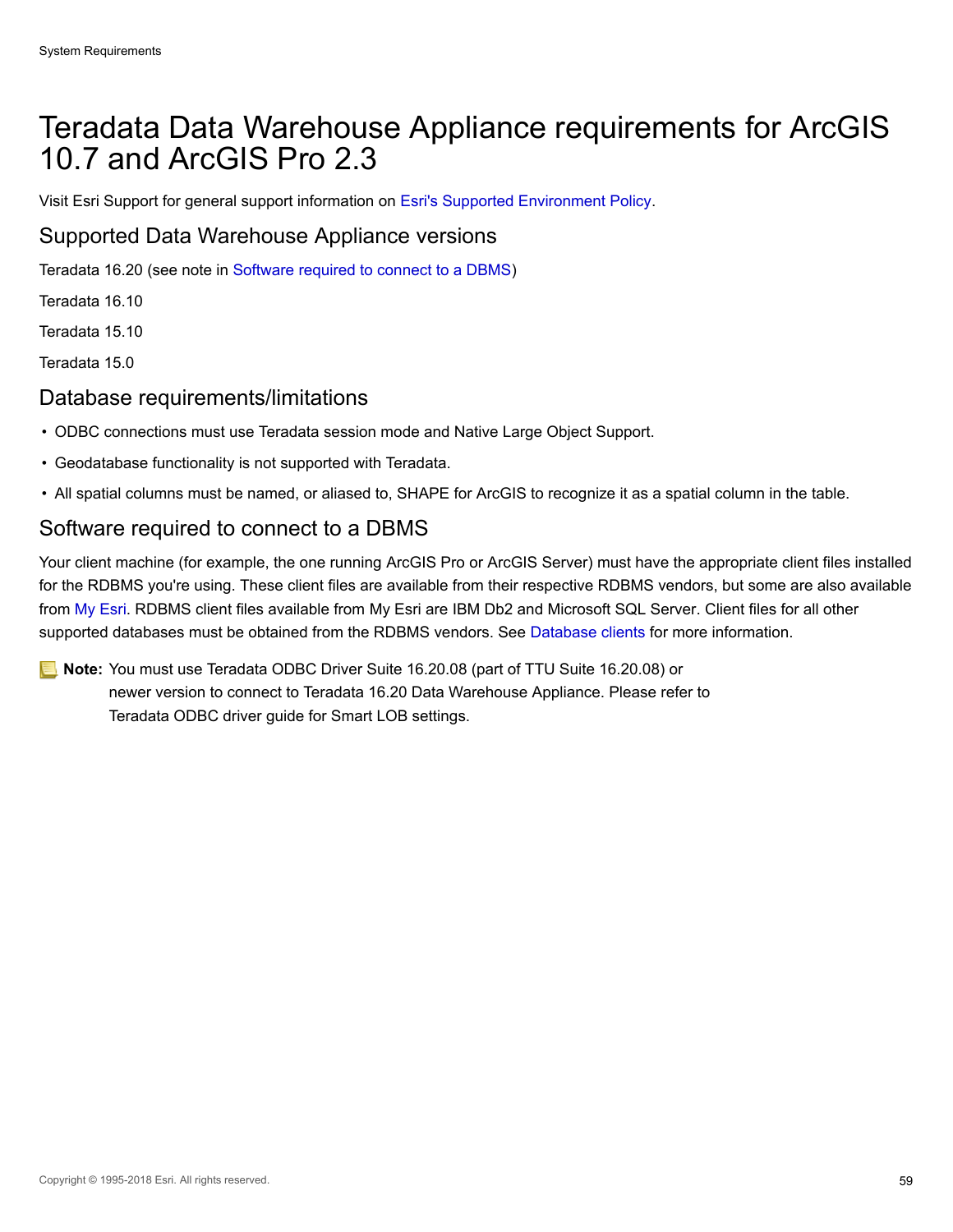# ArcGIS Engine/ArcObjects System Requirements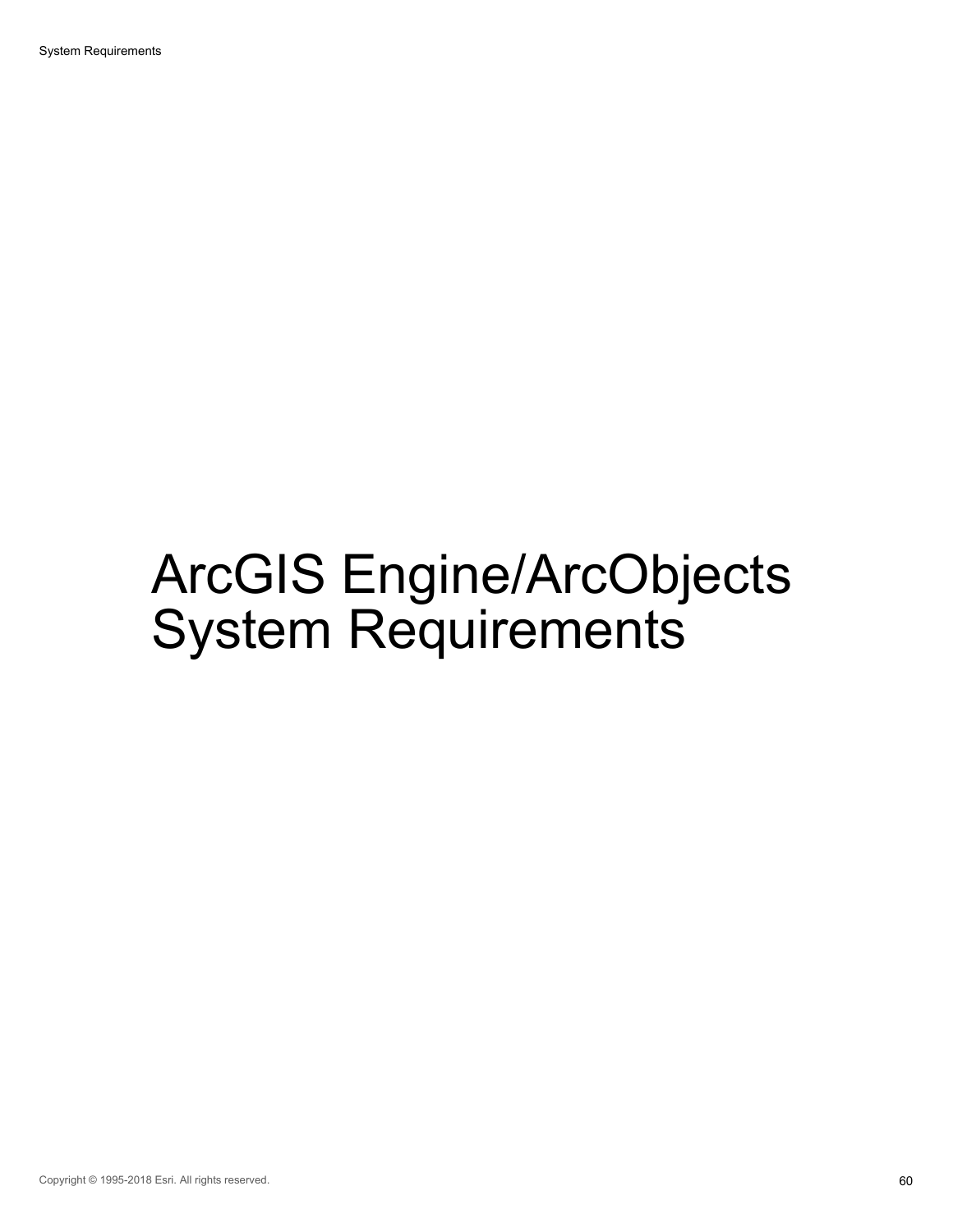# ArcGIS Engine 10.7 system requirements

Visit [Esri Support](http://resources.arcgis.com/en/help/previous-help/index.html) for information on earlier versions.

# ArcGIS Engine supported platforms

**Note:** ArcGIS Engine requires Microsoft Visual C++ 2017 (update 5 or later) Redistributable (x86). If the Visual C++ 2017 (update 5 or later) Redistributable is not already installed, running setup.exe will install it before setup.msi is launched. Setup.msi will not install if Microsoft Visual C++ 2017 (update 5 or later) Redistributable (x86) is not already installed.

[Check your computer's ability to run ArcGIS,](http://cyri.systemrequirementslab.com/client/standard/?apikey=50f41142-39b0-4061-97c2-ba7b7fe43d0e&refid=1186&item=10913) and see the [ArcGIS Engine and SDK Quick Start Guide](http://desktop.arcgis.com/en/quick-start-guides/latest/arcgis-engine-developer-kit-and-engine-quick-start-guide.htm) for more information.

| Supported operating systems *                                                | Latest update or<br>service pack tested |
|------------------------------------------------------------------------------|-----------------------------------------|
| Windows 10 Pro and Enterprise (64 bit [EM64T])                               | December 11, 2018<br>update             |
| Windows 8.1 Basic, Pro, and Enterprise (32 bit and 64 bit [EM64T])           | December 11, 2018<br>update             |
| Windows 7 Ultimate, Professional, and Enterprise (32 bit and 64 bit [EM64T]) | SP1 with December 11,<br>2018 update    |
| Windows Server 2019 Standard and Datacenter (64 bit [EM64T])                 | December 11, 2018<br>Release            |
| Windows Server 2016 Standard and Datacenter (64 bit [EM64T])                 | December 11, 2018<br>update             |
| Windows Server 2012 R2 Standard and Datacenter (64 bit [EM64T])              | December 11, 2018<br>update             |
| Windows Server 2012 Standard and Datacenter (64 bit [EM64T])                 | December 11, 2018<br>update             |
| Windows Server 2008 R2 Standard, Enterprise, and Datacenter (64 bit [EM64T]) | SP1 with December 11,<br>2018 update    |

#### **Note:**

Prior and future updates or service packs on these operating systems are supported unless otherwise stated. The operating system version and updates must also be supported by the operating system provider.

\*See the [Operating system requirements and limitations](#page-61-0) section for additional requirements and information.

#### Hardware requirements

|                 | <b>Supported and Recommended</b>                                 |
|-----------------|------------------------------------------------------------------|
| CPU Speed       | 2.2 GHz minimum; Hyper-threading (HHT) or Multi-core recommended |
| <b>Platform</b> | x86 or x64 with SSE2 extensions                                  |
| Memory/RAM      | 2 GB minimum                                                     |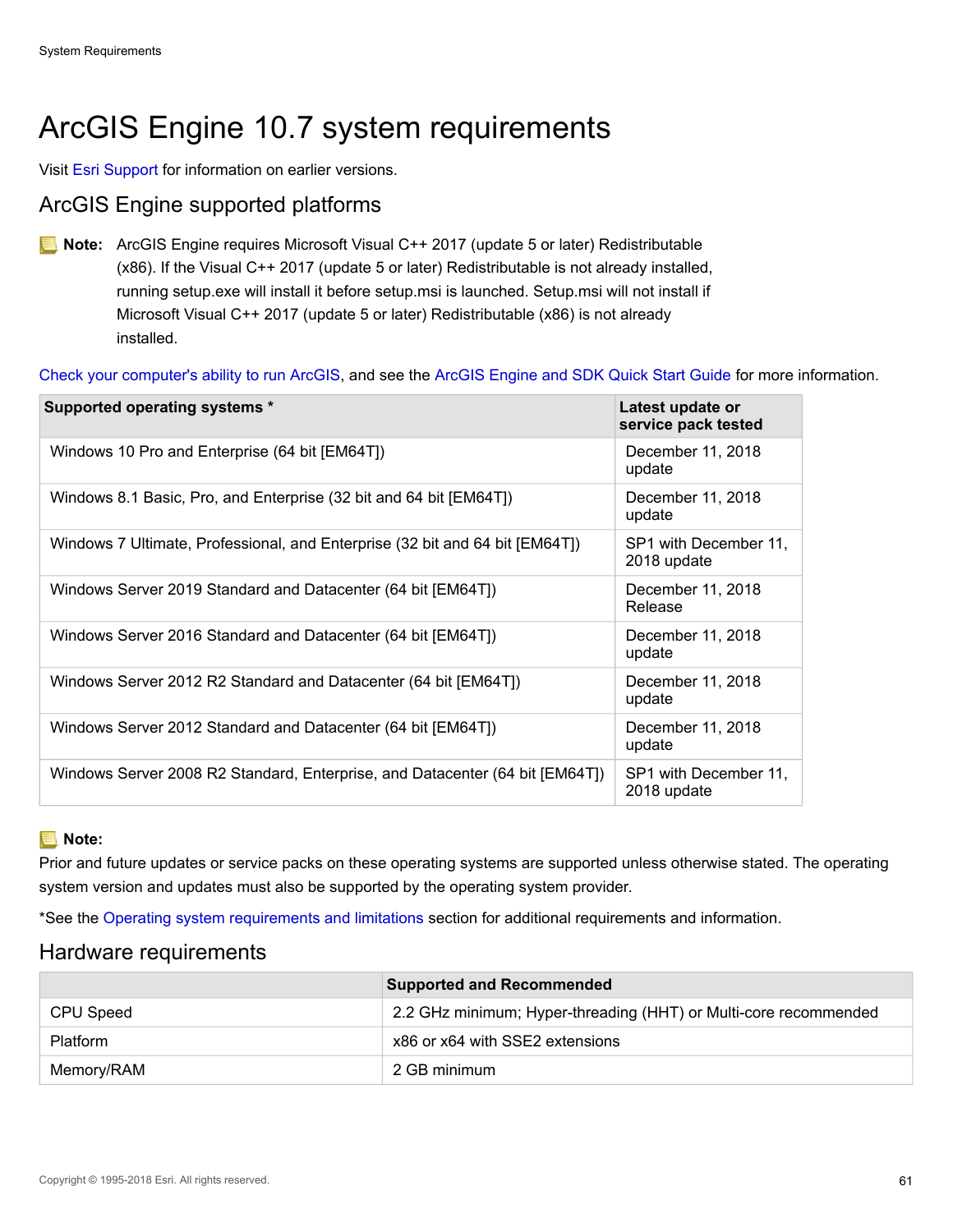| Display properties            | 24-bit color depth<br>Also see Video/Graphics adapter requirements below.*                                                                                                                                                                                                                     |
|-------------------------------|------------------------------------------------------------------------------------------------------------------------------------------------------------------------------------------------------------------------------------------------------------------------------------------------|
| Screen resolution             | 1024x768 recommended minimum at normal size (96 dpi)                                                                                                                                                                                                                                           |
| Disk space (for runtime only) | $1.6$ GB<br>ArcGIS Engine creates cache files when used; additional disk space may<br>be required.                                                                                                                                                                                             |
| Video/Graphics adapter        | 64 MB RAM minimum; 256 MB RAM or higher recommended. NVIDIA,<br>ATI, and Intel chipsets supported.<br>24-bit capable graphics accelerator<br>OpenGL version 2.0 runtime minimum is required, and Shader Model 3.0<br>or higher is recommended.<br>Be sure to use the latest available drivers. |

#### Software requirements

|                          | <b>Description</b>                                                                                                                                                                                                                                                                                                                                                                                                                                                                                                                                                                                                                                    |
|--------------------------|-------------------------------------------------------------------------------------------------------------------------------------------------------------------------------------------------------------------------------------------------------------------------------------------------------------------------------------------------------------------------------------------------------------------------------------------------------------------------------------------------------------------------------------------------------------------------------------------------------------------------------------------------------|
| Python requirement       | ArcGIS requires Python 2.7.15 and Numerical Python (NumPy) 1.9.3 to<br>be installed. If the ArcGIS setup does not find either Python 2.7.15 or<br>Numerical Python (NumPy) 1.9.3 installed on the target computer, Python<br>2.7.15 and Numerical Python 1.9.3 will be installed during a complete<br>installation. You can choose a Custom installation to unselect the Python<br>feature and avoid installing it. Additionally, if the Python setup is executed<br>during the ArcGIS installation, you will be provided with the opportunity to<br>choose its installation location. The Python installation location should not<br>include spaces. |
| Microsoft .NET Framework | Microsoft .NET Framework 4.5.2 or later must be installed for solutions<br>developed using the Microsoft .NET Framework.                                                                                                                                                                                                                                                                                                                                                                                                                                                                                                                              |
| Java                     | Java Runtime Environment (JRE) version 8 (32 bit) is required for<br>solutions developed using the Java platform; Java 8 update 191 and later<br>are supported.                                                                                                                                                                                                                                                                                                                                                                                                                                                                                       |
| Browser requirement      | Microsoft Internet Explorer (minimum IE 11) must be installed prior to<br>installing ArcGIS Engine.                                                                                                                                                                                                                                                                                                                                                                                                                                                                                                                                                   |

### Software required to connect to a DBMS

Your client machine (for example, the one running ArcMap) will need to have the appropriate client files installed for the RDBMS you are using. These client files are available from their respective RDBMS vendors, but some are also available on [My Esri](https://my.esri.com/) as a convenience. RDBMS client files available from My Esri are IBM Db2 and Microsoft SQL Server. Client files for ALTIBASE, Dameng, IBM Informix, IBM Netezza, Oracle, SAP HANA, and Teradata are not available on My Esri and must be obtained from the RDBMS vendors. See [Database clients](http://desktop.arcgis.com/en/arcmap/latest/manage-data/databases/database-clients.htm) for more information.

### SDK requirements

[ArcObjects SDK requirements](#page-63-0)

### <span id="page-61-0"></span>Operating system requirements and limitations

#### [All platforms](#page-66-0)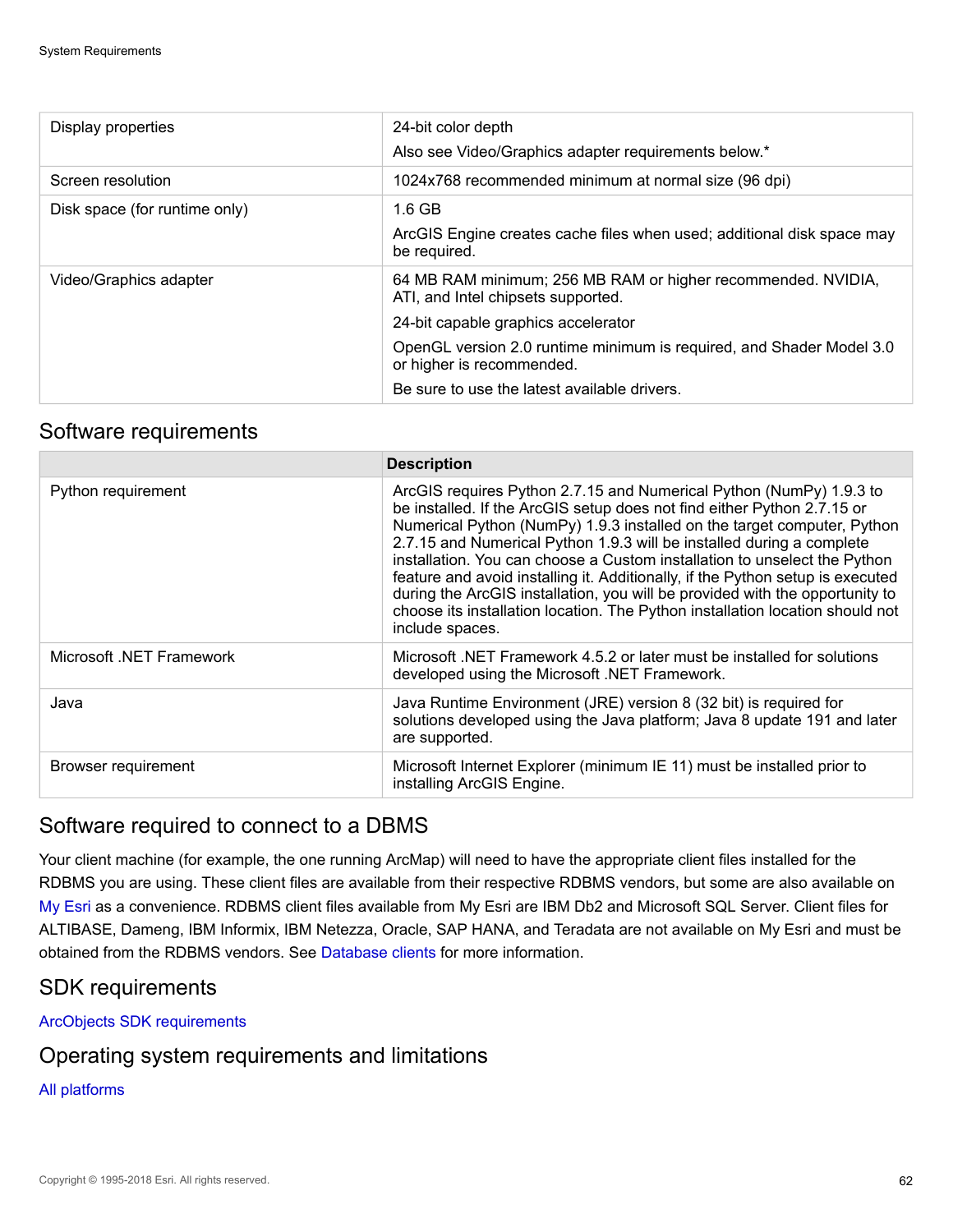System Requirements

#### [Windows](#page-67-0)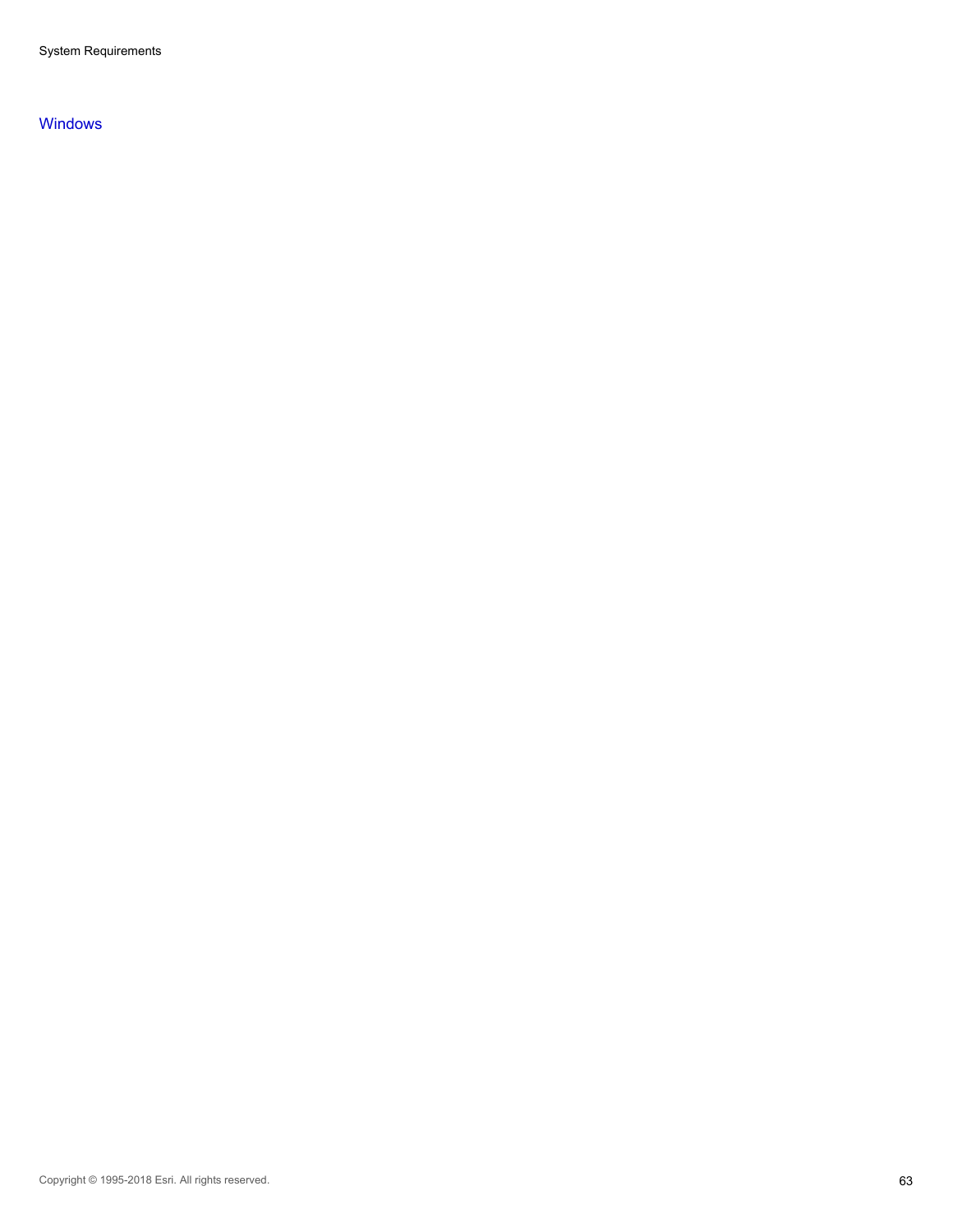# <span id="page-63-0"></span>ArcObjects SDK 10.7 system requirements

Visit [Esri Support](http://resources.arcgis.com/en/help/previous-help/index.html) for information on earlier versions.

# Supported platforms\*

| <b>Supported operating systems</b>                                                  | Latest update or service pack<br>tested | <b>ArcObjects SDK</b><br>for the Java<br><b>Platform</b> | <b>ArcObjects SDK for the</b><br><b>Microsoft .NET</b><br>Framework** |
|-------------------------------------------------------------------------------------|-----------------------------------------|----------------------------------------------------------|-----------------------------------------------------------------------|
| Windows 10 Pro and Enterprise (64<br>bit $[EM64T]$                                  | December 11, 2018 update                | Supported                                                | Supported                                                             |
| Windows 8.1 Basic, Pro, and<br>Enterprise (32 bit and 64 bit<br>[EM64T])            | December 11, 2018 update                | Supported                                                | Supported                                                             |
| Windows 7 Ultimate, Professional,<br>and Enterprise (32 bit and 64 bit<br>[EM64T])  | SP1 with December 11, 2018<br>update    | Supported                                                | Supported                                                             |
| Windows Server 2019 Standard and<br>Datacenter (64 bit [EM64T])                     | November 2018 Release                   | Supported                                                | Supported                                                             |
| Windows Server 2016 Standard and<br>Datacenter (64 bit [EM64T])                     | December 11, 2018 update                | Supported                                                | Supported                                                             |
| Windows Server 2012 R2 Standard<br>and Datacenter (64 bit [EM64T])                  | December 11, 2018 update                | Supported                                                | Supported                                                             |
| Windows Server 2012 Standard and<br>Datacenter (64 bit [EM64T])                     | December 11, 2018 update                | Supported                                                | Supported                                                             |
| Windows Server 2008 R2 Standard,<br>Enterprise, and Datacenter (64 bit)<br>[EM64T]) | SP1 with December 11, 2018<br>update    | Supported                                                | Supported                                                             |

**Note:** Prior and future updates or service packs on these operating systems are supported unless otherwise stated. The operating system version and updates must also be supported by the operating system provider.

\*See [Operating system requirements and limitations](#page-64-0) for additional requirements and information.

\*\*Microsoft .NET Framework requires Visual Studio 2015 or Visual Studio 2017. Refer to the following links for Microsoft Visual Studio system requirements:

- [Microsoft Visual Studio 2015](https://www.visualstudio.com/en-us/productinfo/vs2015-sysrequirements-vs)
- [Microsoft Visual Studio 2017](https://www.visualstudio.com/en-us/productinfo/vs2017-system-requirements-vs)

### Supported Linux platforms\*

| <b>Operating System(s)</b>                          | Latest update or service pack tested* | <b>ArcObjects</b><br><b>SDK Java</b> | <b>ArcObjects SDK for the</b><br><b>Microsoft .NET Framework</b> |
|-----------------------------------------------------|---------------------------------------|--------------------------------------|------------------------------------------------------------------|
| <b>Red Hat Enterprise</b><br>Linux Server 7 (64bit) | Update 5                              | Supported                            | Not Supported                                                    |
| <b>Red Hat Enterprise</b><br>Linux Server 6 (64bit) | Update 10                             | Supported                            | Not Supported                                                    |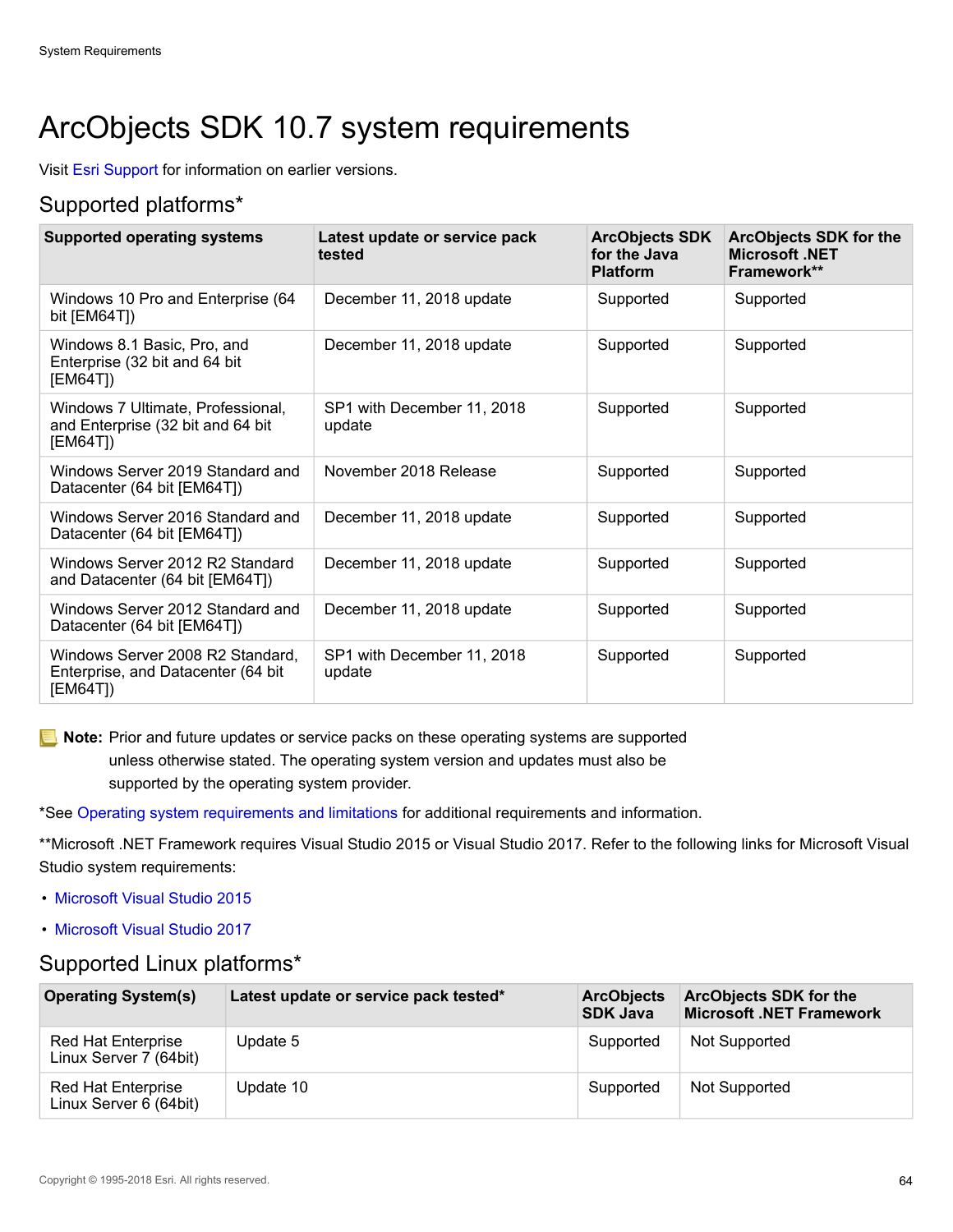| <b>SUSE Linux Enterprise</b><br>Server 12 (64bit) | SP <sub>3</sub> | Supported | Not Supported |
|---------------------------------------------------|-----------------|-----------|---------------|
| Ubuntu Server LTS                                 | 16.04.5         | Supported | Not Supported |
| Ubuntu Server LTS                                 | 18.04.1         | Supported | Not Supported |

\* See [Operating system requirements and limitations](#page-64-0) for additional requirements and information.

Prior and future updates or service packs on these operating systems are supported unless otherwise stated. The operating system version and updates must also be supported by the operating system provider.

### Hardware requirements

#### Disk space requirements

| <b>ArcObjects SDK</b>                           | <b>Disk Space</b> |
|-------------------------------------------------|-------------------|
| ArcObjects SDK for the Java Platform            | 775 MB            |
| ArcObjects SDK for the Microsoft .NET Framework | 460 MB            |

# Developer Solutions (SDK) requirements

| <b>ArcObjects SDK</b>                                 | <b>Supported and Recommended IDE's</b>                                                                                                                                                                                                                                                                                                                                                                                                                                                                                                                                 | <b>SDK Requirements</b>                                                                                                                                                                                                                                             |
|-------------------------------------------------------|------------------------------------------------------------------------------------------------------------------------------------------------------------------------------------------------------------------------------------------------------------------------------------------------------------------------------------------------------------------------------------------------------------------------------------------------------------------------------------------------------------------------------------------------------------------------|---------------------------------------------------------------------------------------------------------------------------------------------------------------------------------------------------------------------------------------------------------------------|
| ArcObjects SDK for the<br>Java Platform               | Developer IDE plug-ins, which offer an<br>enhanced developer experience through<br>templates, code snippets, and project wizards,<br>are provided with ArcObjects SDK for the Java<br>Platform and are supported in the IDEs listed<br>below. (Note: Visual beans users must<br>manually install Visual Editor.)<br>• Eclipse Photon (4.8) IDE for Java<br><b>Developers</b><br>• Eclipse Photon (4.8) IDE for Java EE<br><b>Developers</b><br>• Eclipse Oxygen (4.7) IDE for Java<br><b>Developers</b><br>• Eclipse Oxygen (4.7) IDE for Java EE<br><b>Developers</b> | ArcGIS Desktop or ArcGIS Server is required<br>to develop with ArcObjects SDK Java.<br>ArcObjects SDK for the Java platform on<br>Linux is only supported with ArcGIS Server<br>Linux.<br>Java Development Kit (JDK) version 8 Update<br>191 or later is supported. |
| ArcObjects SDK for the<br>Microsoft .NET<br>Framework | Microsoft Visual Studio 2015 (C++, C#,<br>VB.NET) Community, Professional, Premium,<br><b>Ultimate Edition</b><br>Microsoft Visual Studio 2017 (C++, C#,<br>VB.NET) Community, Professional, Enterprise                                                                                                                                                                                                                                                                                                                                                                | ArcGIS Desktop, ArcGIS Engine, or ArcGIS<br>Server is required to develop with ArcObjects<br><b>SDK</b><br>Microsoft .NET Framework 4.5.2 or higher                                                                                                                 |

# <span id="page-64-0"></span>Operating system requirements and limitations

#### [All platforms](#page-66-0)

#### **[Windows](#page-67-0)**

**[Linux](#page-68-0)**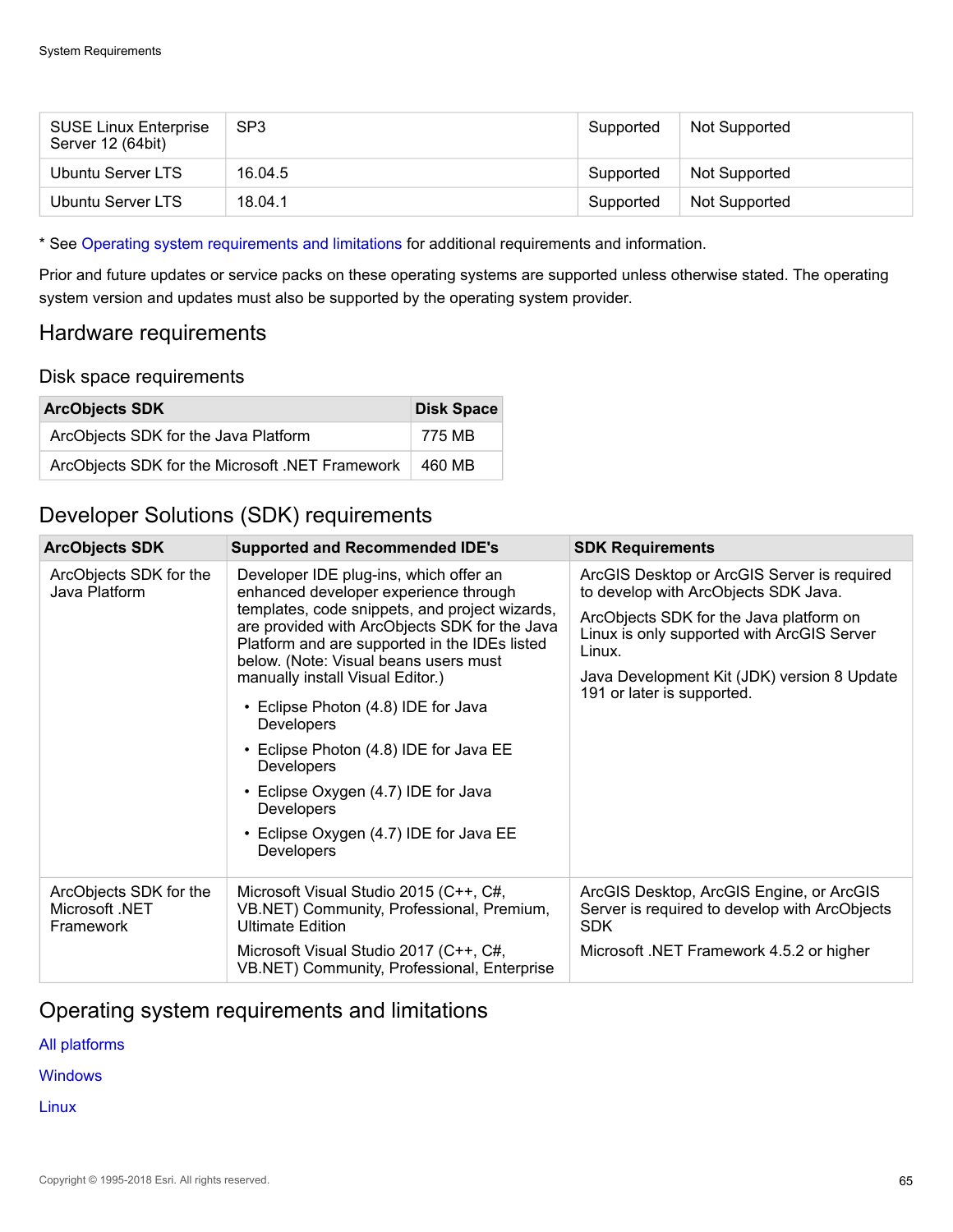# Microsoft .NET Framework 4.5.2 requirement

Before many Esri products can be installed, they require Microsoft .NET Framework 4.5.2 to be installed.

### Download Microsoft .NET Framework 4.5.2

The following links direct you to the Microsoft Download page where you can download this requirement.

[English](https://www.microsoft.com/en-us/download/details.aspx?id=42642)

[Simplified Chinese](https://www.microsoft.com/zh-CN/download/details.aspx?id=42643)

[French](https://www.microsoft.com/fr-FR/download/details.aspx?id=42643)

[German](http://www.microsoft.com/de-DE/download/details.aspx?id=30667)

[Japanese](https://www.microsoft.com/ja-JP/download/details.aspx?id=42643)

[Spanish](http://www.microsoft.com/es-ES/download/details.aspx?id=30667)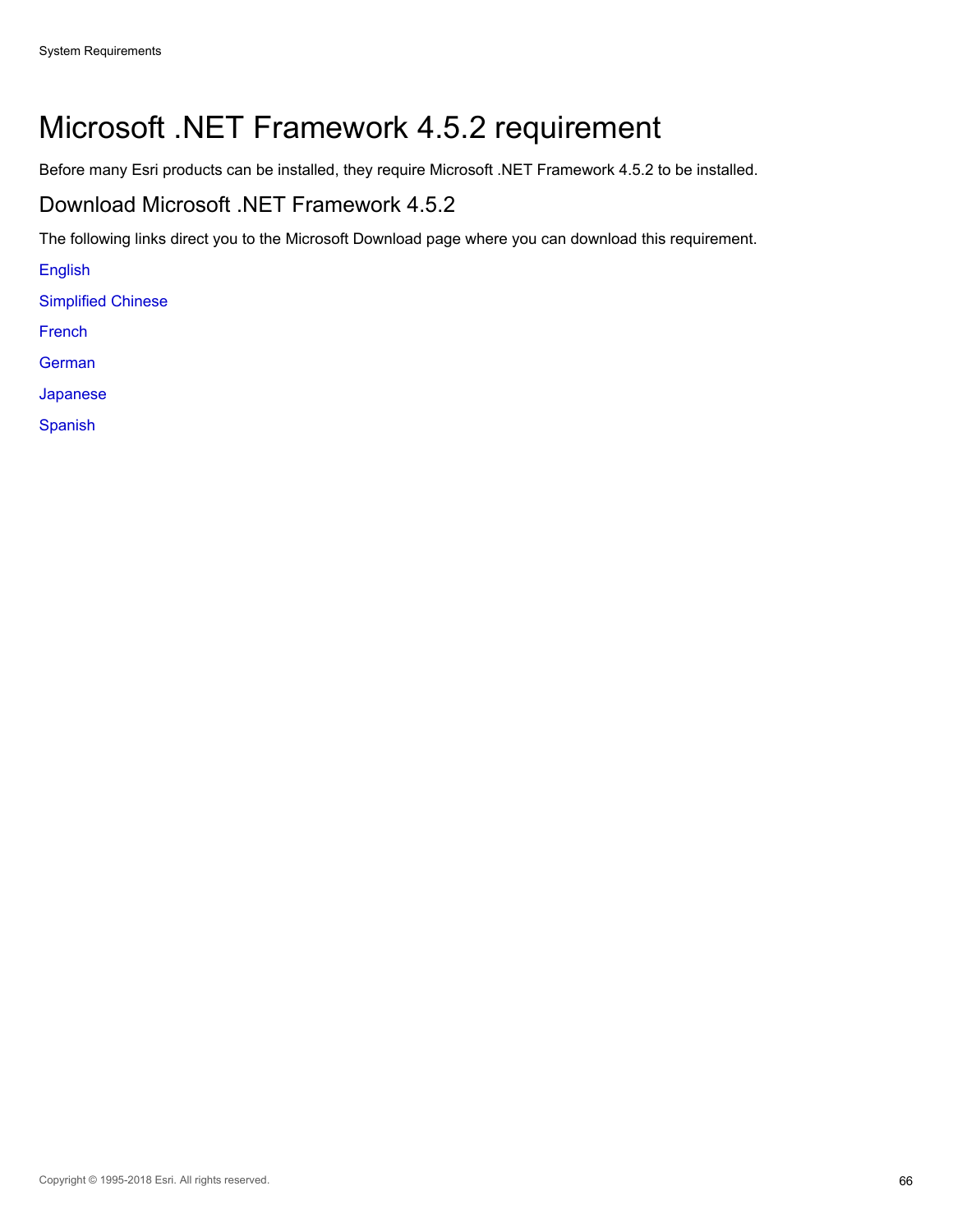# <span id="page-66-0"></span>Operating system limitations—all platforms

When running in a 64 bit environment, ArcGIS Desktop, ArcGIS Engine, and ArcReader run as 32 bit applications.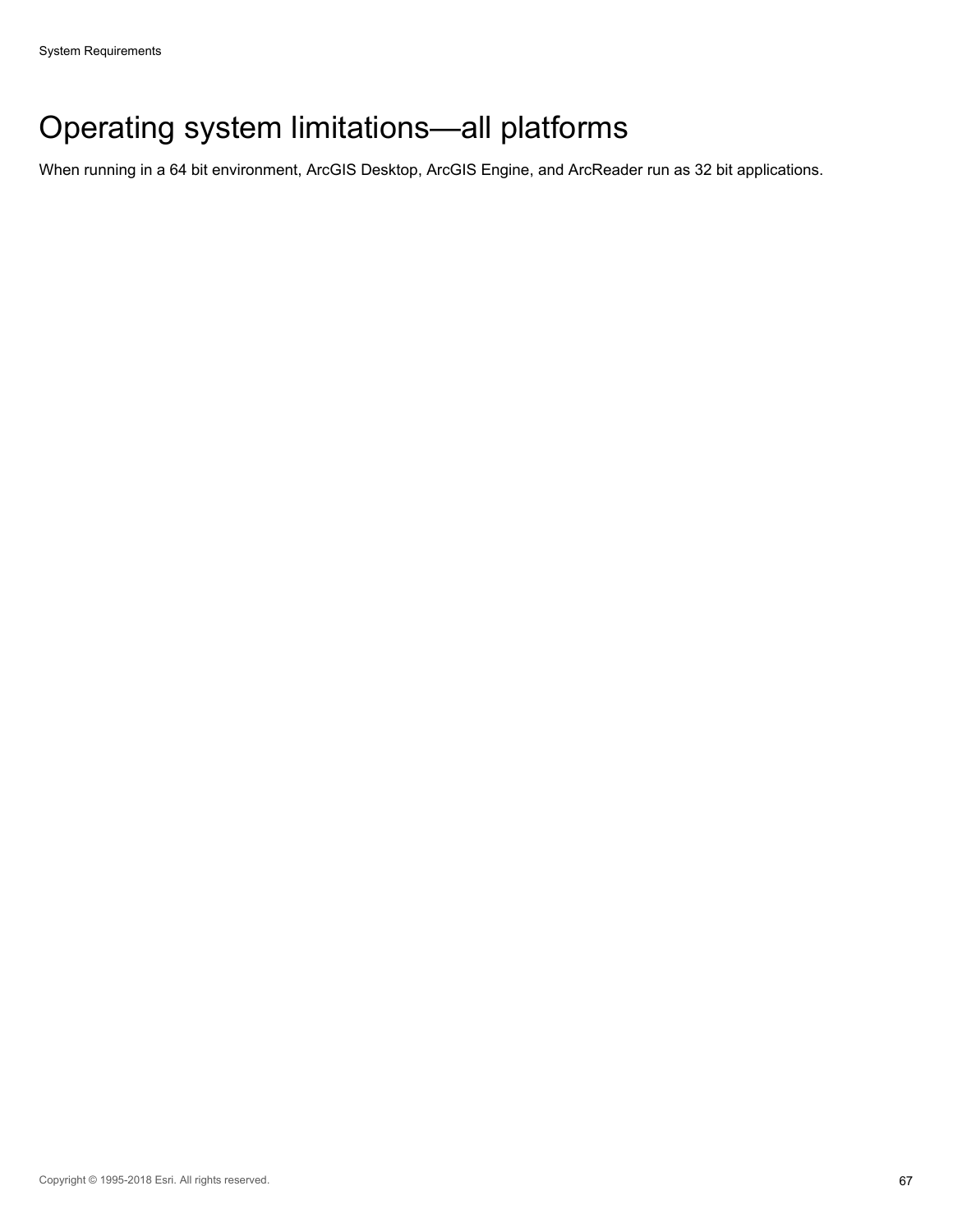# <span id="page-67-0"></span>Operating system limitations - Windows

- Prior versions of Windows, including Windows 7 and Windows 8.1, have limited support when running on new processors and chipsets from manufacturers like Intel, AMD, NVidia, and Qualcomm. For more information, see the [Microsoft Lifecycle](https://support.microsoft.com/en-us/help/18581/lifecycle-faq-windows-products?forceorigin=esmc) [FAQ](https://support.microsoft.com/en-us/help/18581/lifecycle-faq-windows-products?forceorigin=esmc).
- ArcGIS 10.7 requires Microsoft Visual C++ 2017 Redistributable (x86). If the Visual C++ 2017 Redistributable is not already installed, running setup.exe will install it before setup.msi is launched. Setup.msi will not install if Microsoft Visual C++ 2017 Redistributable (x86) is not already installed.
- ArcGIS software is developed and certified to support file system pathnames with a [maximum path length of 260 characters](https://msdn.microsoft.com/library/windows/desktop/aa365247.aspx#maxpath), as defined by MAX\_PATH. With the Microsoft release of the Windows 10 Anniversary Update, version 1607, it is possible to extend the 260 character limit for New Technology File System (NTFS) paths. While this is an opt-in behavior of Windows 10 Anniversary Update, doing so can result in unexpected behavior in ArcGIS and is not supported or recommended.
- See Knowledge Base Technical Article [45362](http://support.esri.com/en/knowledgebase/techarticles/detail/45362) on Windows 10 known issues
- ArcGIS Developer Help System on Windows 7 requires Adobe Reader 9.1.2 or later. See Knowledge Base Technical Article [37244](http://support.esri.com/en/knowledgebase/techarticles/detail/37244) for more details.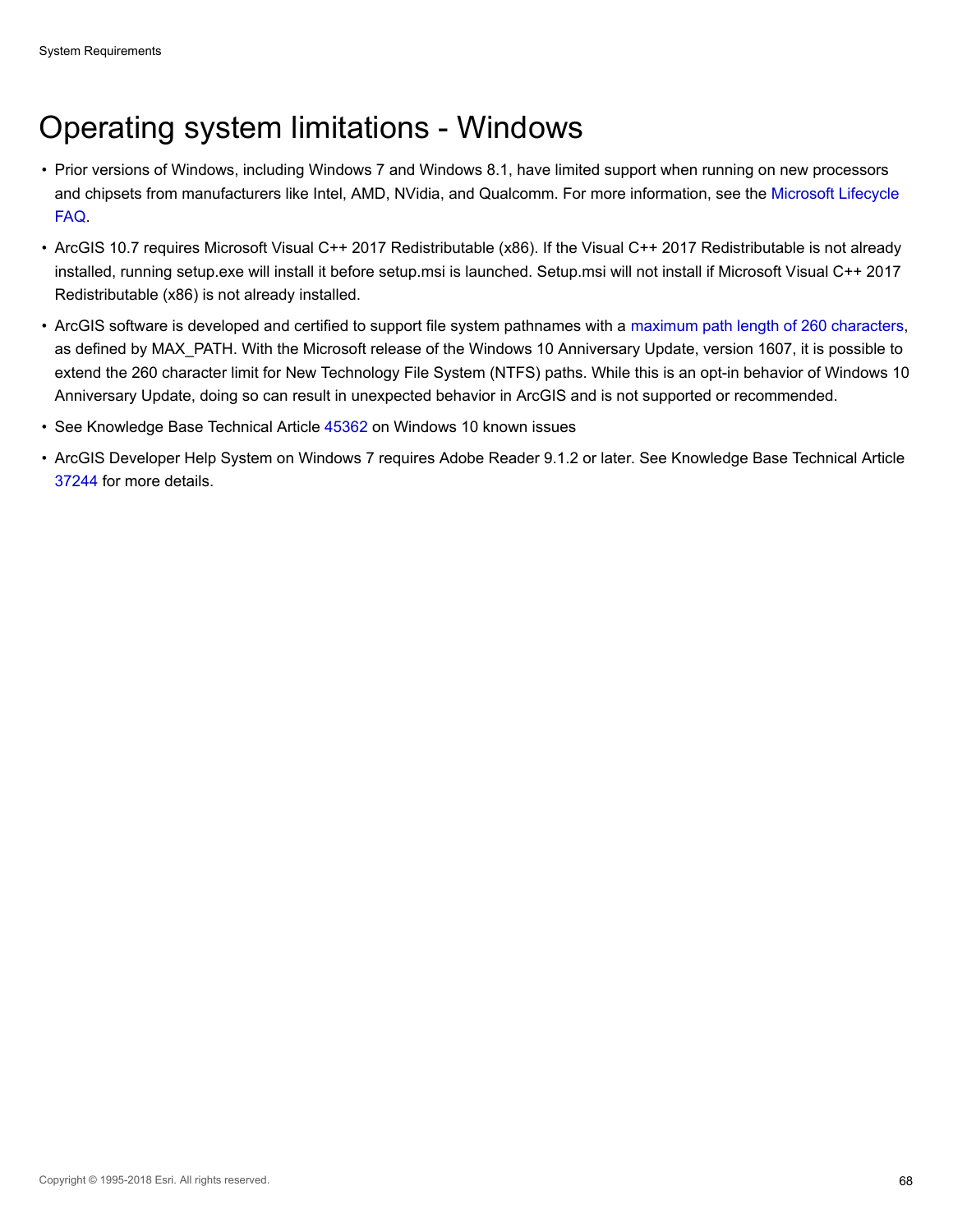# <span id="page-68-0"></span>Operating system limitations - Linux

# Linux requirements

It is a requirement that the OS (binary) not be modified. Esri does not support a developer's release of any operating system.

#### 32 bit installs with 64-bit ArcGIS Enterprise products

The following 32 bit packages are required to run 32 bit setups on 64 bit OS with ArcGIS Server Enterprise products:

#### **Red Hat Enterprise Linux Server 7 Update 5**

- libXrender
- libXtst
- gettext

#### **Red Hat Enterprise Linux Server 6 Update 10**

- libXrender
- libXtst
- gettext

#### **SuSE Linux Enterprise Server 12 SP3**

- libXtst6
- libXi6
- gettext-runtime

#### **SuSE Linux Enterprise Server 11 SP3**

- libXtst6
- libXi6
- gettext-runtime

#### **Ubuntu 18.04.1 LTS**

- libxtst6
- libxi6
- libxrender1
- libc6-i386
- lib32ncurses5
- lib32z1
- gettext-base

#### **Ubuntu 16.04.5 LTS**

• libxtst6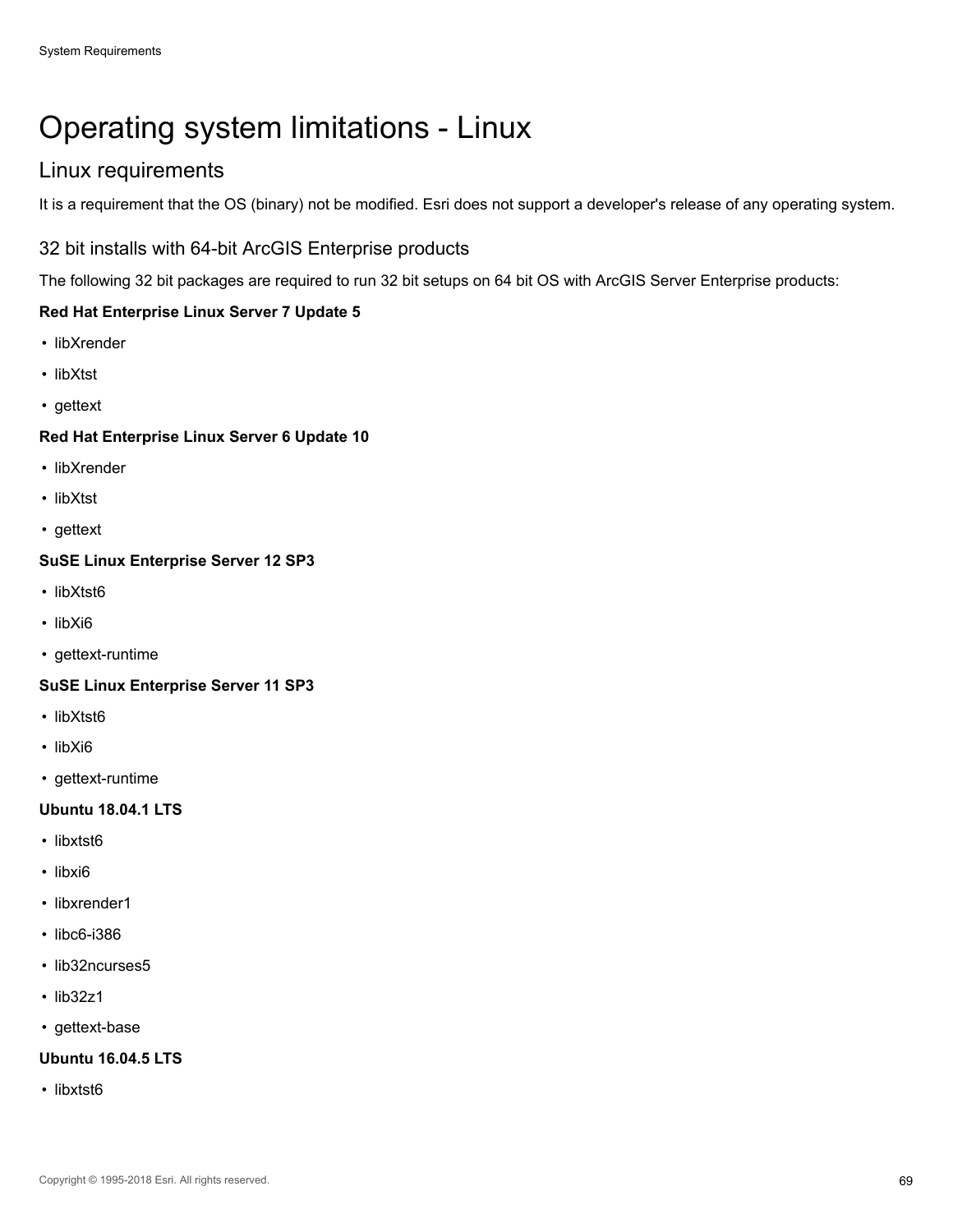- libxi6
- libxrender1
- libc6-i386
- lib32ncurses5
- lib32z1
- gettext-base

#### ArcGIS License Manager

#### **Red Hat Enterprise Linux Server 6 and 7**

The Red Hat Enterprise Linux Server (32-bit and 64-bit) will be supported as long as it is from Red Hat without any modification to the kernel/glibc version.

The following 32 bit packages are required:

RHEL Server 7

- compat-libstdc++-296.i686
- compat-libstdc++-33.i686
- compat-libf2c-34.i686
- compat-openldap.i686
- cairo.i686
- freeglut.i686
- gmp.i686
- gtk2.i686
- libcanberra.i686
- libgcc.i686
- libgfortran.i686
- libidn.i686
- libstdc++.i686
- libSM.i686
- libX11.i686
- libXau.i686
- libxcb.i686
- libXdamage.i686
- libXext.i686
- libXfixes.i686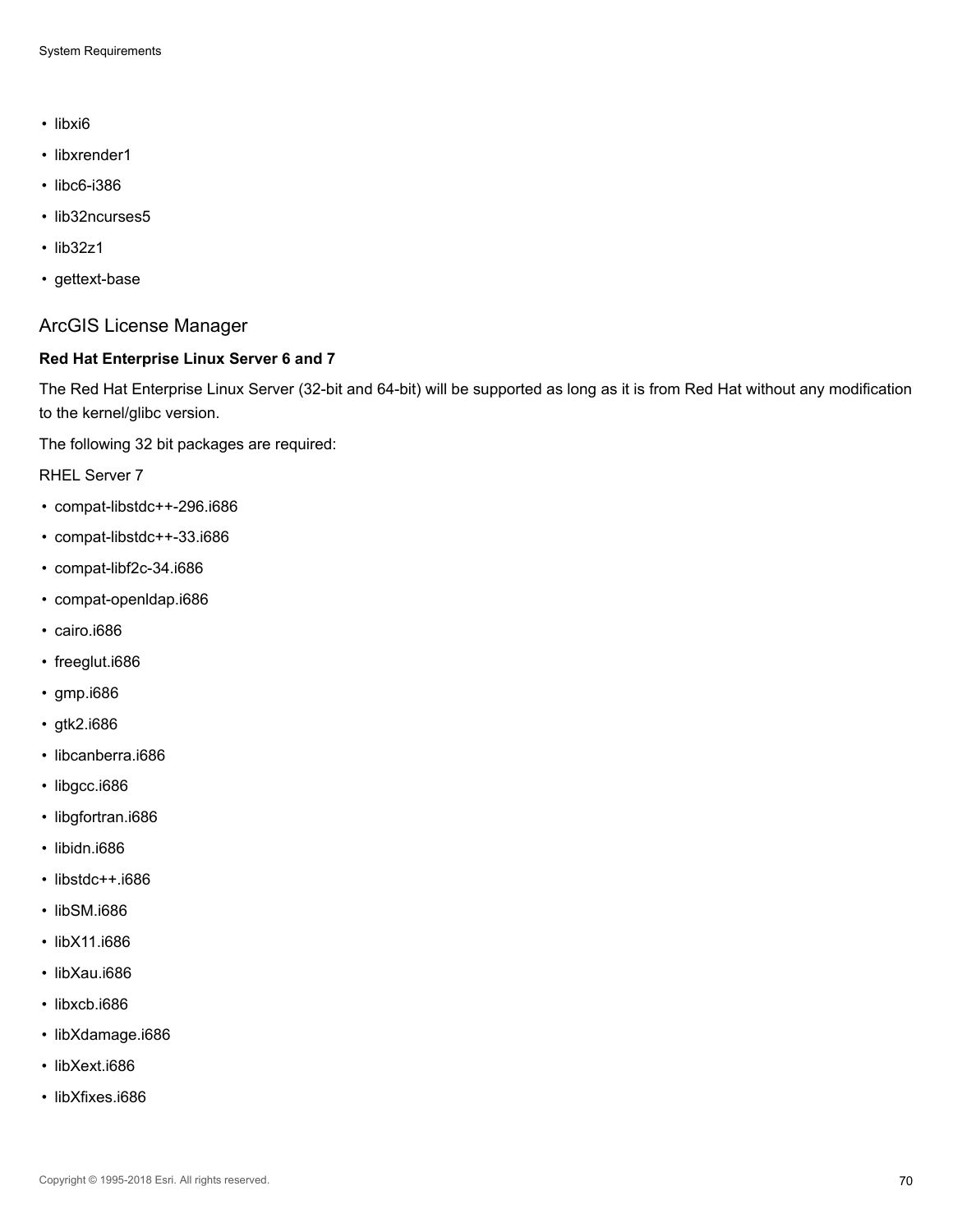- libXrender.i686
- libXp.i686
- libXScrnSaver.i686
- libXtst.i686
- mesa-libGL.i686
- mesa-libGLU.i686
- PackageKit-glib.i686
- PackageKit-gtk3-module.i686
- redhat-lsb.i686

RHEL Server 6

- cairo.i686
- gtk2.i686
- libdrm.i686
- libgcc.i686
- libidn.i686
- libstdc++.i686
- libSM.i686
- libX11.i686
- libXau.i686
- libxcb.i686
- libXdamage.i686
- libXext.i686
- libXfixes.i686
- libXrender.i686
- libXtst.i686
- mesa-libGL.i686
- mesa-libGLU.i686
- redhat-lsb.i686

#### **SuSE Linux Enterprise Server 11**

The Linux patches for SuSE Linux Enterprise Server Update 4 minimum (32-bit and 64-bit) will be supported as long as they are from SuSE Linux without modification to the kernel/glibc version.

The following 32-bit packages are required.